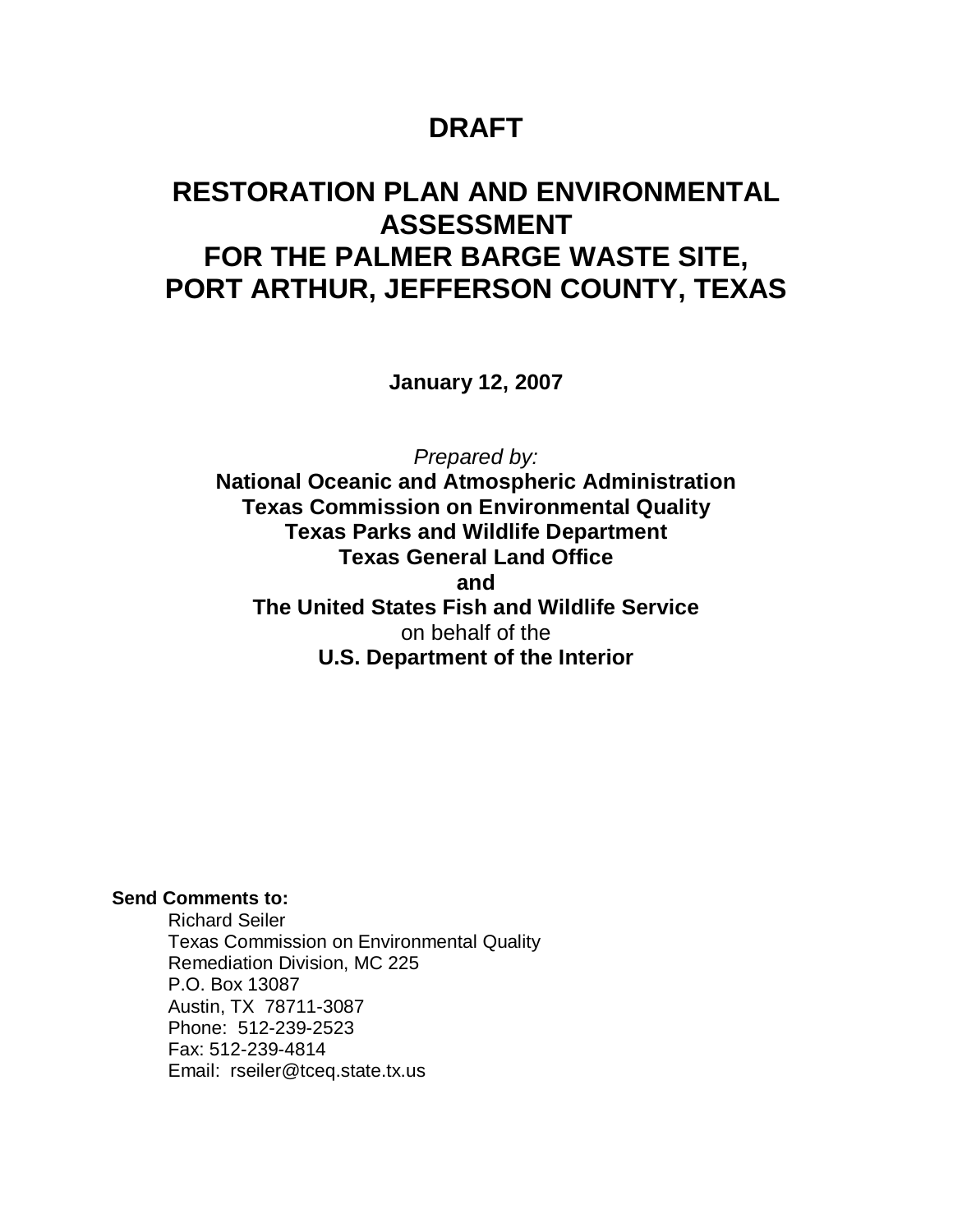# **TABLE OF CONTENTS**

| 1              |     |  |
|----------------|-----|--|
|                | 1.1 |  |
|                | 1.2 |  |
|                | 1.3 |  |
|                | 1.4 |  |
| $\overline{2}$ |     |  |
|                | 2.1 |  |
|                |     |  |
|                |     |  |
|                |     |  |
|                | 2.2 |  |
|                | 2.3 |  |
|                |     |  |
|                |     |  |
| 3              |     |  |
|                | 3.1 |  |
|                | 3.2 |  |
|                | 3.3 |  |
| 4              |     |  |
|                | 4.1 |  |
|                | 4.2 |  |
|                | 4.3 |  |
|                |     |  |
|                |     |  |
|                | 4.4 |  |
|                |     |  |
|                |     |  |
|                |     |  |
| 5              |     |  |
|                | 5.1 |  |
|                | 5.2 |  |
|                | 5.3 |  |
|                | 5.4 |  |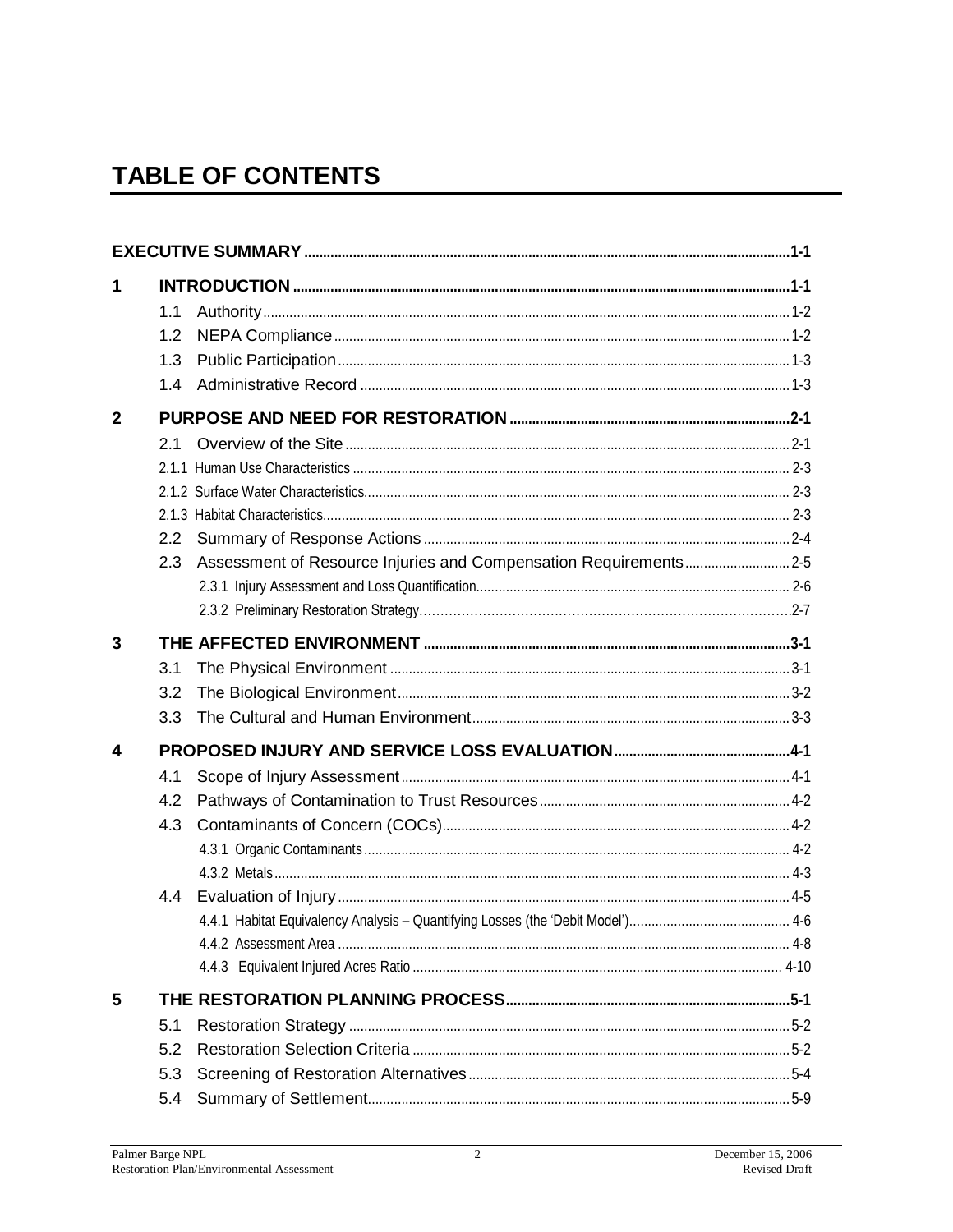| 6 |     |                                                                                                                     |  |  |  |  |
|---|-----|---------------------------------------------------------------------------------------------------------------------|--|--|--|--|
|   | 6.1 | Preferred Restoration Alternative: Marsh Creation via beneficial use of dredged                                     |  |  |  |  |
|   |     |                                                                                                                     |  |  |  |  |
|   |     |                                                                                                                     |  |  |  |  |
|   |     |                                                                                                                     |  |  |  |  |
|   |     |                                                                                                                     |  |  |  |  |
|   | 6.2 |                                                                                                                     |  |  |  |  |
| 7 |     | NEPA, ENDANGERED SPECIES ACT, & ESSENTIAL FISH HABITAT: ANALYSIS                                                    |  |  |  |  |
|   |     |                                                                                                                     |  |  |  |  |
|   | 7.1 | NEPA Significance Analysis and Preliminary Finding of No Significant Impact  7-1                                    |  |  |  |  |
|   |     |                                                                                                                     |  |  |  |  |
|   |     |                                                                                                                     |  |  |  |  |
|   |     |                                                                                                                     |  |  |  |  |
|   |     |                                                                                                                     |  |  |  |  |
|   |     |                                                                                                                     |  |  |  |  |
|   |     |                                                                                                                     |  |  |  |  |
|   |     |                                                                                                                     |  |  |  |  |
|   |     |                                                                                                                     |  |  |  |  |
|   |     | 7.2.8 Effects on National Historic Sites or nationally significant cultural, scientific, or historic resources  7-5 |  |  |  |  |
|   |     |                                                                                                                     |  |  |  |  |
|   |     |                                                                                                                     |  |  |  |  |
|   |     | 7.3 Preliminary Conclusion & Finding of No Significant Impact on the Quality of the                                 |  |  |  |  |
|   |     |                                                                                                                     |  |  |  |  |
|   |     |                                                                                                                     |  |  |  |  |
|   |     |                                                                                                                     |  |  |  |  |
|   |     |                                                                                                                     |  |  |  |  |
|   |     | 7.5.2 Effects on the Managed Species, and Associated Species by Life History Stage  7-9                             |  |  |  |  |
|   |     | 7.5.3 The Federal Agency's Views and Conclusions Regarding the Effects of the Action on EFH  7-10                   |  |  |  |  |
| 8 |     | <b>COMPLIANCE WITH OTHER KEY STATUTES, REGULATIONS, AND POLICIES 8-1</b>                                            |  |  |  |  |
|   | 8.1 |                                                                                                                     |  |  |  |  |
|   | 8.2 |                                                                                                                     |  |  |  |  |
|   | 8.3 | Coastal Zone Management Act (CZMA), 16 U.S.C. § 1451 et seq., 15 C.F.R. Part 923 8-1                                |  |  |  |  |
|   | 8.4 | Endangered Species Act (ESA), 16 U.S.C. § 1531 et seq., 50 C.F.R. Parts 17, 222, & 224 8-1                          |  |  |  |  |
|   | 8.5 |                                                                                                                     |  |  |  |  |
|   | 8.6 |                                                                                                                     |  |  |  |  |
|   | 8.7 | Magnuson-Stevens Fishery Conservation and Management Act, as amended and reauthorized by                            |  |  |  |  |
|   |     | the Sustainable Fisheries Act (Public Law 104-297) (Magnuson-Stevens Act), 16 U.S.C. §§1801 et                      |  |  |  |  |
|   |     |                                                                                                                     |  |  |  |  |
|   | 8.8 |                                                                                                                     |  |  |  |  |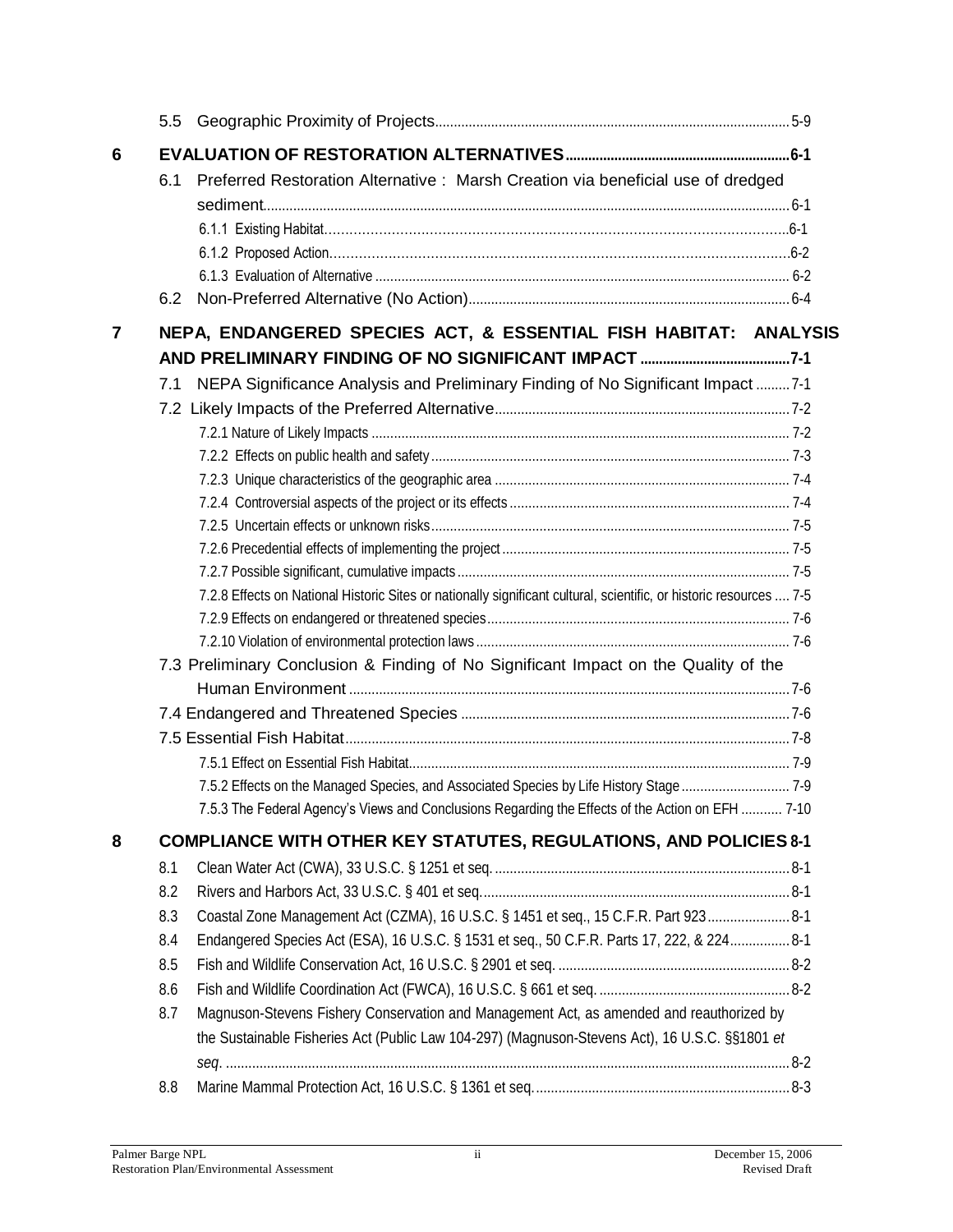|                 | 8.9  |                                                                                            |  |
|-----------------|------|--------------------------------------------------------------------------------------------|--|
|                 | 8.10 |                                                                                            |  |
|                 | 8.11 |                                                                                            |  |
|                 |      |                                                                                            |  |
|                 |      |                                                                                            |  |
|                 |      | 8.14 Executive Order Number 11514 (35 Fed. Reg. 4247) - Protection and Enhancement of      |  |
|                 |      |                                                                                            |  |
|                 |      | 8.15 Executive Order Number 11988 (42 Fed. Reg. 26,951) - Floodplain Management  8-4       |  |
|                 |      | 8-4. B.16 Executive Order Number 11990 (42 Fed. Reg. 26,961) - Protection of Wetlands  8-4 |  |
|                 |      |                                                                                            |  |
| 9               |      |                                                                                            |  |
| 10              |      |                                                                                            |  |
| 11              |      |                                                                                            |  |
| 12 <sub>2</sub> |      |                                                                                            |  |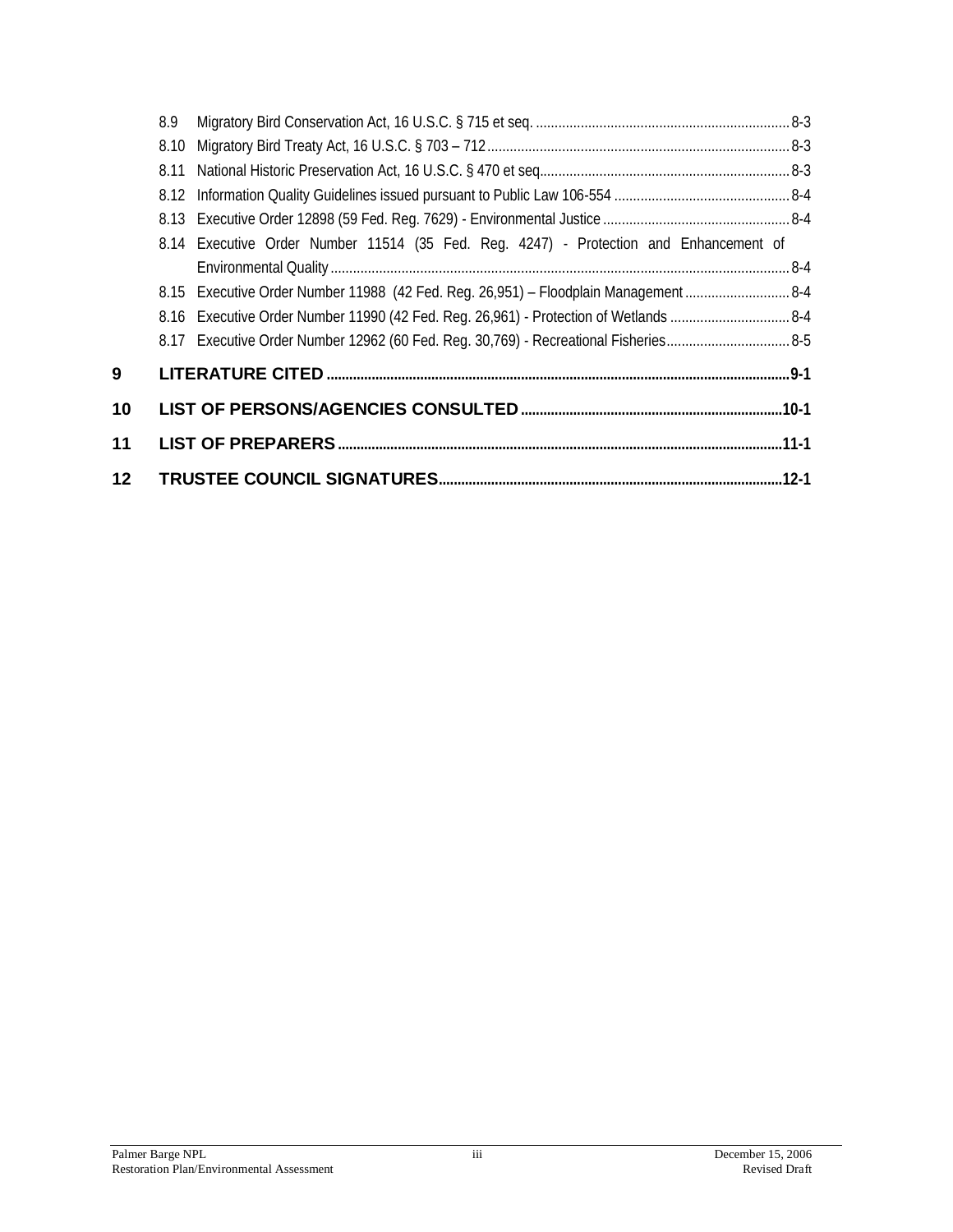## **LIST OF FIGURES**

## **LIST OF TABLES**

| Table 4.1 - Habitat Equivalency Analysis debit input parameter values for Site   |  |
|----------------------------------------------------------------------------------|--|
|                                                                                  |  |
| Table 5.1 – Summary of Tier 1 Screen of Restoration Alternatives5-6              |  |
| Table 5.2 – Summary of Tier 2 Screen of Restoration Alternatives5-7              |  |
| <b>Table 7.1</b> – Federal and State Endangered or Threatened Species in Coastal |  |
|                                                                                  |  |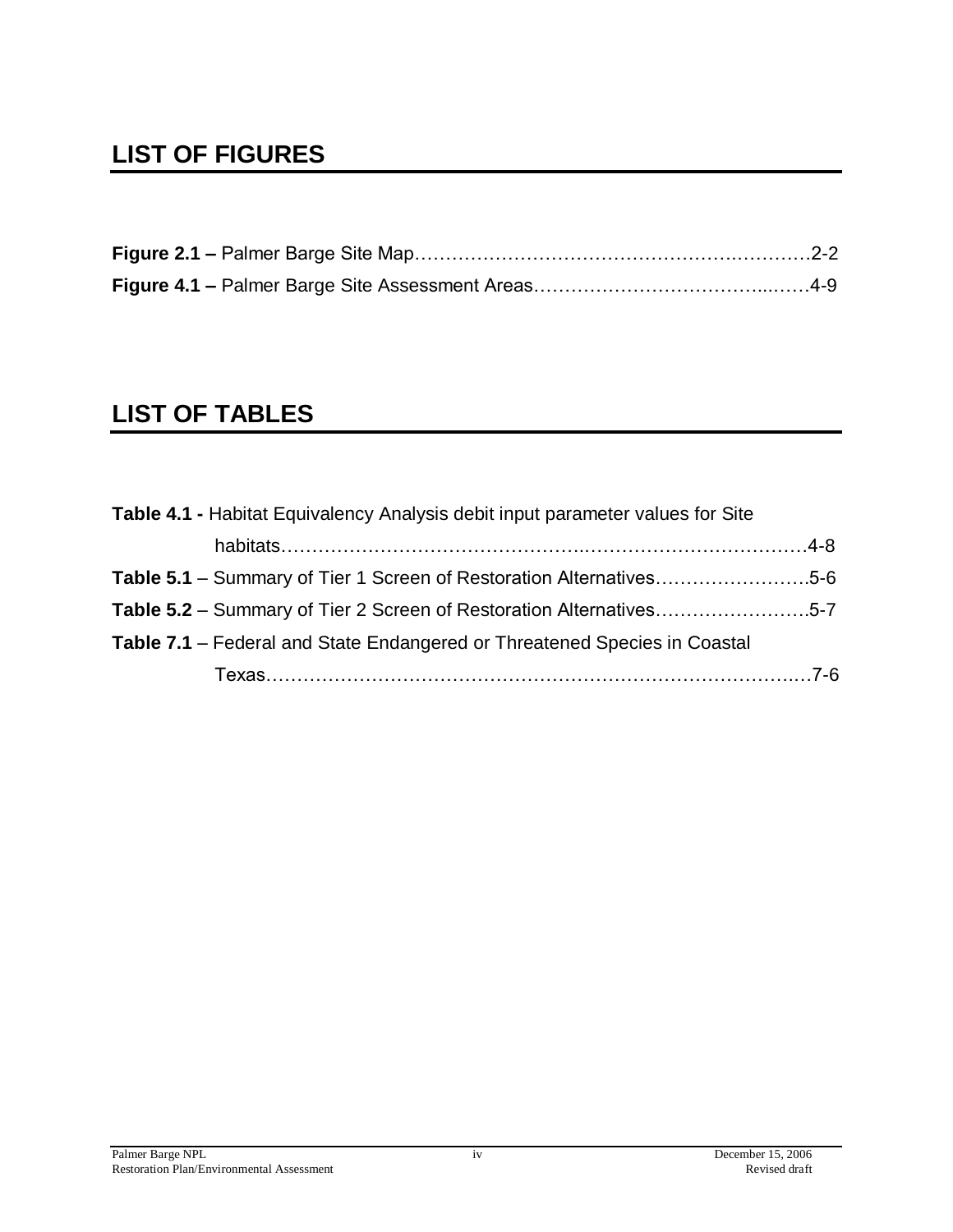# **LIST OF ACRONYMS AND ABBREVIATIONS**

| AR            | <b>Administrative Record</b>                                      |
|---------------|-------------------------------------------------------------------|
| <b>BLRA</b>   | <b>Baseline Human Health Risk Assessment</b>                      |
| <b>CERCLA</b> | Comprehensive Environmental Response, Compensation, and Liability |
|               | Act                                                               |
| COC           | <b>Contaminant of Concern</b>                                     |
| <b>COPC</b>   | <b>Contaminant of Potential Concern</b>                           |
| <b>CWA</b>    | Federal Water Pollution Control Act or Clean Water Act            |
| <b>CZMA</b>   | Coastal Zone Management Act                                       |
| <b>DMMA</b>   | Dredge Material Management Area                                   |
| <b>DSAY</b>   | <b>Discounted Service Acre Year</b>                               |
| <b>EFH</b>    | <b>Essential Fish Habitat</b>                                     |
| EIS.          | <b>Environmental Impact Statement</b>                             |
| <b>EPA</b>    | United States Environmental Protection Agency                     |
| EqDSAY        | <b>Equivalent Discounted Service Acre Year</b>                    |
| <b>ESA</b>    | <b>Endangered Species Act</b>                                     |
| ESI           | <b>Expanded Site Investigation</b>                                |
| <b>FONSI</b>  | Finding of No Significant Impact                                  |
| <b>FWCA</b>   | <b>Fish and Wildlife Coordination Act</b>                         |
| <b>GLO</b>    | <b>Texas General Land Office</b>                                  |
| GSU           | <b>Gulf States Utilities</b>                                      |
| HEA           | <b>Habitat Equivalency Analysis</b>                               |
| <b>HRS</b>    | <b>Hazard Ranking System</b>                                      |
| MEF           | <b>Marsh Equivalency Factor</b>                                   |
| <b>NCP</b>    | National Oil and Hazardous Substances Contingency Plan            |
| <b>NEPA</b>   | <b>National Environmental Policy Act</b>                          |
| <b>NHPA</b>   | <b>National Historic Preservation Act</b>                         |
| <b>NMFS</b>   | <b>National Marine Fisheries Service</b>                          |
| <b>NOAA</b>   | National Oceanic and Atmospheric Administration                   |
| <b>NPL</b>    | <b>National Priorities List</b>                                   |
| <b>NRDA</b>   | Natural Resource Damage Assessment                                |
| <b>OPA</b>    | <b>Oil Pollution Act</b>                                          |
| <b>ORS</b>    | <b>Old River South</b>                                            |
| <b>PAH</b>    | Polycyclic Aromatic Hydrocarbon                                   |
| <b>PCB</b>    | <b>Polychlorinated Biphenyl</b>                                   |
| <b>PRP</b>    | <b>Potentially Responsible Party</b>                              |
| <b>RCIE</b>   | Reasonably Conservative Injury Evaluation                         |
| <b>RI/FS</b>  | <b>Remedial Investigation/Feasibility Study</b>                   |
| RP/EA         | <b>Restoration Plan/Environmental Assessment</b>                  |
| <b>SLERA</b>  | Screening Level Ecological Risk Assessment                        |
| <b>SVOC</b>   | Semi-Volatile Organic Compound                                    |
| <b>TCEQ</b>   | Texas Commission on Environmental Quality                         |
| <b>TNRCC</b>  | <b>Texas Natural Resource Conservation Commission</b>             |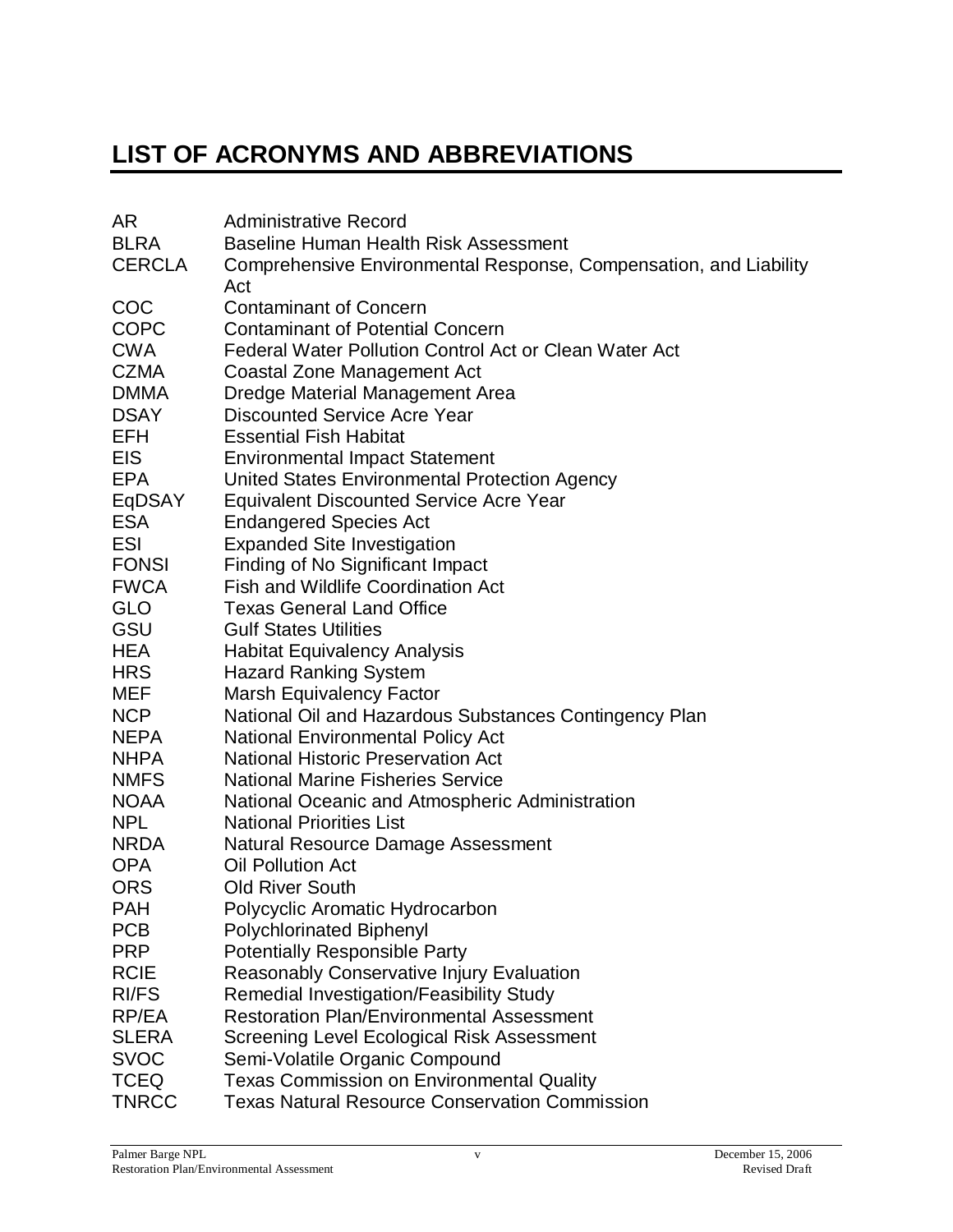| <b>TPWD</b>  | <b>Texas Parks and Wildlife Department</b> |
|--------------|--------------------------------------------|
| <b>USACE</b> | United States Army Corps of Engineers      |
| <b>USFWS</b> | United States Fish and Wildlife Service    |
| <b>VOC</b>   | <b>Volatile Organic Compound</b>           |
| <b>WMA</b>   | Wildlife Management Area                   |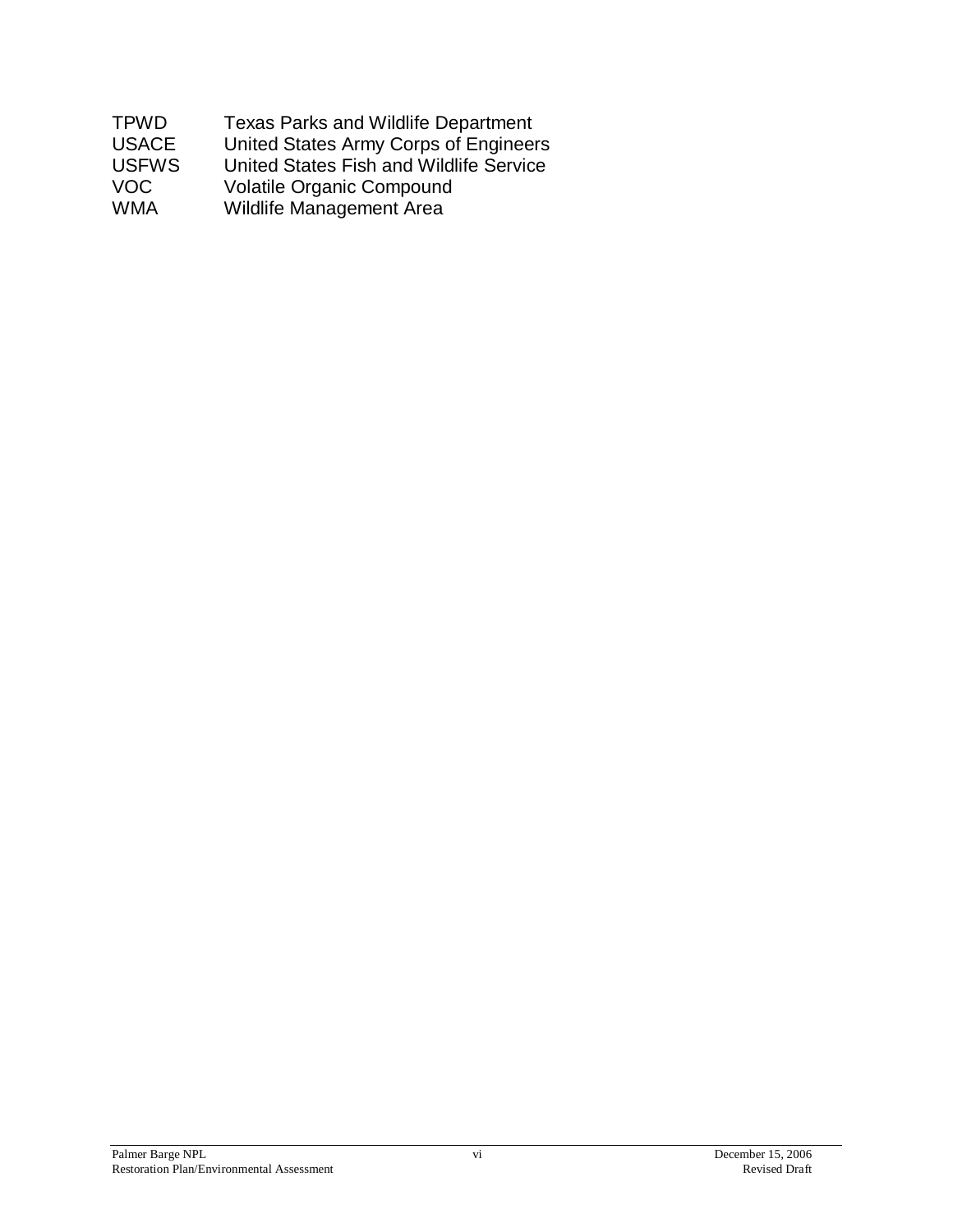This Restoration Plan/Environmental Assessment describes and outlines the natural resource damage assessment (NRDA) and subsequent restoration for the Palmer Barge Superfund Site. The Palmer Barge Superfund Site is located 4.5 miles eastnortheast of Port Arthur, Texas. The property was used as a municipal landfill from 1956-1982. The Palmer Barge Marine cleaning operation started in 1982 and terminated in 1997. Site operations included cleaning, degassing, maintenance, and inspection of barge and marine equipment. The Site was placed on the National Priorities List on July 27, 2000 due to the presence of volatile organic compounds, semivolatile organic compounds, pesticides, polychlorinated biphenyls and metals on- and off-Site.

The Natural Resource Trustees ("Trustees") conducted a NRDA to address natural resources, including ecological services, injured, lost or destroyed due to releases of hazardous substances from the Site. This damage assessment was part of a cooperative and integrated assessment process with four Potentially Responsible Parties ("PRPs") at the Site, including: E.I. du Pont de Nemours and Company, Texaco Inc., Ashland Inc., and Kirby Inland Marine.

In this draft RP/EA the Trustees propose that their natural resource damages claim be compensated by PRP construction of tidal wetland, pursuant to an Administrative Settlement. Under applicable laws and the terms of the Administrative Settlement, the damages recovered by the Trustees may only be used to plan, implement, and oversee the creation or enhancement of 1.7 acres of estuarine wetlands in the Neches River basin as a means of restoring natural resources and services comparable to those injured or lost at the Palmer Barge Site. In an effort to expedite the restoration project and to increase efficiency, the Trustees and PRPs plan to tier this restoration project off another wetland creation project by requiring that additional acreage (1.7 acres) be included in the implementation of the existing project. The purpose of the existing project is to create estuarine wetland by pumping slurried dredge spoil material from an upland area into an open water area. The already existing project is being conducted for compensation of a NRDA claim for the Chevron refinery in Port Arthur, TX.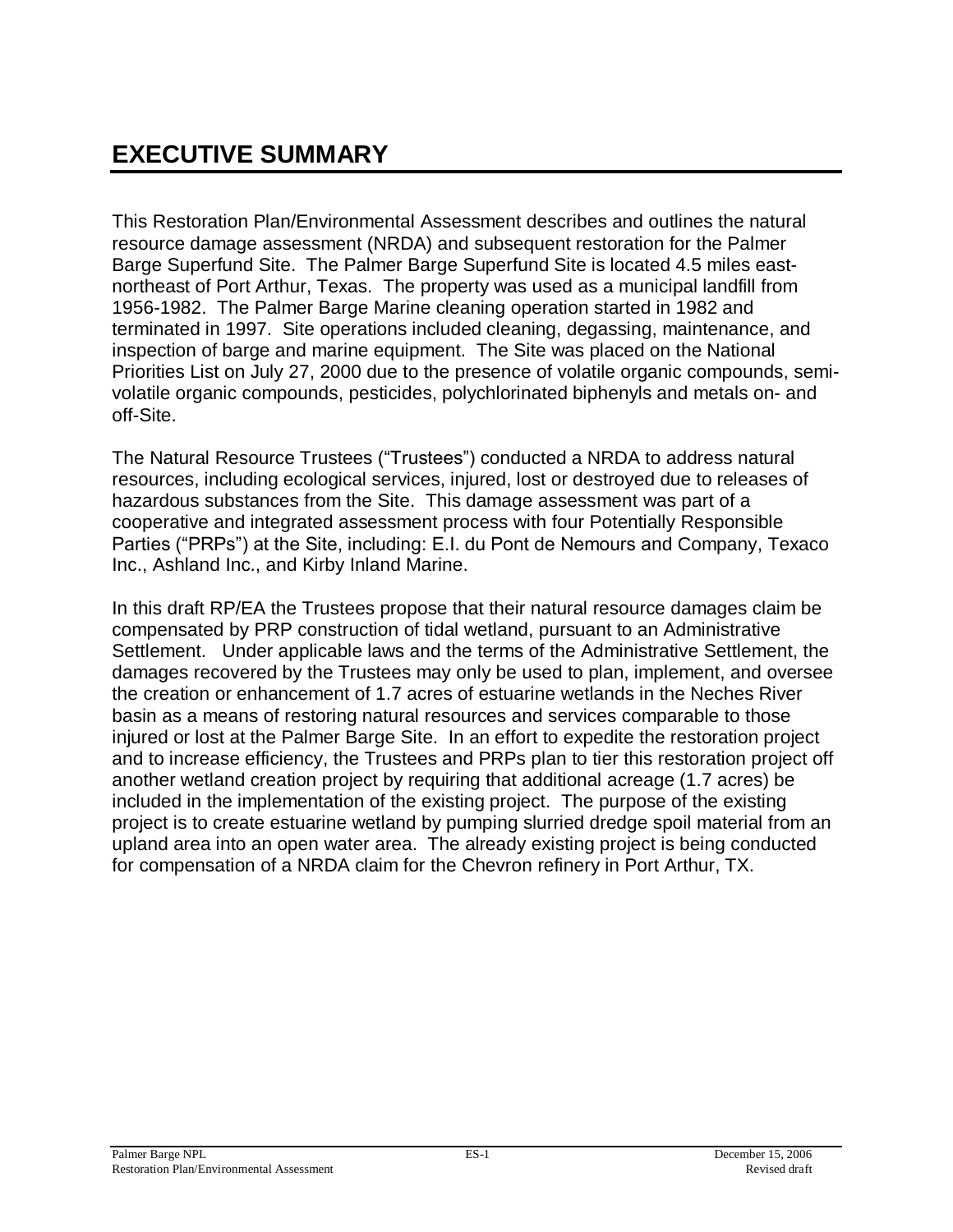# **1 INTRODUCTION**

This Draft Restoration Plan and Environmental Assessment (Draft RP/EA) has been developed by the Texas General Land Office (GLO), the Texas Commission on Environmental Quality (TCEQ), the Texas Parks and Wildlife Department (TPWD), the National Oceanic and Atmospheric Administration (NOAA) of the U. S. Department of Commerce, and the United States Fish and Wildlife Service (USFWS) on behalf of the U.S. Department of the Interior (DOI), (collectively, "the Trustees") to address natural resources, including ecological services, injured, lost or destroyed due to releases of hazardous substances from the Palmer Barge Site in Jefferson County, Texas (the Site).

The Draft RP/EA identifies the restoration action(s) that the Trustees would prefer to implement as part of a settlement that the Trustees jointly recovered for natural resource damages attributed to the Site. The Trustees pursued a cooperative, integrated assessment approach with four Potentially Responsible Parties ("PRPs") at the Site, including: E.I. du Pont de Nemours and Company, Texaco Inc., Ashland Inc., and Kirby Inland Marine ("PRP Group"). A cooperative assessment approach, wherein collected data is shared between the PRPs and the Trustees, generally results in a time and/or cost savings to all parties. During this cooperative process, the Trustees and PRPs reached different conclusions concerning natural resource injuries, but nevertheless arrived at a mutually acceptable natural resource damages settlement.

In this Draft RP/EA, the Trustees propose that their natural resource damages claim be compensated by PRP construction of tidal wetland, pursuant to an Administrative Settlement. Under applicable laws and the terms of the Administrative Settlement, the damages recovered by the Trustees may only be used to plan, implement, and oversee the creation or enhancement of 1.7 acres of estuarine wetlands in the Neches River basin as a means of restoring natural resources and services comparable to those injured or lost at the Site. As such, the public loss of natural resources or natural resource services will be compensated by enhanced habitat and/or ecological services at the restoration site.

In an effort to expedite the restoration project and to increase efficiency, the Trustees and the PRP Group plan to combine this restoration project with another wetland creation project by requiring that additional acreage (1.7 acres) be included in the implementation of the existing project at Old River South. The purpose of the existing project is to create estuarine wetland by pumping slurried dredge spoil material from an upland area into an open water area. Mounds will be created by the placement of the slurried material, resulting in the creation of wetlands with a high proportion of fringe habitat. This design should provide maximal habitat for fish nurseries and will contribute to the restoration of the area hydrology. The already existing project is being conducted for compensation of a Natural Resource Damage Assessment (NRDA) claim for the Chevron refinery in Port Arthur, TX.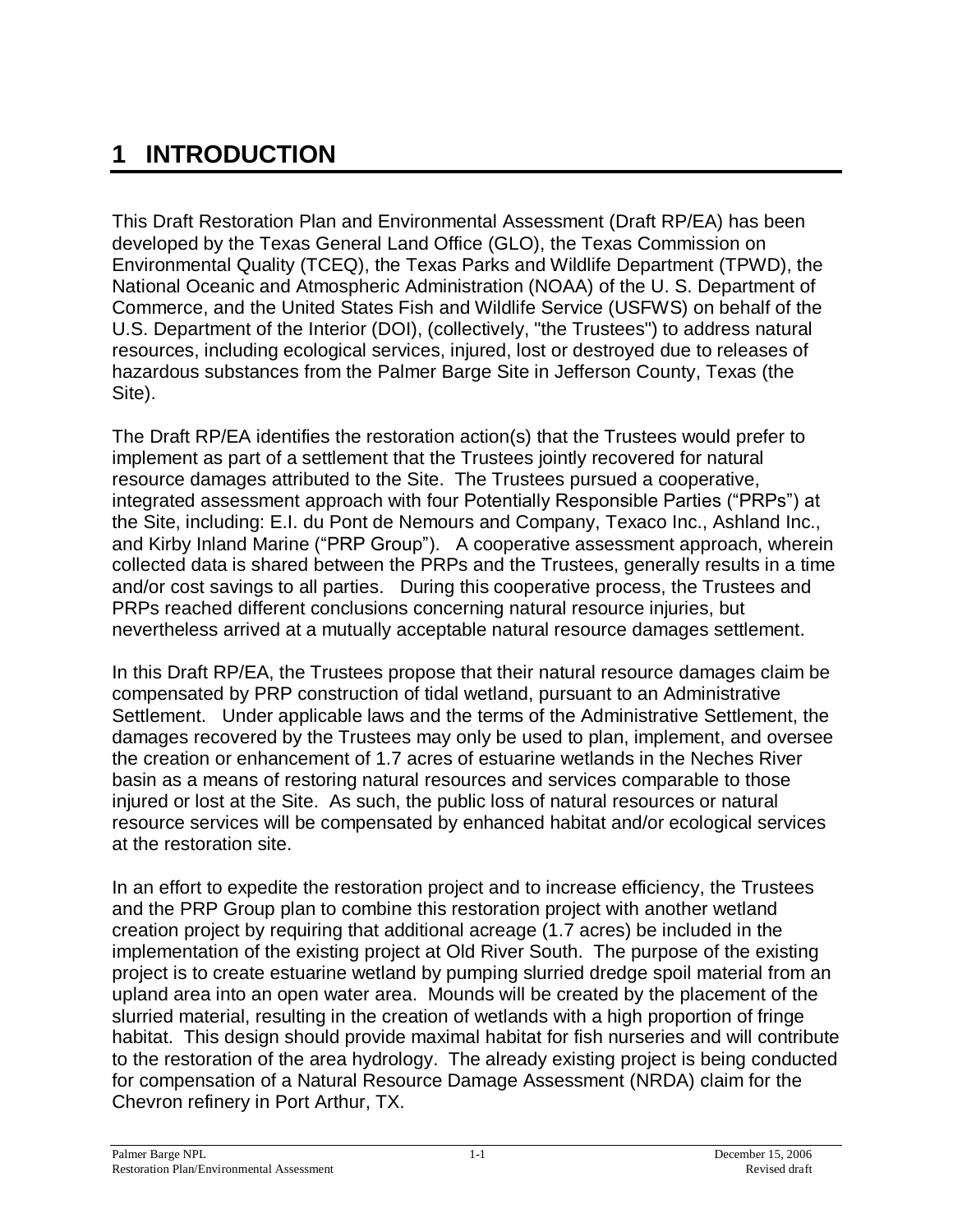### **1.1 AUTHORITY**

This Draft RP/EA was prepared jointly by the Trustees pursuant to their respective authority and responsibilities as natural resource trustees under the Comprehensive Environmental Response, Compensation and Liability Act (CERCLA), 42 U.S.C. § 9601 *et seq*.; the Federal Water Pollution Control Act, 33 U.S.C. § 1251, *et seq*.) (also known as the Clean Water Act or CWA), and other applicable federal or state laws, including Subpart G of the National Oil and Hazardous Substances Contingency Plan (NCP), at 40 C.F.R. §§ 300.600 through 300.615, and DOI's CERCLA natural resource damage assessment regulations at 43 C.F.R. Part 11 (NRDA regulations) which provide guidance for this restoration planning process under CERCLA.

### **1.2 NEPA COMPLIANCE**

Actions undertaken by the Trustees to restore natural resources or services under CERCLA and other federal laws are subject to the National Environmental Policy Act (NEPA), 42 U.S.C. § 4321 *et seq.*, and the regulations guiding its implementation at 40 C.F.R. Parts 1500 through 1517. NEPA and its implementing regulations outline the responsibilities of federal agencies under NEPA, including for preparing environmental documentation. In general, federal agencies contemplating implementation of a major federal action must produce an environmental impact statement (EIS) if the action is expected to have significant impacts on the quality of the human environment. When it is uncertain whether a contemplated action is likely to have significant impacts, federal agencies prepare an environmental assessment (EA) to evaluate the need for an EIS. If the EA demonstrates that the proposed action will not significantly impact the quality of the human environment, the agency issues a Finding of No Significant Impact (FONSI), which satisfies the requirements of NEPA, and no EIS is required. For a proposed restoration plan, if a FONSI determination is made, the Trustees may then issue a final restoration plan describing the selected restoration action(s).

In accordance with NEPA and its implementing regulations, this Draft RP/EA summarizes the current environmental setting; assesses the injury to or loss of natural resources or ecological services associated with the Site; describes the purpose and need for restoration actions; identifies alternative actions; assesses their applicability and potential impact on the quality of the physical, biological and cultural environment; and summarizes the opportunity the Trustees provided for public participation in the decision-making process. This information has been used to make a threshold determination as to whether preparation of an EIS is required prior to selection of the final restoration action. Based on the EA integrated into this document, the federal Trustees – NOAA and USFWS – do not believe that the proposed restoration action meets the threshold requiring an EIS, and pending consideration of public comments on this Draft RP/EA, propose to issue a Finding of No Significant Impact as described in Section 7.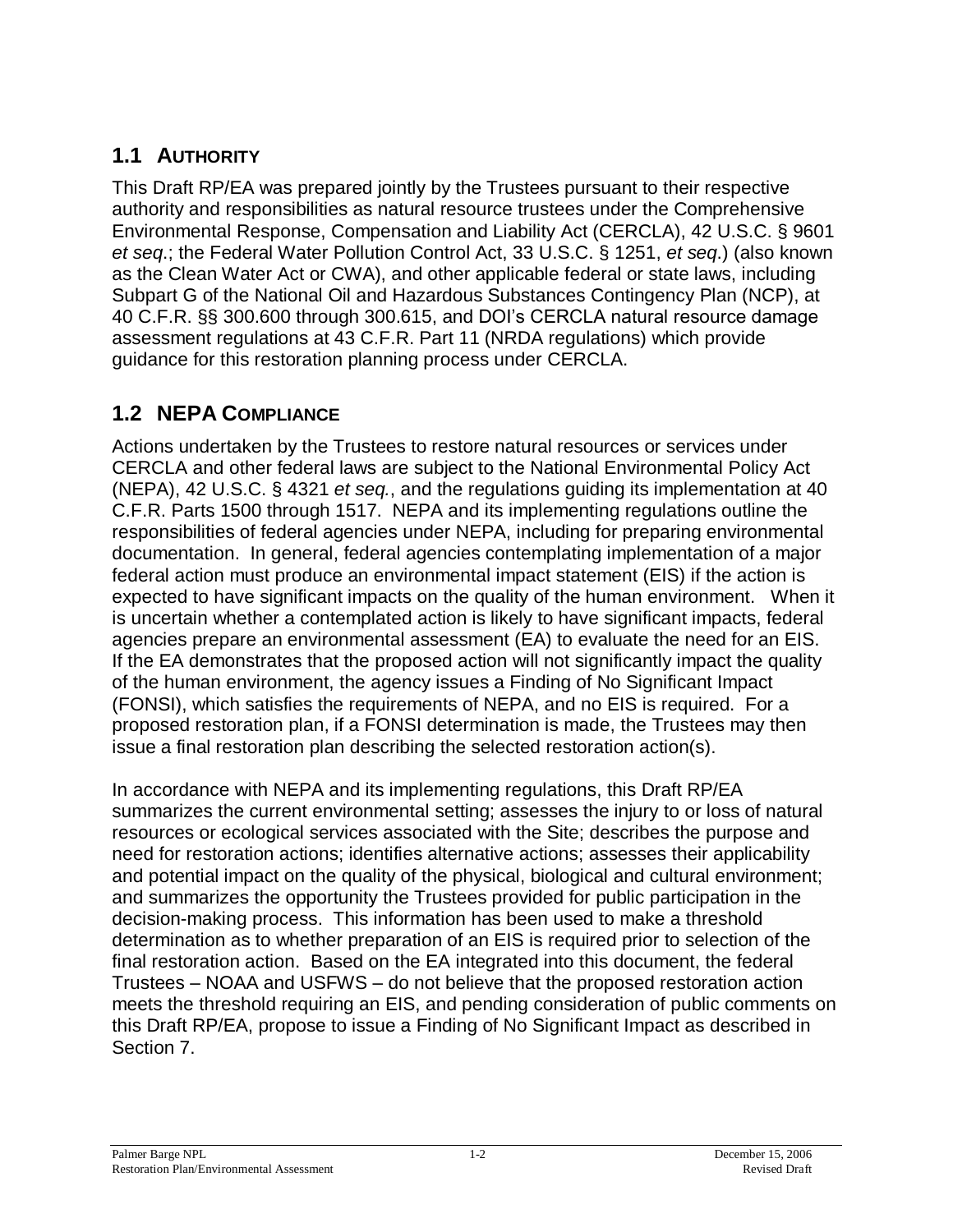### **1.3 PUBLIC PARTICIPATION**

The Trustees have prepared this Draft RP/EA for public review and comment. It provides the public with information on the natural resource injuries and service losses assessed in connection with the Site, the resource restoration objectives that guided the Trustees in developing this plan, the restoration alternatives that were considered, the process used by the Trustees to identify the preferred restoration alternative and the rationale for its selection. Public review of this Draft RP/EA is the means by which the Trustees seek comment on the analyses used to define and quantify the resource injuries and losses as well as on the restoration action proposed for use to compensate for those injuries and losses. As such, it is an integral and important part of the NRDA process and is consistent with all applicable state and federal laws and regulations, including NEPA and its implementing regulations, and the regulations guiding assessment and restoration planning under CERCLA at 43 C.F.R. Part 11.

This Draft RP/EA is being made available for review and comment by the public for a period of 30 days. The deadline for submitting written comments on the Draft RP/EA is specified in one or more public notices issued by the Trustees to announce its availability for public review and comment. Comments are to be submitted in writing to:

Richard Seiler Texas Commission on Environmental Quality Remediation Division, MC 225 P.O. Box 13087 Austin, TX 78711-3087 Phone: 512-239-2523 Fax: 512-239-4814 Email: rseiler@tceq.state.tx.us

The Trustees will consider all written comments received prior to approving and adopting a Final Restoration Plan/Environmental Assessment (Final RP/EA). Written comments received and the Trustees' responses to those comments, whether in the form of plan revisions or written explanations, will be summarized in the Final RP/EA.

### **1.4 ADMINISTRATIVE RECORD**

The Trustees have maintained records documenting the information considered and actions taken by the Trustees during this assessment and restoration planning process, and these records collectively comprise the Trustees' administrative record (AR) supporting this Draft RP/EA. Public comments submitted on this Draft RP/EA, as well as the Final RP/EA, will be included in this AR. The AR records are available for review by interested members of the public. Interested persons can access or view these records at the offices of:

Jessica White National Oceanic and Atmospheric Administration c/o US EPA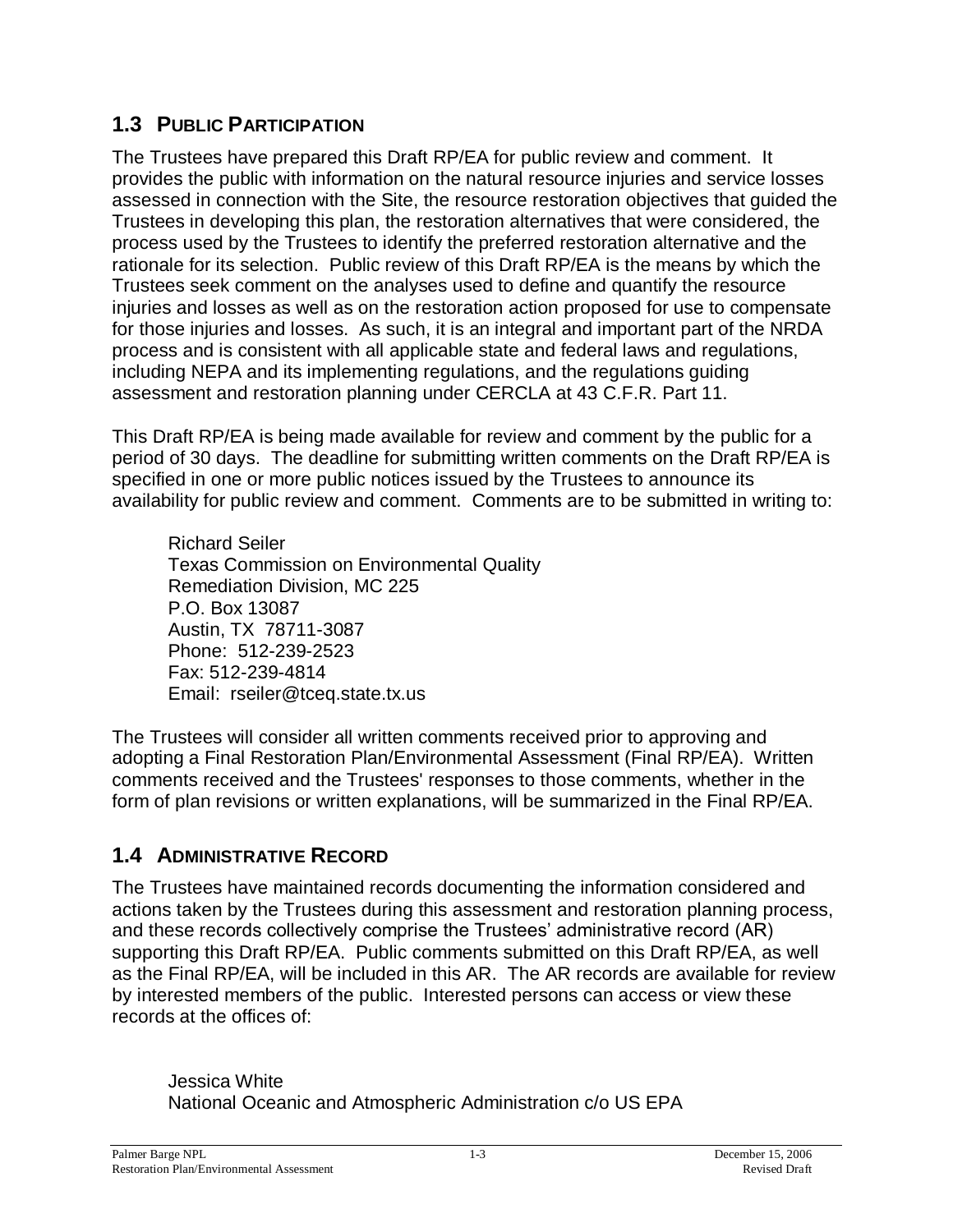1445 Ross Avenue MC 6SF-T Dallas, TX 75202 Phone: 214-665-2217 Fax: 214-665-6460 Email: Jessica.White@noaa.gov

Arrangements must be made in advance to review or to obtain copies of these records by contacting the person listed above. Access to and copying of these records are subject to all applicable laws and policies including, but not limited to, laws and policies relating to copying fees and the reproduction or use of any copyrighted material.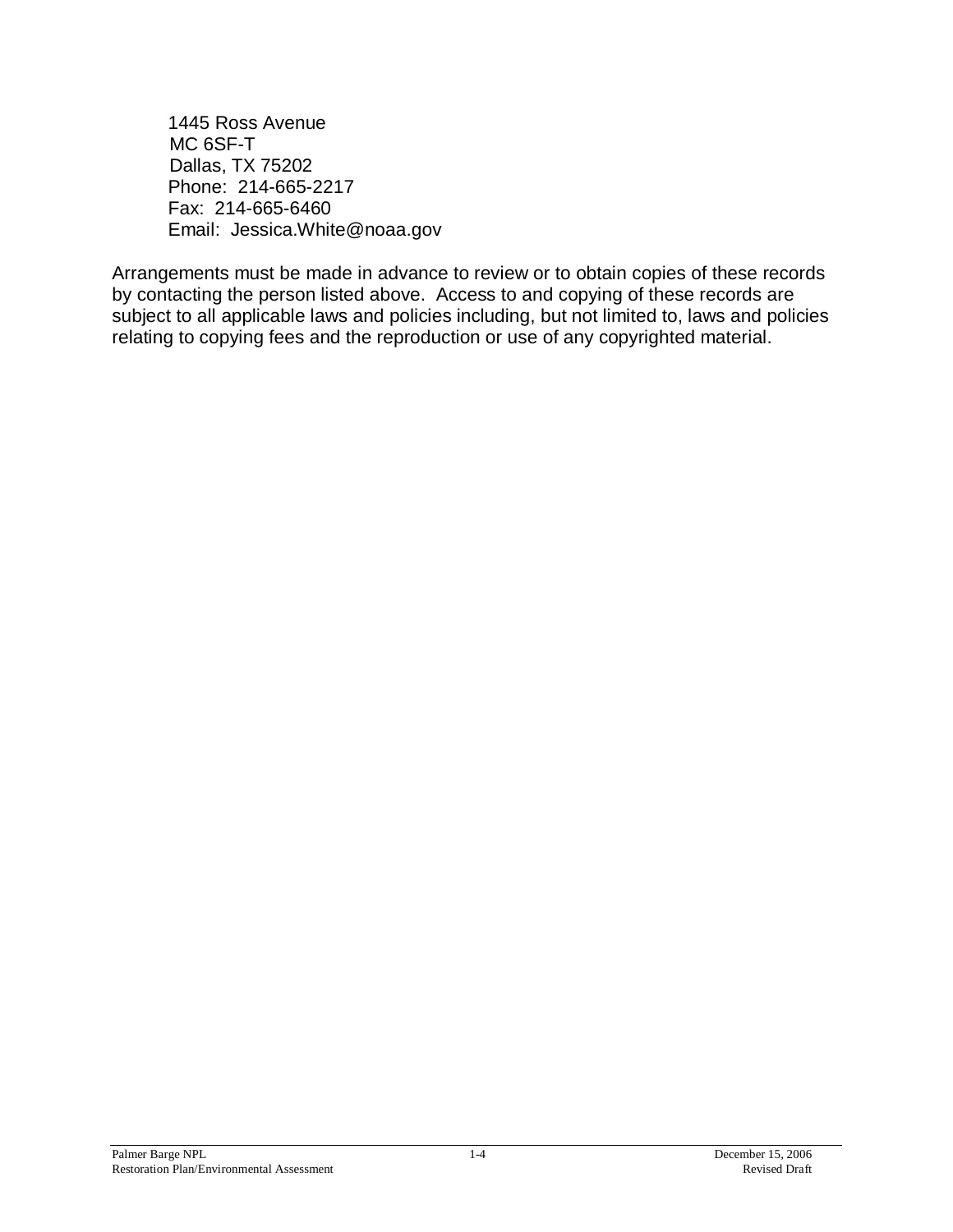# **2 PURPOSE AND NEED FOR RESTORATION**

This section generally describes the Site, summarizes the response actions which were undertaken and the Trustees' assessment of resource injuries and compensation requirements related to the Site, and provides more detailed information on the physical, biological and cultural environments in the area affected by releases of hazardous substances from the Site.

#### **2.1 OVERVIEW OF THE SITE**

Located 4.5 miles east-northeast of Port Arthur, Texas on Old Yacht Club Road, the Site (Figure 2.1) encompasses approximately 17 acres bordered by Sabine Lake and the State Marine Superfund Site. The land on which the Site resides consists of deposited spoils from the dredging of the Intracoastal Waterway. The Site was originally used as a municipal landfill for the City of Port Arthur, which operated the landfill from 1956 until the mid-1980s. In 1982, the city of Port Arthur sold the property to John Palmer, President of Palmer Barge Line, Inc. The property was then used as a marine barge cleaning operation (Palmer Barge Marine) from 1982 until 1997. Operations performed at the Site included cleaning, degassing, maintenance, and inspection of barges and marine equipment. Cleaning operations included removing sludges and other residual material by pressure steaming the vessel holds, engines and boilers. Waste gasses and liquids generated at the Site were managed by flare (to burn excess gasses) and multiple above-ground storage tanks (to contain liquid waste).

In October 1994, Wrangler Capital assumed all claims from the Palmer Barge Line, Inc. Wrangler Capital purchased the Palmer Barge Line from receivership in July 1997, and the company ceased operations on the property. Currently the Site is owned by Chester Slay, who is removing scrap metal from the site and redeveloping it into a boat maintenance facility.

TCEQ, formerly the Texas Natural Resource Conservation Commission or TNRCC, Region 10 staff conducted an investigation of soil and sediment on the Site in 1998 to determine potential contaminant sources. Five areas of stained soil were identified on-Site and sampling results indicated the presence of metals, semi-volatile organic compounds (SVOCs), and pesticides in on-Site soil. Metals and SVOCs were also detected in offshore sediment adjacent to the Site. In October 1999, the U.S. Environmental Protection Agency (EPA) Region VI office conducted an Expanded Site Investigation (ESI) to determine presence and nature of contamination both on-Site and off-Site. Analytical results of samples indicated the presence of volatile organic compounds (VOCs), SVOCs, pesticides, polychlorinated biphenyls (PCBs), and metals. The Site was placed on the National Priorities List (NPL) July 27, 2000.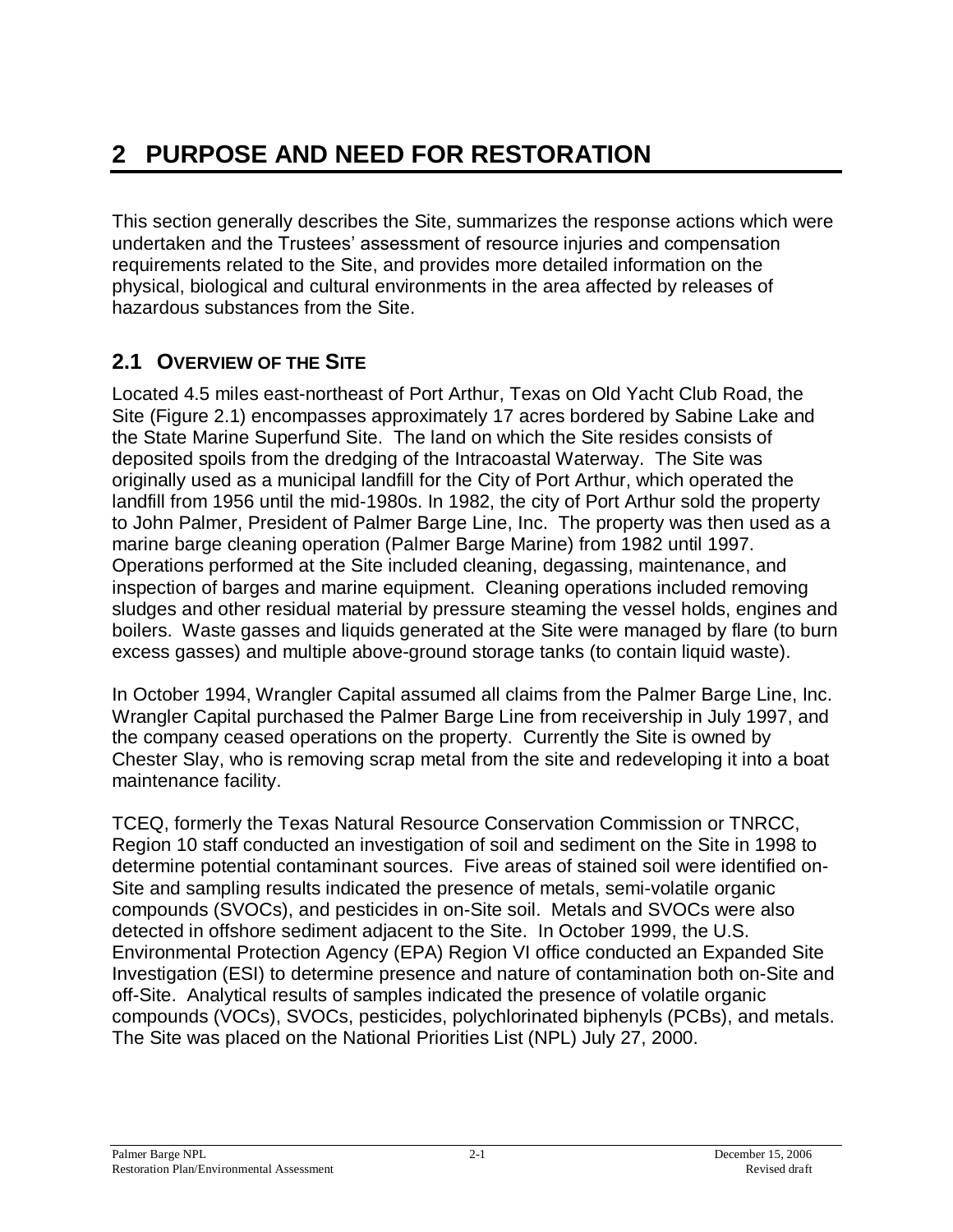

**Figure 2.1** Palmer Barge Site Map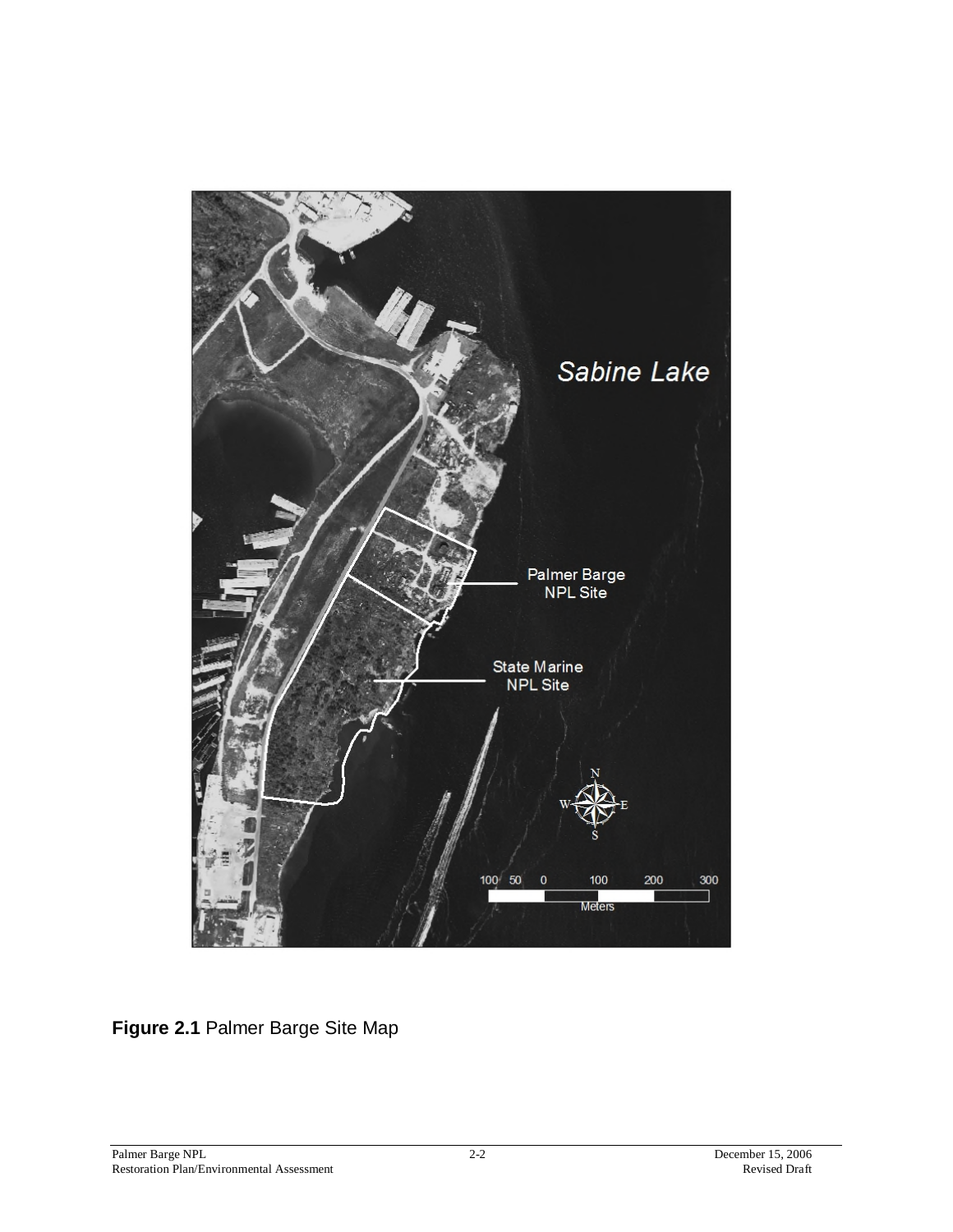### **2.1.1 Human Use Characteristics**

Palmer Barge NPL Site is located within the city limits of Port Arthur in Jefferson County, Texas. The Site is located on a strip of land known as Pleasure Islet, which was formed by deposition of dredge spoils generated during the construction of the Sabine-Neches Canal. Thus, the first human use of the Site was as a dredge containment cell. Historically the Site has been used as a landfill and barge maintenance facility. The entire Site is considered to be a nonresidential, restrictedaccess industrial area which is expected to maintain that use indefinitely. The Site meets the TCEQ definition of nonresidential property (30 T.A.C. § 335.552(4)), which is "industrial property with Standard Industrial Classification (SIC) of Major Group 29 that is not used for human habitation or for other purposes with a similar potential for human exposure."The current property owner intends to utilize the Site as a boat maintenance facility. Bordering the Site is another NPL listed site known as the State Marine Site, which is also an industrial property. These industrial usages and overall setting significantly limit public access to or use of the Site for other purposes by humans. Sabine Lake borders both the Palmer Barge Site and the State Marine Site. This lake receives a large amount of human use for both commercial and recreational fishing, recreational boating, and water transportation.

## **2.1.2 Surface Water Characteristics**

The surface water hydrology of the region is dominated by slow moving, naturally occurring drainage systems including marshes and bayous**.** No surface water bodies are present on the Site, although it is partially bordered by Sabine Lake. Both groundwater and surface runoff from the Site flow towards the lake. A sheet pile bulkhead occupies nearly 90% of the approximately 400-foot shoreline area.

### **2.1.3 Habitat Characteristics**

Land cover on the Site consists of isolated patches of plant cover in early successional stages, including smooth cordgrass (*Spartina alterniflora*), saltgrass (*Distichlis spicata)*, and widely scattered small trees and shrubs such as southern brush wax-myrtle (*Myrica cerifera*) and salt bush (*Atriplex sp*.).

Sabine Lake and the associated wetlands constitute a tidal system that is an important nursery area for estuarine trust resources. Species known to occupy the habitats provided by Sabine Lake and associated wetlands include, but are not limited to, spotted sea trout (*Cynoscion nebulosus*), sand trout (*Cynoscion nothus)*, Atlantic croaker (*Micropogonius undulatus*), red drum (*Scienops ocellatus*), black drum (*Pogonius cromis*), southern flounder (*Paralichthys lethostigma*), sheepshead (*Argosargus probatocephalus*), blue crab (*Callinectes sapidus*), white shrimp (*Litopenaeus setiferus*) and brown shrimp (*Farfantepenaeus aztecus*). Additionally, benthic resources such as copepods, polychaetes, mollusks, and amphipods occupy vegetated and open water areas.

Sabine Lake is an estuary that is used as a commercial and recreational fishery. The habitats of several federally- and state-listed species including, the bald eagle (*Haliaeetus leucocephalus*), black rail (*Laterallus jamaicensis*), brown pelican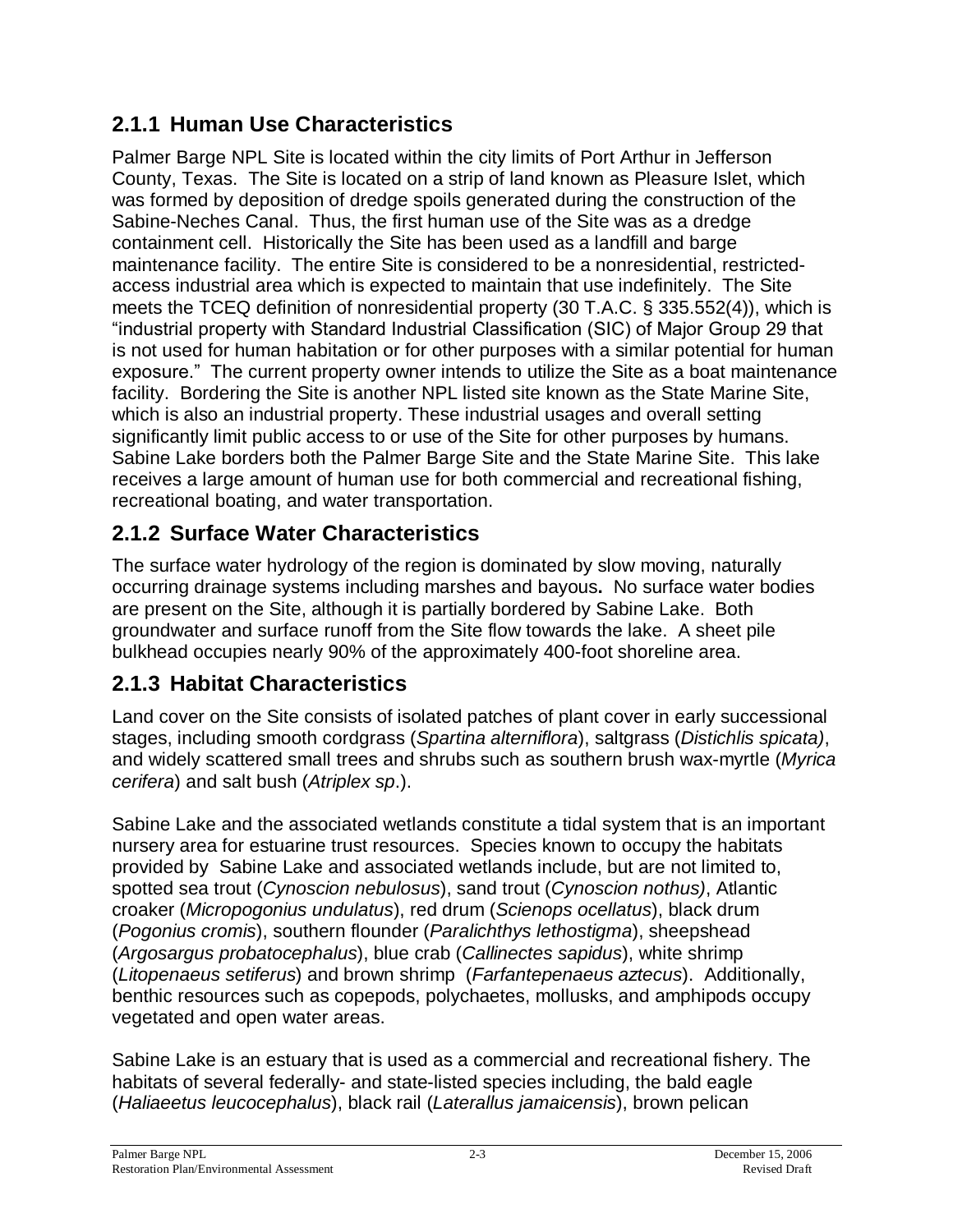(*Pelecanus occidentalis*), gulf salt marsh snake (N*erodia clarkia*), Texas diamondback terrapin (*Malaclemys terrapi* ), and the American swallowtailed kite (*Elanoides forficatus*), are found near the site. In addition, the Sabine National Wildlife Refuge, Sydney Island and Dooms Island bird rookeries, and 13 miles of wetland frontage are located within 15 miles of the Site.

### **2.2 SUMMARY OF RESPONSE ACTIONS**

In 1996 the TCEQ (then known as the TNRCC) conducted a multi-media inspection of the Site to determine the status of the facility's compliance with the Federal Clean Air Act. The investigation revealed the presence of several, unpermitted chemical compounds. Large areas of contamination by hazardous materials were identified at the Site. Other violations included unpermitted construction of tanks and equipment. These findings triggered further investigation by both EPA and TCEQ.

In 1996, EPA and TCEQ conducted a preliminary ESI to evaluate the nature and extent of on- and off-Site contamination. Analytical data from this evaluation indicated the presence of both organic and inorganic contaminants in soil samples collected from locations surrounding the numerous above ground storage tanks at the Site. There were also hazardous constituents found in the shallow near-shore sediments of Sabine Lake. Several polynuclear aromatic hydrocarbons (PAHs; such as acenaphthylene, anthracene, benzo(a)pyrene, chrysene, and fluoranthene), numerous pesticides, PCBs (including Aroclor 1254), and metals such as nickel and arsenic exceeded relevant screening guidelines (NOAA, 1999).

In April 2000, EPA completed a hazard ranking system (HRS) analysis of the Site. The purpose of HRS is to preliminarily evaluate risk to human health and the environment due to exposure to Site contamination, and to determine if the risk rises to the level of national significance. Based on the results of the HRS analysis, the Site was placed (finalized) on the NPL on July 27, 2000.

EPA authorized an emergency removal action for reduction of on-Site contamination in August 2000. Emergency removal activities included removal of wastes, treatment of existing wastewater, and sludge stabilization.

An Administrative Order on Consent was signed by both the PRP Group and EPA in 2002. The Remedial Investigation/Feasibility Study (RI/FS) for the Site began in February 2003. Field sampling has been completed and a Final RI Report was submitted to EPA in January 2005. In support of the RI/FS process, a Baseline Human Health Risk Assessment (BLRA) and a Screening Level Ecological Risk Assessment (SLERA) were prepared and submitted to EPA on March 4, 2005. The purposes of the BLRA and SLERA were to identify any existing or potential risks to human health and the environment resulting from exposure to Site related contaminants. EPA provided comments on the BLRA and SLERA on March 28, 2005. The PRP Group submitted responses on April 20, 2005 and May 16, 2005 and EPA agreed to the proposed revisions. The BLRA and the SLERA were submitted as final to EPA on June 10, 2005.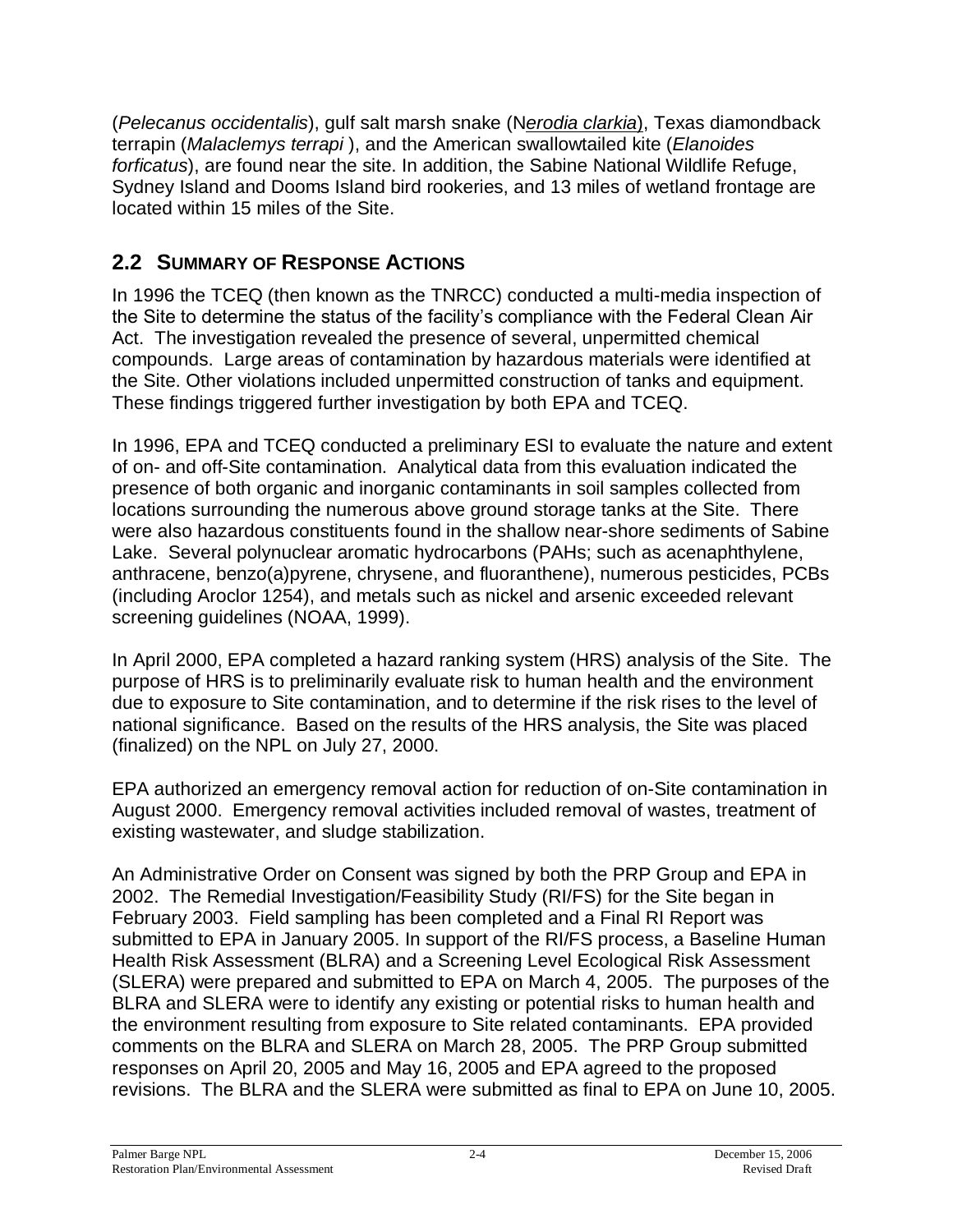In June 2005, the PRP Group submitted a draft FS identifying a preferred remedial alternative of excavation / off-Site disposal with institutional controls. This remedy would consist of the excavation of impacted surface soils from each response area and off-Site disposal of the excavated soils at a permitted facility. Proprietary institutional controls would be implemented as part of this alternative. A draft FS was submitted to EPA on June 10, 2005. EPA provided comments about the FS to the PRP group on June 29, 2005, and responses were submitted to EPA on July 15, 2005. The Record of Decision for the Site was signed on September 30, 2005.

#### **2.3 ASSESSMENT OF RESOURCE INJURIES AND COMPENSATION REQUIREMENTS**

The Trustees' goal in this NRDA process has been to reliably identify the nature and extent of natural resource injuries attributable to Site-related contaminants, to identify injuries from response actions planned or undertaken, to quantify the resulting resource and ecological service losses<sup>1</sup>, and to provide the technical basis for determining the need for, type of, and amount of restoration appropriate to compensate the public for those losses. The remainder of this section provides an overview of the Trustees' assessment strategy for this Site, including the approaches used to evaluate potential injuries to specific resources, quantify associated losses, and identify the preferred restoration action proposed in Section 6.

As noted in subsection 1.1, the assessment process is guided by the NRDA regulations issued under CERCLA and found at 43 C.F.R. Part 11. For the Palmer Barge Site, the Trustees and the PRP Group identified an assessment approach that could be performed in conjunction with the remedial investigations undertaken and the response planning pertinent to the affected areas. This "integrated" approach permits data sharing, since much of the data needed to support remedial planning can be useful in evaluating and estimating natural resources injuries. Additionally, such integration typically results in time and cost savings, and promotes efficiency in the overall process. Further, NRDAs undertaken with the cooperation of PRPs avoid costly litigation and expedite restoration of the environment.

The Trustees sought to directly link injury assessment and restoration planning, so these processes would occur simultaneously and allow restoration-based compensation to be defined more directly and quickly. In a restoration-based assessment, injuries to and/or losses of natural resources and ecological services are quantified in ways that facilitate the identification of restoration projects that serve to compensate the public with the same level, type and quality of resources, or resource services, as were lost. The restoration-based assessment approach is consistent with the CERCLA NRDA regulations at 43 C.F.R. § 11.31. They allow restoration planning to be included as part of the Assessment Plan Phase where available data are sufficient to support their concurrent development.

<sup>&</sup>lt;sup>1</sup> Ecological services means the "physical and biological functions performed by the resource including the human uses of those functions. These services are the result of the physical, chemical, or biological quality of the resource".  $(43 C.F.R. § 11.14(nn))$ .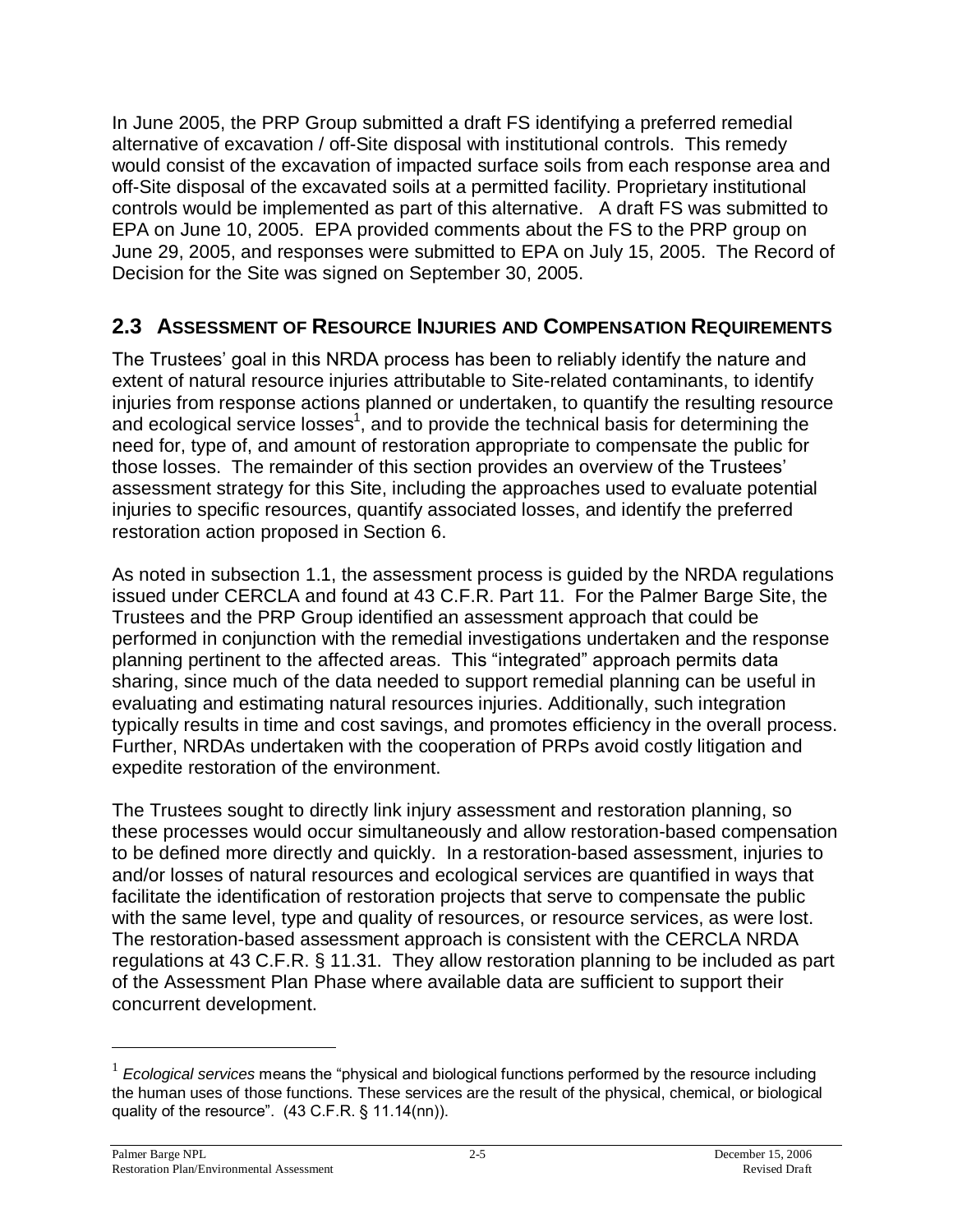### **2.3.1 Injury Assessment and Loss Quantification**

The Trustees' assessment of natural resource injuries focused on identifying the injury or losses of natural resources which were likely or known to have resulted from Site contamination, including any injury which may have occurred due to the remedies undertaken. The injury assessment process occurs in two stages: 1) injury evaluation, and 2) resource and service loss quantification. The Trustees considered several factors when making this evaluation, including, but not limited to:

- the specific natural resource and ecological services of concern;
- evidence indicating exposure, pathway and injury;
- the mechanism by which injury occurred;
- the type, degree, spatial and temporal extent of injury; and
- types of restoration actions that are appropriate and feasible.

To evaluate potential injury to resources for the Site, the Trustees reviewed existing information, including remedial investigation data, ecological risk assessments, and scientific literature, and applied their collective knowledge and understanding of the function of the terrestrial and aquatic ecosystems at and near the Site. Identifying and understanding the contaminants of concern (COCs) for the Site, as well as their pathways to and potential effects on ecological receptors, is key to the Trustees' approach to injury assessment. PAHs and heavy metals were identified as the primary COCs for NRDA purposes for the Site.

For each resource category (either a group of organisms or a habitat type) that was potentially affected, the Trustees identified a pathway linking the injury to releases from the Site, determined whether an injury is likely to or has occurred, and identified the nature of the injury. An understanding of the important contaminants was necessary. The evaluation of the COCs and their pathways to ecological receptors is described in the next two sections. Following the identification of the contaminants, the Trustees undertook an evaluation of those resources that were adversely affected by releases from the Site.

Based upon data collected during remedial activities, the Trustees focused the injury assessment on metals and PAHs as the primary contaminants of potential concern (COPCs) for NRDA purposes. These COPCs were found in the shallow shelf (nearshore) sediments of Sabine Lake adjacent to the Site.

The Trustees found that natural resources or resource services were lost due to the presence of hazardous substances (at concentrations sufficient to elicit adverse effects in exposed organisms) in certain environmental media on- and off-Site. The Trustees used this information to conservatively (i.e., in favor of the natural resources) estimate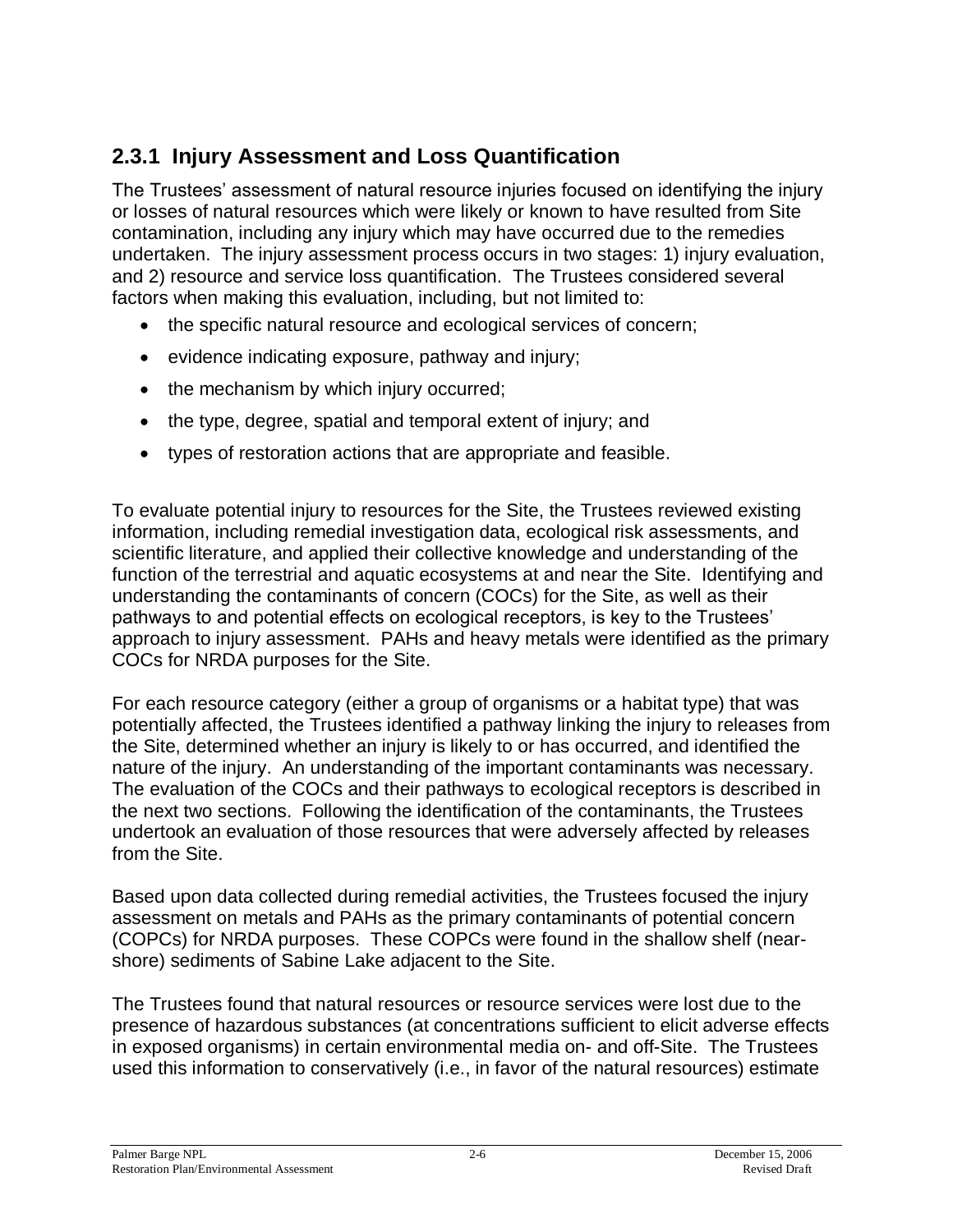the total potential loss of wetland acre-years represented by the natural resource injuries associated with the Site.

To assess injury to benthic resources that rely on the tidally-influenced sediments contaminated by releases of hazardous materials from the Site, the Trustees worked cooperatively with the PRP Group and used logistic regression modeling (Field et al., 2002) to estimate injury. Logistic regression modeling allowed the Trustees to estimate the probability of toxicity to benthic organisms in the assessment area based on the known sediment chemistry concentrations on-Site.

### **2.3.2 Preliminary Restoration Strategy**

This assessment was designed for injury assessment and restoration planning to occur simultaneously, utilizing a restoration-based approach. Under a restoration-based approach, the focus of the assessment is on quantifying the injuries and/or losses in natural resources and ecological services in ways that facilitate the identification of restoration projects that will compensate the public with the same level, type and quality of resources and ecological services that were lost. This approach is consistent with the CERCLA NRDA regulations, which allow restoration planning to be included as part of the Assessment Plan Phase where available data are sufficient to support their concurrent development (43 C.F.R. § 11.31).

Habitat Equivalency Analysis (HEA), scientific literature, and knowledge of Texas estuaries were used to determine how much credit could be realized from a restoration project, such as enhancing a degraded environment or preserving an existing environment. Various inputs are considered, such as the level of ecological services currently provided at the proposed location, the threat of destruction of the habitat by human encroachment, and the potential for inundation. HEA calculates the quantity of habitat (in the form of discounted service acre years, or DSAYs) that can be generated as credits for a given restoration project. The DSAYs may then be converted into the amount of acreage that, if constructed, would be necessary to provide compensation for a specific type of injured habitat. If the project entails the preservation of existing habitat rather than construction of new habitat, the amount of acreage necessary for compensation usually increases.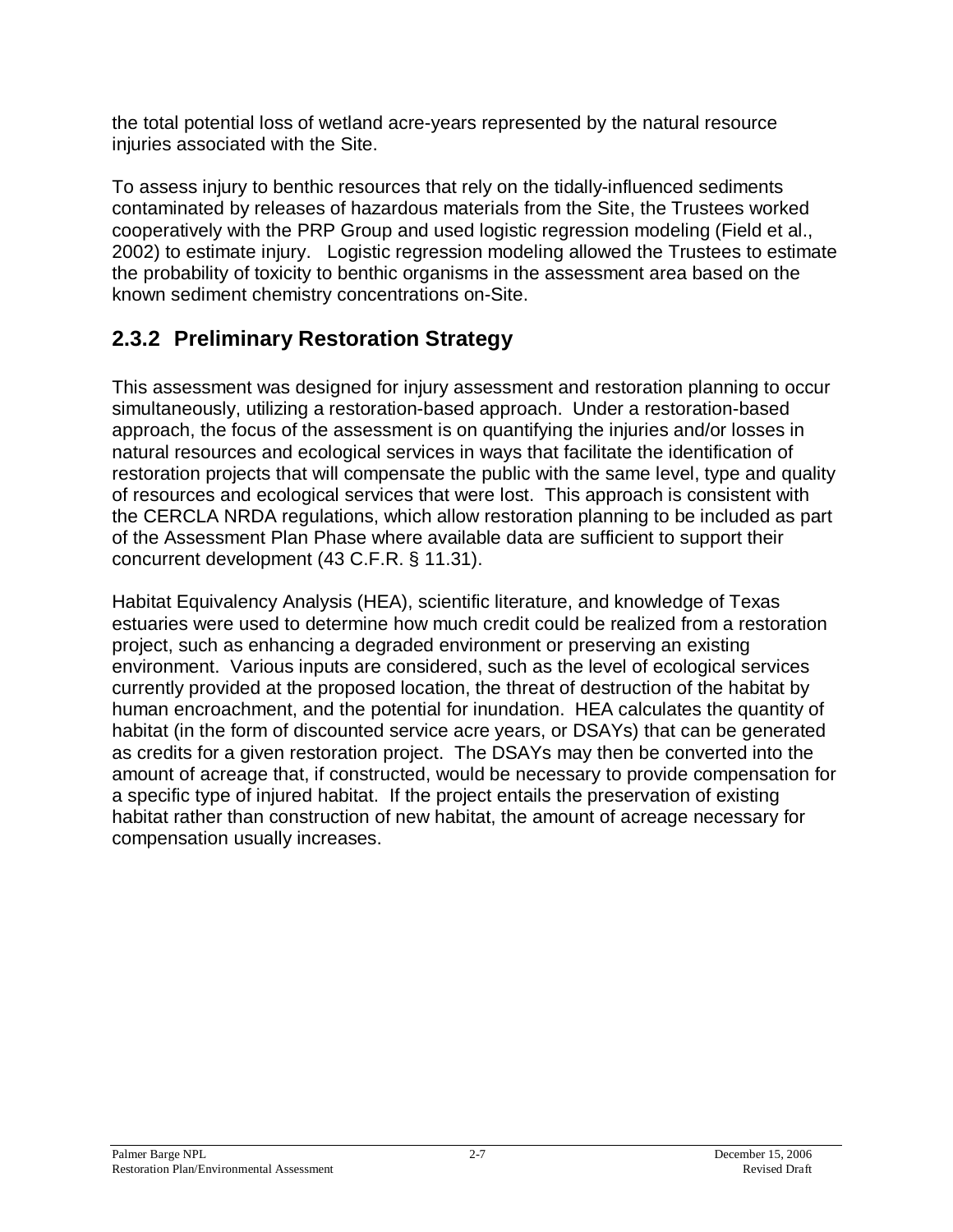# **3 THE AFFECTED ENVIRONMENT**

In restoration planning, the Trustees emphasis has been on the areas and resources directly affected by Site releases, however, the Trustees have also recognized that the injured resources are part of a larger ecological system - the Sabine Lake Estuary. Accordingly, in developing this Draft RP/EA, appropriate restoration opportunities within that system have been considered. Under this approach, natural resource Trustees are better able to compensate for resource injuries while also taking into account the multiple ecological and human use benefits of restoration within the larger ecosystem.

This section provides additional information on the physical, biological and cultural environments within the Sabine Lake Estuary, in which the restoration action proposed in this Draft RP/EA would occur, consistent with NEPA. The information in this Section, together with other information in this document, provides the basis for the Trustees' evaluation of the potential environmental impacts of the alternative restoration actions listed in Section 5 (Restoration Alternatives Comparison) as well as the potential restoration action identified in Section 6. The scope of the environmental impacts addressed in this Draft RP/EA include wildlife, fish and invertebrates, essential fish habitat, threatened and endangered species, farmland and urban development, recreation resources, water and sediment quality, air quality, cultural resources, hazardous and toxic waste and environmental justice.

### **3.1 THE PHYSICAL ENVIRONMENT**

Sabine Lake is Texas' eastern-most estuary, covering some 90,000 acres. It is largely co-owned and regulated by the states of Texas and Louisiana. The estuary lies in a river valley formed during the last glacial period. The primary freshwater influx to the lake is from the Sabine and Neches Rivers. Bayous entering Sabine Lake include Lighthouse, Fourge, Greens, Madame Johnson, Johnsons, Willow, and Black. Along with the Sabine River, the lake forms the boundary between Louisiana and Texas. The Sabine Lake ecosystem has five times more marshland than the Galveston Bay complex.

Except for a few miles near its head, the Neches River serves as a boundary stream, forming the county lines between Van Zandt and Smith, Smith and Henderson, Henderson and Cherokee, Cherokee and Anderson, Cherokee and Houston, Houston and Angelina, Angelina and Trinity, Angelina and Polk, Angelina and Tyler, Tyler and Jasper, Jasper and Hardin, Hardin and Jefferson, and Jefferson and Orange Counties.

The Sabine River starts in Hunt County and forms the boundary lines between Rains and Van Zandt, Van Zandt and Wood, Wood and Smith, and Smith and Upshur Counties. After crossing most of Gregg County, the river forms portions of the county lines between Harrison and Gregg, Rusk and Panola Counties before it bends more sharply across Panola County. At the thirty-second parallel in the southeastern corner of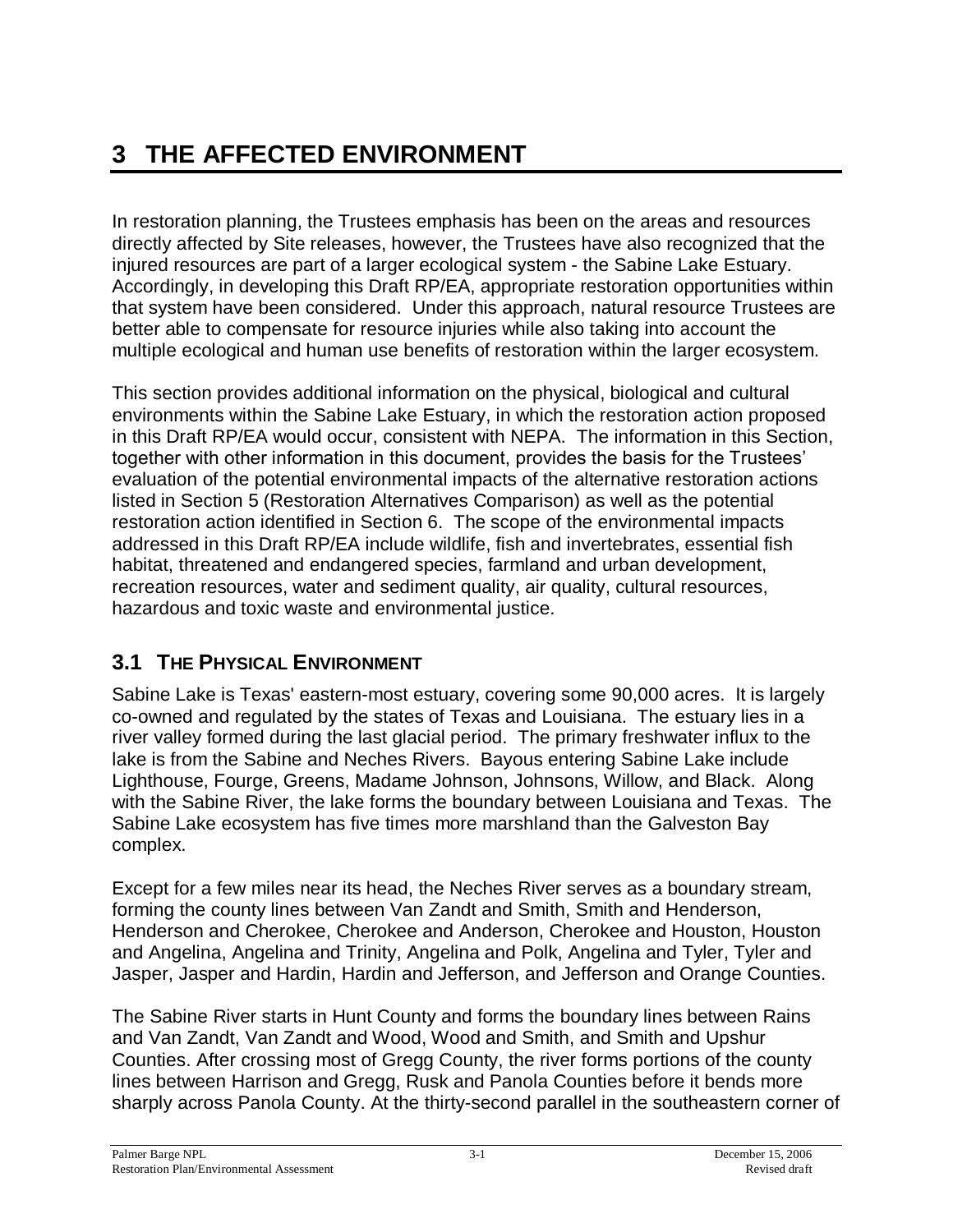Panola County the Sabine River becomes the state boundary between Texas and Louisiana, and thus the eastern boundary of Shelby, Sabine, Newton, Orange, and Jefferson Counties.

The Sabine River flows for 555 miles, has a total drainage basin area of 9,756 square miles, of which 7,426 is located in Texas and the remainder located in Louisiana. Average annual precipitation is between thirty-seven inches at its source and fifty inches at its mouth. The Sabine River discharges the largest volume of water at its mouth of all Texas rivers. Average runoff within 97 percent of the Sabine River basin during the 1941-1967 period was about 640 acre-feet per square mile.

The Neches River has a drainage area estimated at 10,011 square miles. Abundant rainfall in the basin results in a flow of some 6,000,000 acre-feet per year. Major tributaries to the Neches River include the Angelina River (which drains one-third of the basin area), Bayou La Nana, Ayish Bayou, Pine Island Bayou, Village Creek, Kickapoo Creek, and Flat Creek.

### **3.2 THE BIOLOGICAL ENVIRONMENT**

The wetlands of the Sabine Lake/Neches River Estuary contribute nutrients to and enhance productivity of Sabine Lake as well as serve as important nursery and adult habitat for a variety of oligohaline and marine fish and invertebrate species. Sabine Lake is a low-salinity, estuarine embayment of the Gulf of Mexico and is characterized by shallow, productive waters. The Neches River in the vicinity of the Site is tidally influenced and is part of the Sabine Lake/Neches River Estuary. Phytoplankton, zooplankton, and aquatic invertebrates living in these habitats provide food web support for a diversity of fish and bird species. Marine species utilizing the marsh include, but are not limited to, spotted seatrout (*Cynoscion nebulosus*), sand seatrout (*Cynoscion arenarius*), Atlantic croaker (*Micropogonius undulatus*), red drum (*Scienops ocellatus*), black drum (*Pogonius cromis*), sheepshead (*Argosargus probatocephalus*), blue crab (*Callinectes sapidus*), white shrimp (*Litopenaeus setiferus*), brown shrimp (*Farfantepenaeus aztecus*), and southern flounder (*Paralichthys lethostigma*).

The waters of the Sabine Lake/Neches River Estuary support species important for commercial and recreational usage and provide habitat for the following organisms: white shrimp and brown shrimp, blue crab, eastern oyster (*Crassostrea virginica*), spotted seatrout, sand seatrout, Atlantic croaker, red drum, black drum, southern kingfish (*Menticirrhus americanus*), Gulf kingfish (*Menticirrhus littoralis*), sheepshead, southern flounder, striped mullet (*Mugil cephalus*), sea catfish (*Galeichthys felis*), Gulf menhaden (*Brevoortia patronus*), and gafftopsail catfish (*Bagre marinus*). In addition, numerous other estuarine and marine resources are found in Sabine Lake/Neches River Estuary including bay anchovy *(Anchoa mitchilli*), silver perch (*Bairdiella chrysoura*), bull shark (*Carcharhinus leucas*), sheepshead minnow (*Cyprinodon variegatus*), gizzard shad (*Dorosoma cepedianum*), Gulf killifish (*Fundulus grandis*), code goby (*Gobiosoma robustum*), pinfish (*Lagodon rhomboides*), spot (*Leiostomus xanthurus*), silversides (*Menidia* spp.), Gulf flounder (*Paralichthys albigutta*), bluefish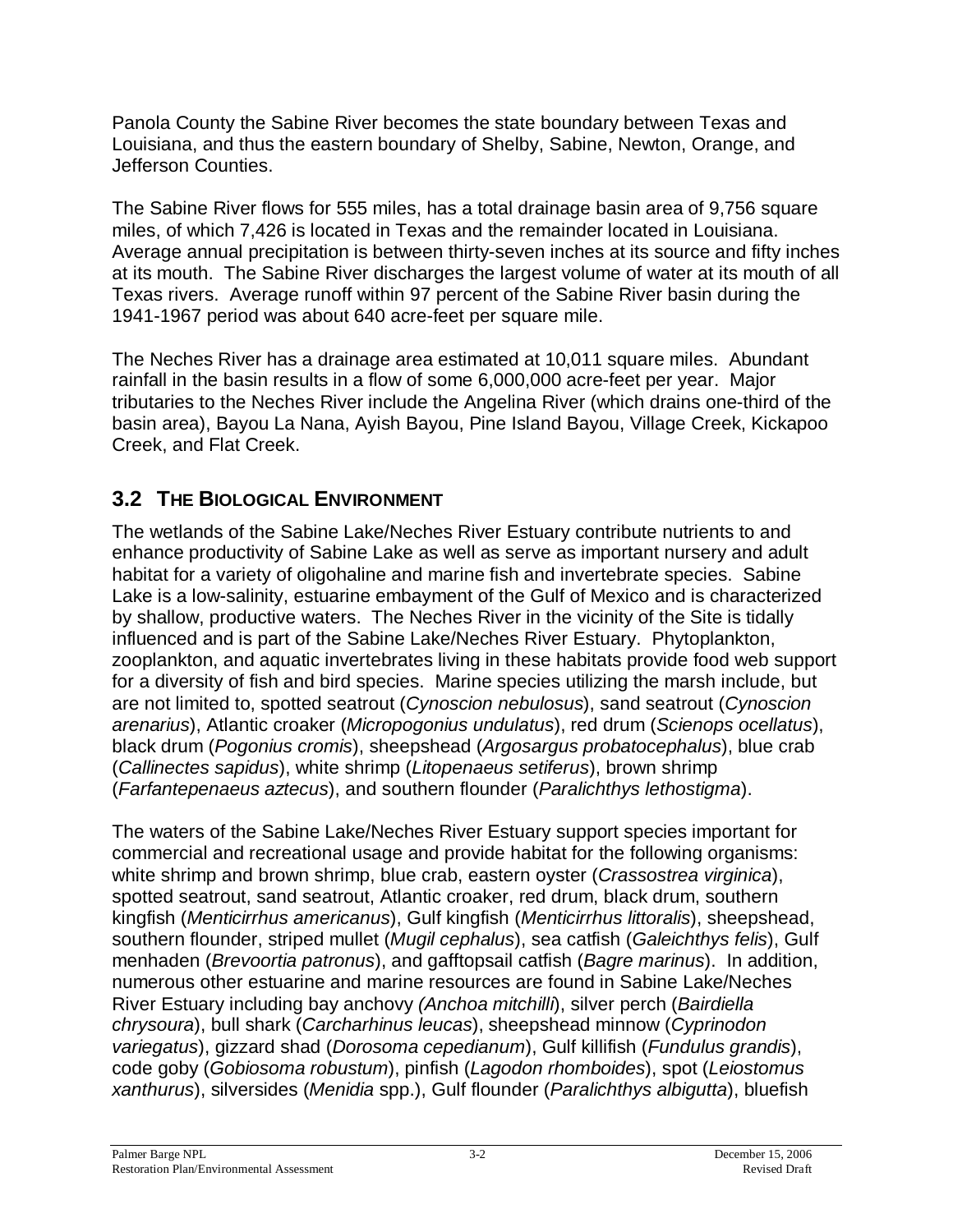(*Pomatomus saltatrix*), Spanish mackerel (*Scomberomorus maculatus*), bay squid (*Lolliguncula brevis*), hard clam (*Mercenaria mercenaria*), grass shrimp (*Palaemonetes pugio*), and common rangia (*Rangia cuneata*).

The sediments within the estuary support benthic organisms, including annelid worms, small crustaceans (amphipods, isopods, copepods, juvenile decapods), mollusks, and other small bottom-dwellers in salt marshes and unvegetated, subtidal sediments. Among these benthic organisms are herbivores (eating algae or other live plant material), detritivores (feeding on decaying organic matter in surface sediments or sediment-bound nutrients and organic substances that are not generally available to epiphytic or pelagic organisms), carnivores (preying on other benthic organisms), and omnivores (a combination). These organisms provide the nutritional base for developing stages of many finfish and shellfish and, thus, affect all trophic levels in the Sabine Lake/Neches River Estuary.

The Sabine Lake/Neches River Estuary is home to a variety of plant species that are typical of species found in estuarine wetlands including cordgrasses (smooth cordgrass, *Spartina alterniflora,* and saltmeadow cordgrass, *S. patens*), saltwort (*Batis maritima*), glasswort (*Salicornia virginica*), seashore saltgrass (*Distichlis spicata*), saltmarsh bulrush (*Scirpus maritimus*), sea oxeye (*Borrichia frutescens*), and marsh elder (*Iva frutescens*).

### **3.3 THE CULTURAL AND HUMAN ENVIRONMENT**

The Texas coast enjoys a rich history, dating back thousands of years. Early inhabitants of the region included the Eyeish and Atacapa Indians. The Spanish began populating Texas in the early 1700s and German immigration to some parts of the Texas coast was prevalent during the 1800s, although the Neches River area was not among the earliest areas affected by these migrations. The Neches River/Sabine Lake area cultural environment was influenced by immigration of Anglo-American settlers from neighboring Louisiana.

During the Civil War, Sabine Pass, at the south of Sabine Lake, was a major center for the shipment and trade of cotton in exchange for vital supplies, arms, and medicine for the Confederate Army. Union ships actively sought to blockade harbors and disrupt shipments along the Gulf Coast. In a small but notable victory, Confederate forces repelled an attempted 1863 invasion of Texas by Union naval gunboats convoying Union soldiers at Sabine Pass near Port Arthur. Sabine Pass Battleground State Historical Park, a 57.6-acre park located in Jefferson County to the south, encompasses lands and resources that were part of this historic period.

In addition to being part of Texas' cultural history, the Sabine Lake/Neches River Estuary supports both recreational and commercial fishing. Recreational fishing occurs throughout the estuary, including in the vicinity of the Site. Species fished in the estuary include blue crab, red drum, black drum, spotted sea trout, southern flounder, Atlantic croaker, striped mullet, and sea catfish. The fish most commonly harvested from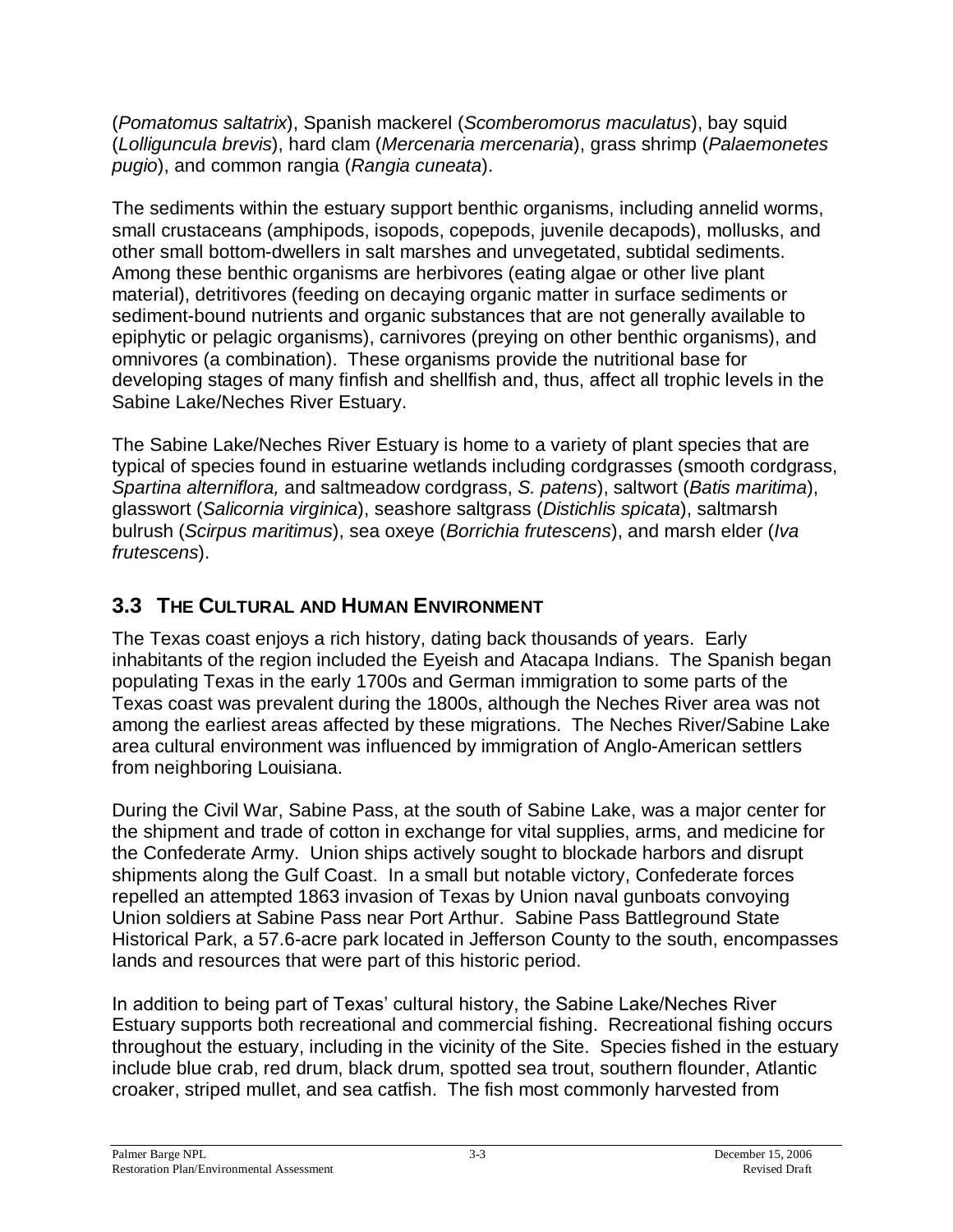Sabine Lake are comprised of red and black drum, spotted sea trout, sheepshead, and flounder. The Sabine Lake/Neches River Estuary also supports several important commercial fisheries. Large numbers of blue crab are harvested in the lake, as well as in the surrounding salt marshes and throughout the rest of the estuary. White shrimp and brown shrimp are economically important species found in the Sabine Lake system. Commercial harvest of finfish also occurs at low levels. These human activities are dependent upon the condition of the coastal and marine habitats.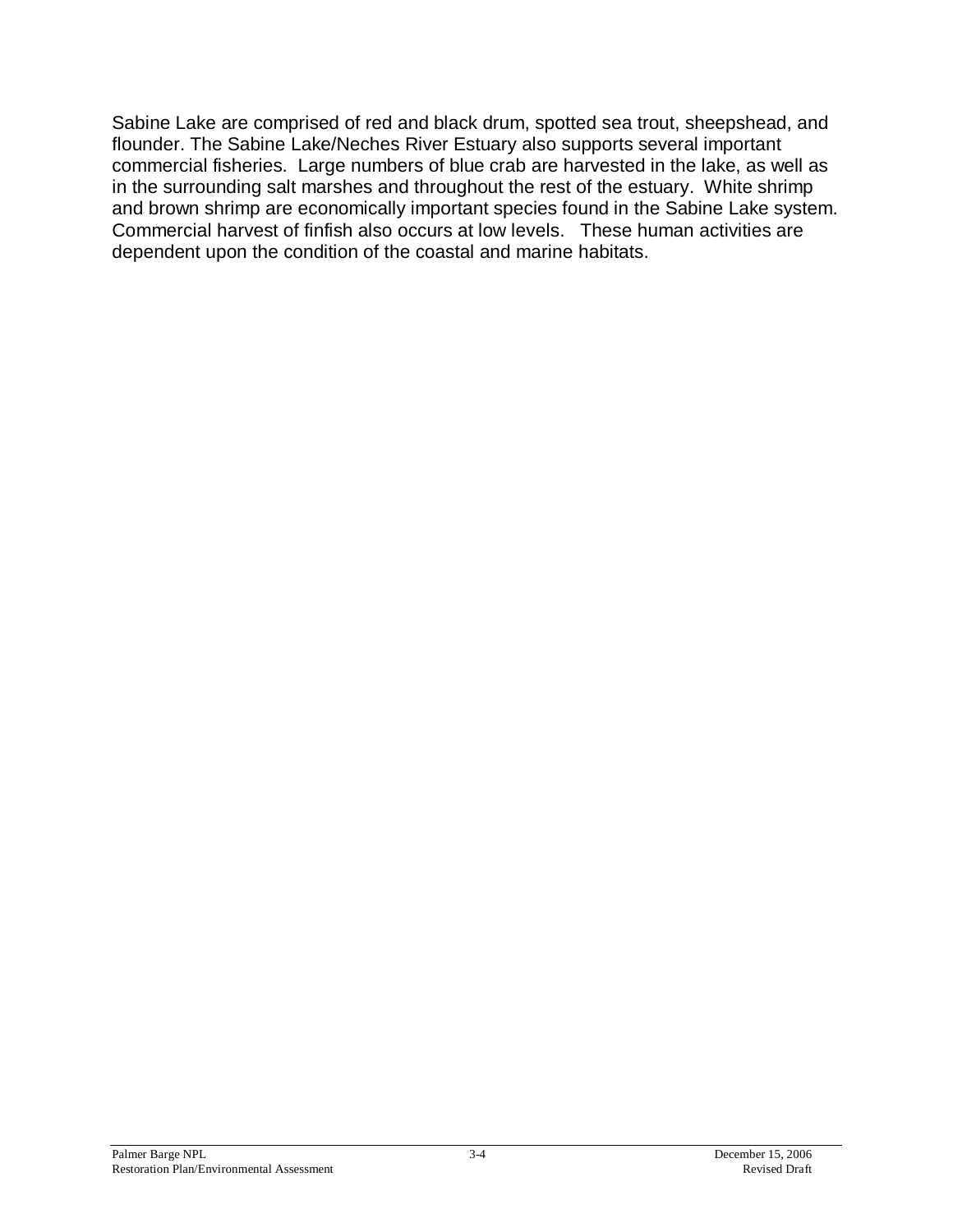# **4 PROPOSED INJURY AND SERVICE LOSS EVALUATION**

This section of the Draft RP/EA describes the Trustees' proposed assessment of natural resource injuries due to hazardous substances released at the Palmer Barge Site.

The evaluation and estimate of potential natural resource injuries presented in this Section was developed by the Trustees, within a joint technical workgroup formed by the Trustees and the PRPs as part of a cooperative NRDA process. In evaluating and estimating injuries within this workgroup, a 'Reasonably Conservative Injury Evaluation'  $(RCIE)^2$  approach was applied. The workgroup used historical data, scientific literature on contaminant effects, and the results of the ecological risk assessment for the Site. Indeed, all available relevant analytical data resulting from remedial investigations conducted by the EPA or TCEQ for the Site were used.

Although developed cooperatively within the workgroup, the assessment approach and resource injury and loss evaluation presented in this Section is that of the Trustees, as the Trustees are solely responsible for ensuring that this evaluation and its outcome are consistent with the goals of the NRDA process.

#### **4.1 SCOPE OF INJURY ASSESSMENT**

As a threshold evaluation, the nature and extent of the contamination at the Site that could be attributed to hazardous substance releases was examined. Areas with hazardous substances potentially from the Site were identified as 'assessment areas.' Within these general areas, the potential for natural resource injuries was then considered further based on the presence of hazardous substances at levels of concern (*i.e*., concentrations with potential to adversely affect natural resources or services). Areas in which Site contaminants were not likely to pose a substantial potential for injury to natural resources or services were excluded from further analysis in this process.

This threshold evaluation considered information from many sources, including the results of the RI for the Site; records and information bearing on past and present operations at the Site; scientific literature; as well as the Trustees' knowledge and understanding of the ecosystem in this area. Because much of this information arises

 $2$  The RCIE approach uses conservative values and assumptions, i.e., those favoring natural resources and the public's interests in injured resources, to address or resolve uncertainties in assessment analyses. The approach, thus, tends to result in an upper-end estimate of how much injury occurred or how much restoration is required. RCIE assumptions are often used in initial analyses to guide Trustees in determining the appropriate level of effort to apply in obtaining more refined estimates. Sometimes, as is the case for most of the assumptions used in this assessment, the cost to develop more precise estimates or further refine parameters used in the analysis would exceed the potential resulting change in the cost of restoration. In these instances, the use of conservative assumptions in the final analysis, rather than developing more precise point estimates, results in an overall cost savings to PRPs while still protecting the public's interest in obtaining sufficient restoration for the injuries.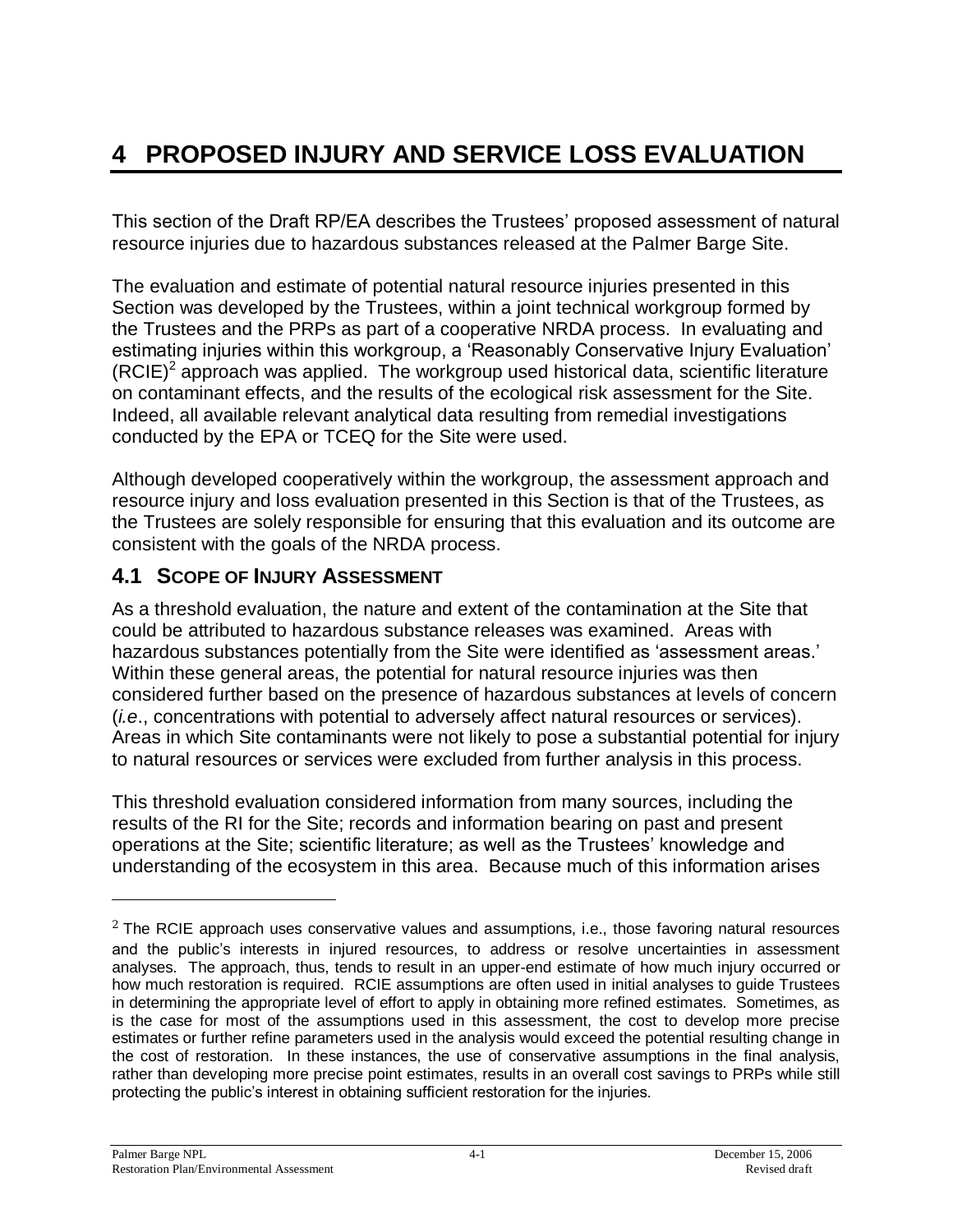from recent investigations of the Site conducted or supported by the USEPA, there is a high technical confidence that areas identified in this evaluation are appropriate for evaluating injury to natural resources and services associated with Site releases.

This threshold evaluation indicated the potential for injury to natural resources from hazardous substances released at the Site, and to the biota utilizing these areas. Accordingly, the Trustees' injury and service loss evaluation focused on resource injuries and losses in these areas.

### **4.2 PATHWAYS OF CONTAMINATION TO TRUST RESOURCES**

Identifying and understanding the COCs for the Palmer Barge Site, as well as their pathways to and potential effects on ecological receptors, is critical to the Trustees' approach to injury assessment. A *pathway* is defined as the route through which hazardous substances are transported from the source of contamination via various exposure media (for example, water or soil) in the environment to the natural resource of concern (43 C.F.R. § 11.14). Waste disposal practices at the Site resulted in the presence of contamination in areas utilized by wildlife and other ecological receptors of interest. Results of the RI and laboratory analyses indicated that soils and sediments were contaminated with hazardous materials, thereby providing a pathway for exposure to natural resources.

## **4.3 CONTAMINANTS OF CONCERN (COCS)**

One of the earliest steps of the damage assessment was to identify which hazardous materials identified at the Site should be included on the list of COCs. The Trustees participated in this evaluation during the RI process by determining which contaminants released from the Site could pose a risk to ecological receptors.

That process led the Trustees to focus on PAHs and select metals*, i.e*., chromium, copper, lead, nickel and zinc, as the contaminants threatening trust natural resources for this Site. These hazardous substances were found in the surface soils, surface waters, sediments, and groundwater, and adjacent wetlands at or near the Site.

## **4.3.1 Organic Contaminants**

### **Polynuclear Aromatic Hydrocarbons (PAHs)**

PAHs are organic contaminants that tend to sorb to particulates and sediments. PAHs can bioaccumulate but do not tend to biomagnify because PAHs are rapidly metabolized (Eisler, 1987). PAHs are not very soluble in water and have a strong affinity for particles in aquatic systems, particularly fine particles with high organic content. Fine particles containing PAHs are easily transported downstream with prevailing water currents. The PAHs with high solubilities (such as naphthalene) may remain dissolved in surface water, while those with lower solubilities are likely to form associations with colloidal material or suspended particulates. Hence, PAHs are commonly associated with suspended particulates in aquatic systems. While PAHs associated with suspended particulates may be photochemically degraded,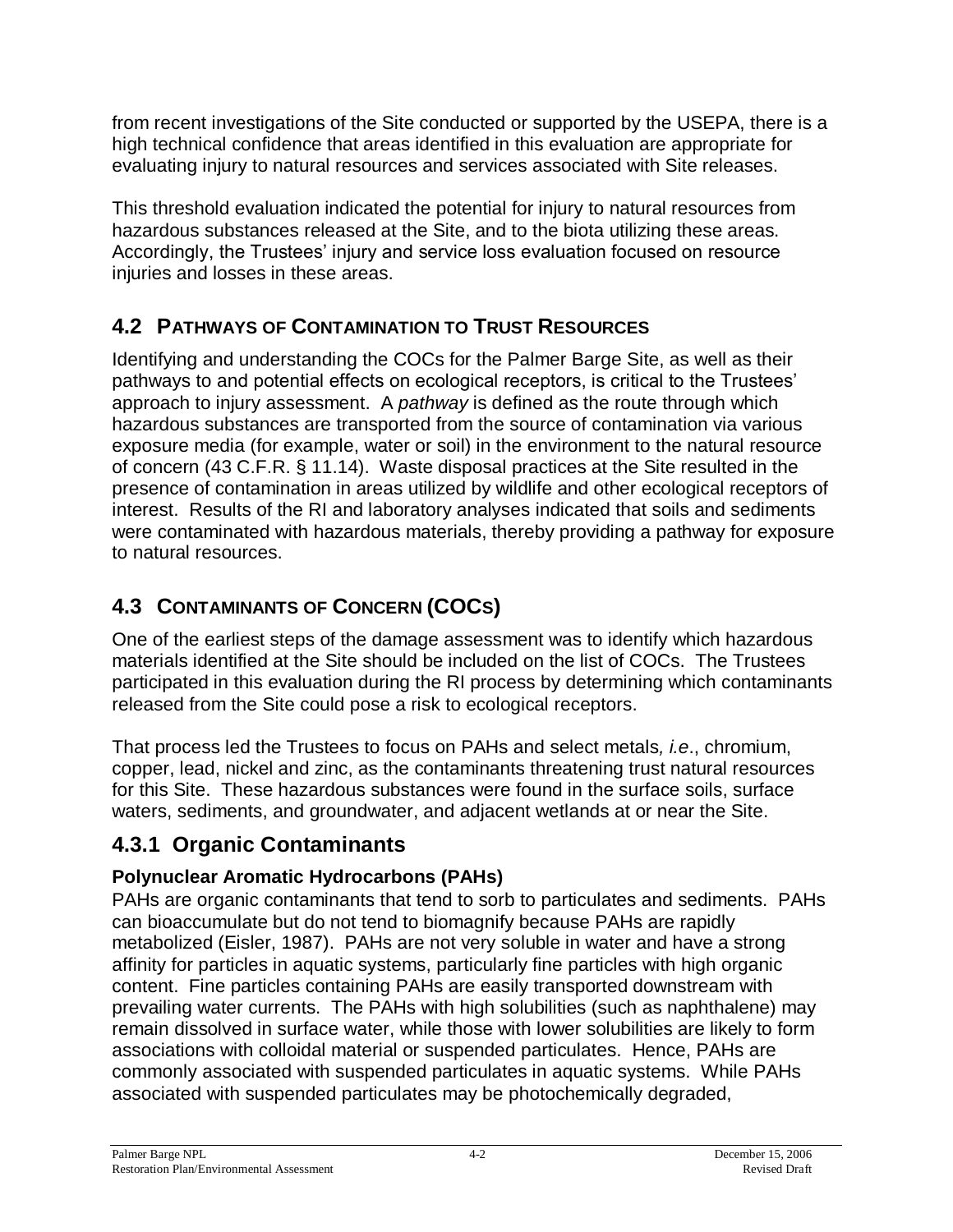biodegraded, transported to other areas, and/or incorporated into aquatic biota, deposition and consolidation with bedded sediments probably represents one of the most important environmental fate processes for this class of compounds. Thus, sediments represent the major environmental sink for these compounds.

Water-borne PAHs can be acutely lethal to invertebrates, fish, and amphibians; longterm exposure to sub-lethal levels can impair survival, growth and reproduction. Similarly, exposure to sediment-associated PAHs can adversely affect the survival, growth, and reproduction of benthic invertebrates. Fish investigations have shown that exposure to PAH contamination can induce mortality and a variety of internal and external abnormalities. Sediments heavily contaminated with industrial waste PAHs have directly caused increased body burdens and increased frequency of liver neoplasia in fishes (Eisler, 1987).

### **4.3.2 Metals**

Site sediments contained aluminum, arsenic, barium, cadmium, copper, manganese, nickel and vanadium. Site soils contained all of the previous metals in addition to chromium, lead, and zinc. Lead, zinc, nickel, chromium, and copper are all elemental metals found naturally in the earth's crust, usually at low levels. These metals can also be found in industrial wastes.

#### **Chromium**

Chromium (Cr) may be released into the environment from a number of municipal and industrial sources. Trivalent Cr, Cr (III), and hexavalent Cr, Cr (VI), are the two principal forms of Cr in the environment. The fate of Cr in aquatic systems varies depending on the form of the metal that is released and the environmental conditions in the receiving water system. Generally, Cr (III) forms associations with sediment, while Cr (VI) remains in the water column. Both forms of Cr are toxic to aquatic organisms, with Cr (VI) being the more toxic of the two. Dissolved Cr is highly toxic to aquatic plants and invertebrates, with short- and long-term exposures causing adverse effects on survival, growth, and reproduction. Fish are generally less sensitive to the effects of Cr than are invertebrates. Exposure to elevated levels of sediment-associated Cr causes acute and chronic toxicity to sediment-dwelling organisms. Dietary exposure to Cr can also adversely affect survival, growth, and reproduction in avian and mammalian wildlife species.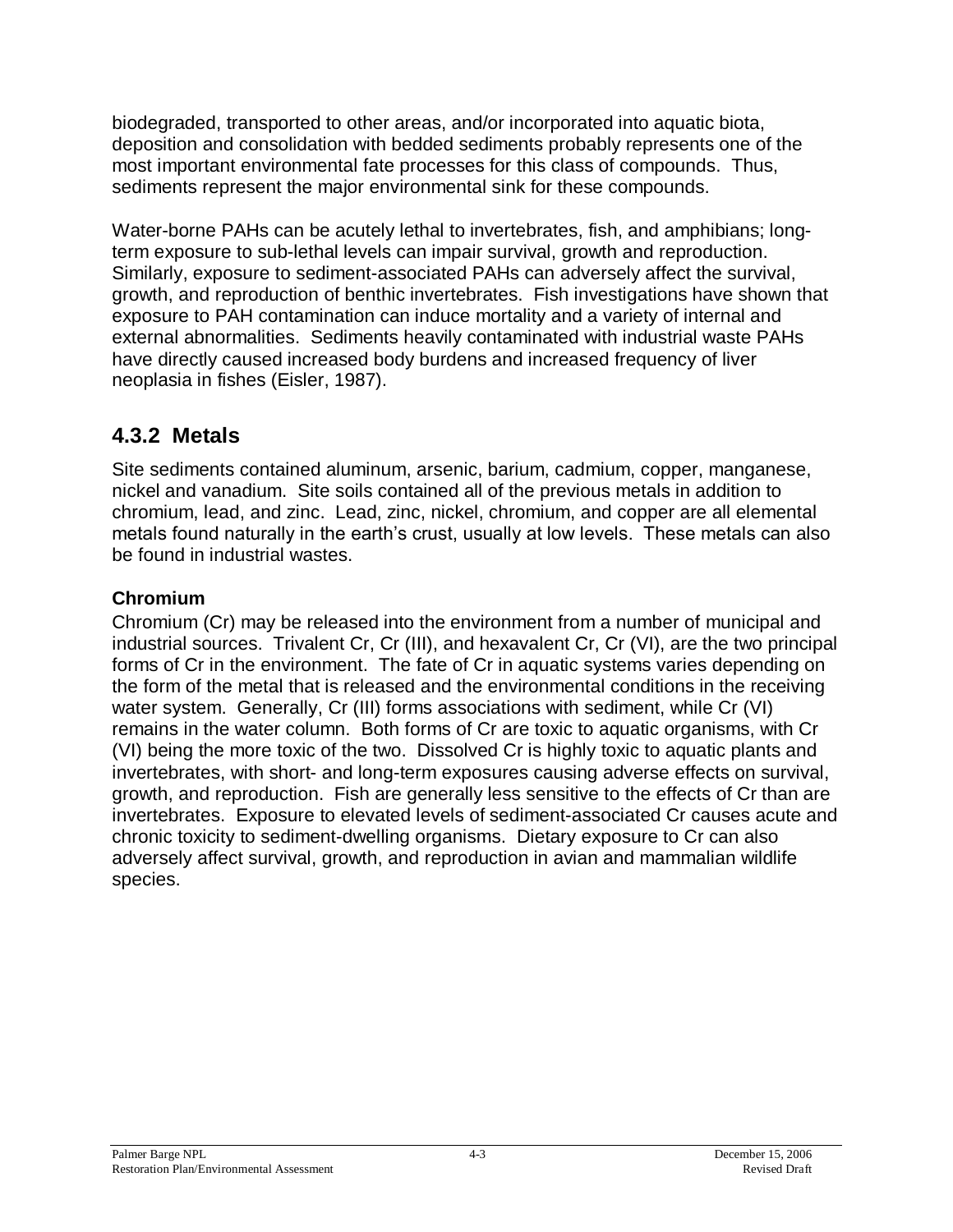#### **Copper**

Copper (Cu) may be released into the environment from a variety of agricultural, municipal, and industrial sources. In aquatic systems, Cu tends to become associated with dissolved materials or suspended particles, including both organic and inorganic substances. Over time, these forms of Cu tend to become associated with biological tissues and bottom sediment. Copper, particularly the dissolved form, is highly toxic to aquatic organisms, causing effects on the survival, growth, and reproduction of fish, invertebrates, and plants. Exposure to elevated levels of sediment-associated Cu causes acute (i.e., short-term) and chronic (i.e., long-term) toxicity to sediment-dwelling organisms. While avian and mammalian wildlife species tend to be less sensitive to the effects of Cu than are aquatic organisms, dietary exposure to elevated levels of Cu can cause organ damage, reduced growth, and mortality.

#### **Lead**

Although lead (Pb) may be released into the environment from natural sources, most of the Pb that occurs in aquatic systems has been released due to human activities. Depending on the form of Pb that is discharged, Pb can remain dissolved in the water column or become associated with sediments upon release to aquatic systems.

Lead has been shown to be neither essential nor beneficial to living organisms. While dissolved Pb is not highly acutely toxic to aquatic organisms, longer-term exposure to relatively low levels of this substance can adversely affect the survival, growth, and reproduction of fish, invertebrates, and, to a lesser extent, aquatic plants. Exposure to elevated levels of sediment-associated Pb causes acute and chronic toxicity to sediment-dwelling organisms. In birds and mammals, dietary exposure to elevated levels of Pb can cause damage to the nervous system and major organs, reduced growth, impaired reproduction, and death.

#### **Nickel**

Nickel (Ni) is released into the environment from natural sources and human activities, with the burning of fossil fuels and the processing of Ni-bearing ores being the most important sources. Unlike many other metals, Ni is considered to be highly mobile in aquatic ecosystems, repeatedly cycling between the water column, bottom sediments, and biological tissues.

While there is little information available with which to assess the effects of sedimentassociated Ni, exposure to dissolved Ni is known to adversely affect the survival, growth, and reproduction of amphibians, fish, invertebrates, and aquatic plants. In birds and mammals, dietary exposure to elevated levels of Ni can result in reduced growth and survival.

#### **Zinc**

Zinc (Zn) is released into the environment as a result of various human activities, including electroplating, smelting and ore processing, mining, municipal wastewater treatment, combustion of fossil fuels and solid wastes, and disposal of Zn-containing materials. In aquatic systems, Zn can be found in several forms, including the toxic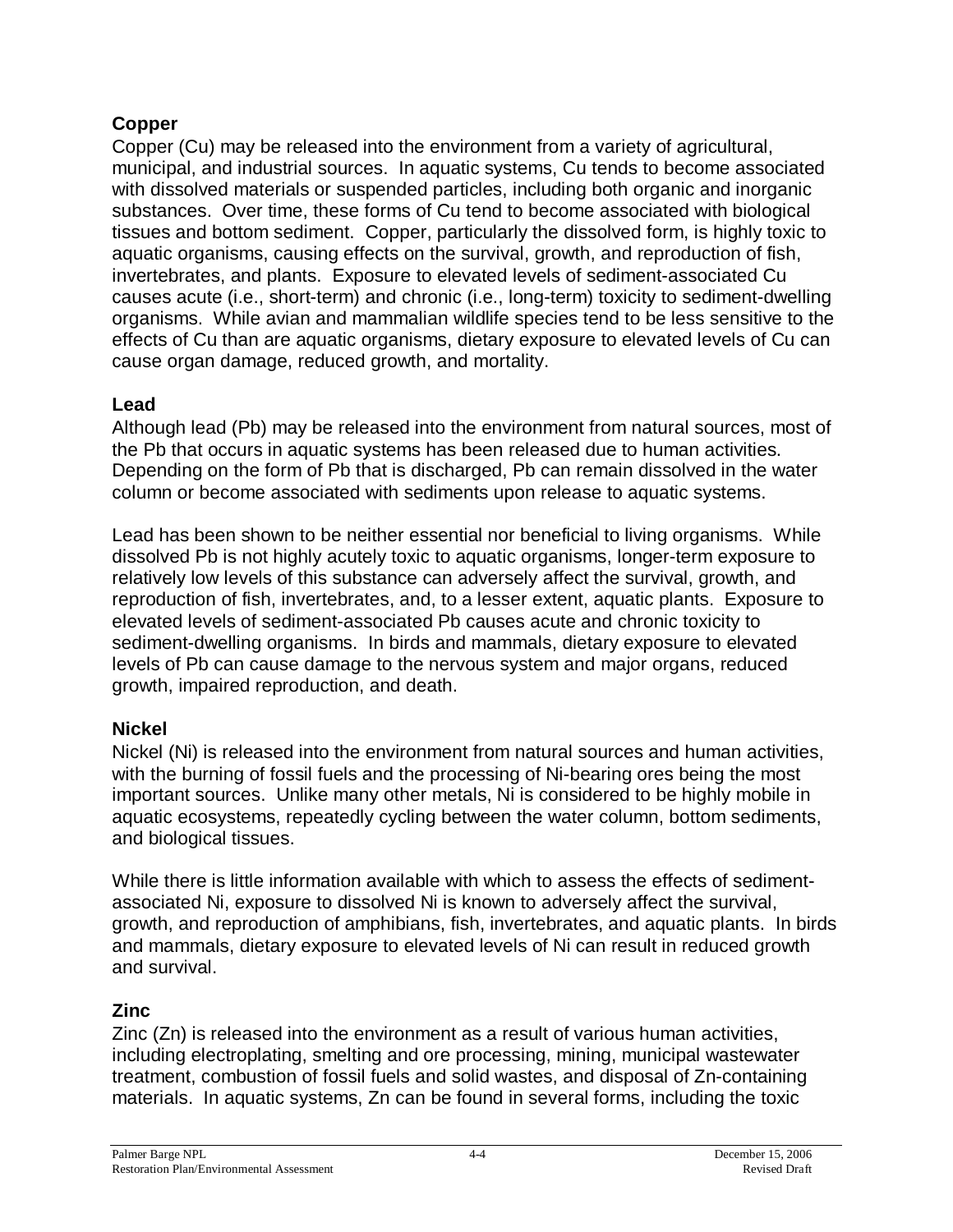ionic form, dissolved forms (i.e., salts), and various inorganic and organic complexes. While Zn can form associations with particulate matter and be deposited on bottom sediments, sediment-associated Zn can also be remobilized in response to changes in physical-chemical conditions in the water body.

The acute toxicity of dissolved Zn is strongly dependent on water hardness; however, chronic toxicity is not. Long-term exposure to dissolved Zn has been shown to adversely affect the survival, growth, and reproduction of fish, invertebrates, and aquatic plants. Exposure to sediment-bound Zn may cause reduced survival and behavioral alterations in sediment-dwelling organisms. In birds and mammals, dietary exposure to elevated levels of Zn can cause impaired survival, growth, and health.

### **4.4 EVALUATION OF INJURY**

As noted earlier, the Trustees and the PRP Group formed a joint technical workgroup and used an RCIE approach $3$  to evaluate and estimate potential resource injuries attributable to releases from the Site. In applying the RCIE approach, the workgroup made use of all available evidence, including data from other site investigations, values from existing scientific literature and the substantial collective experience within the workgroup.

The reduction in ecological services provided by the injured resource was used by the Trustees to measure the injury to natural resources as a result of releases of hazardous substances from the Site. This quantification also accounts for the time required for the injured resources to recover through natural or enhanced means to their pre-release condition by including this data.

To assess injury to benthic resources that rely on the tidally-influenced sediments contaminated by releases of hazardous materials from the Site, the Trustees worked cooperatively with the PRP Group, and used logistic regression modeling (Field et al., 2002) to estimate injury. Logistic regression modeling allowed the Trustees to estimate the probability of toxicity to benthic organisms in the assessment area based on the known sediment chemistry concentrations on-Site. The Trustees, in collaboration with the PRP Group, compiled an MS-Access database of sediment chemistry environmental investigations pertinent to the natural resources assessment area with a query to calculate the Logistic Regression Model P-max scores. Logistic regression modeling allowed the probability of toxicity to be predicted based upon the existing sediment chemistry concentrations measured at each station on the Site. QM (Query Manager) was used to calculate logistical regression P-Max scores, where the P-max value is the maximum of the probabilities of toxicity of each modeled hazardous substance in the sample. For the purposes of this particular Site evaluation, the Trustees and the PRPs agreed that P-Max score would serve as the estimated measure of injury to benthos resources. Thus, using this approach, if the P-Max score from the logistic regression model is 80% at a sample station, then the service loss was set to

 $3$  See footnote 2 for explanation of RCIE approach.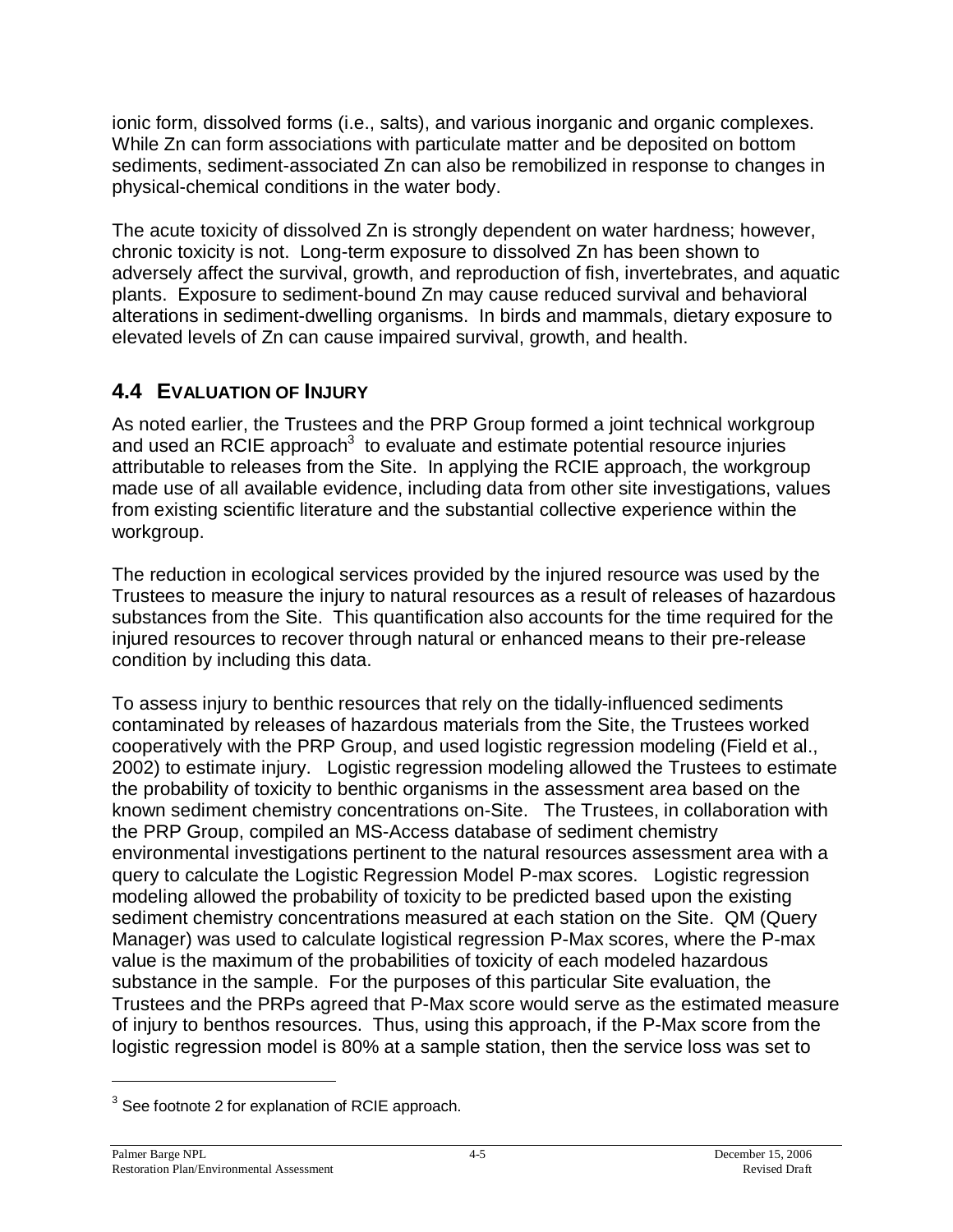80%. The Trustees then determined the total area-weighted average loss of benthos services for each of the relevant habitat/operable unit combinations at the site (Table 4.1).

### **4.4.1 Habitat Equivalency Analysis –QuantifyingLosses(the'Debit Model')**

The Trustees used HEA (NOAA, 2000) as a calculation tool to determine the amount of compensation (in the form of acreage) needed to replace injured habitat. HEA provides a logical framework for determining the appropriate scale of restoration projects and provides a cost-effective alternative to conducting protracted assessments. The scale, or size, of a restoration project should be such that it provides enough ecological service gains to offset the total of the losses. Losses are quantified as lost resource habitat and ecological service areas. Restoration projects are scaled to provide habitat resources and ecological services comparable (equivalent) to the lost habitat resources and ecological services.

In general, HEA is a technique that is used to balance "debits" (injured habitat or other resource service losses) that have occurred as a result of releases of hazardous substances against compensatory "credits" (habitat restoration projects) by calculating them in a common metric (DSAYs). HEA also uses a discount factor to account for the difference in time that the restoration services are delivered. Because the losses occur in different time periods, the relevant losses are not directly comparable. To make the losses that occur in different time periods comparable, a discount factor is applied to the losses to determine "discounted service-acre-years," or DSAYs.

In order to estimate compensatory restoration requirements, Trustees analyzed all available data to estimate the percent loss of resource services and the time to full natural resource recovery. Injuries to the natural resources at the Site were quantified by calculating the reduction in ecological services from the injured resource and loss of services resulting from releases of contamination at the Site. This quantification included accounting for the time required for the injured resources to recover through natural or enhanced means to their pre-release condition.

Inputs to the HEA for the Site were based on sediment chemistry analytical results and  $conservative$  assumptions<sup>4</sup>.

<sup>4</sup> The term *conservative assumption* indicates that the value of the parameter in question would tend to favor the natural resource and the public's interests in natural resources when used in the analysis. The assumed value therefore leads to an upper-end estimate of how much injury occurred or how much restoration is required. Often these assumptions are used in initial analyses to guide the Trustees in determining the appropriate level of effort to apply in obtaining more refined estimates. Sometimes, as is the case for most of the assumptions used in this injury assessment, the cost of developing refined estimates for parameters would exceed the potential reduction in the cost of restoration. In these instances, the use of conservative assumptions in the final analysis, rather than developing more precise point estimates, results in an overall cost savings to the PRPs while still protecting the public's interest in obtaining sufficient restoration for the injuries.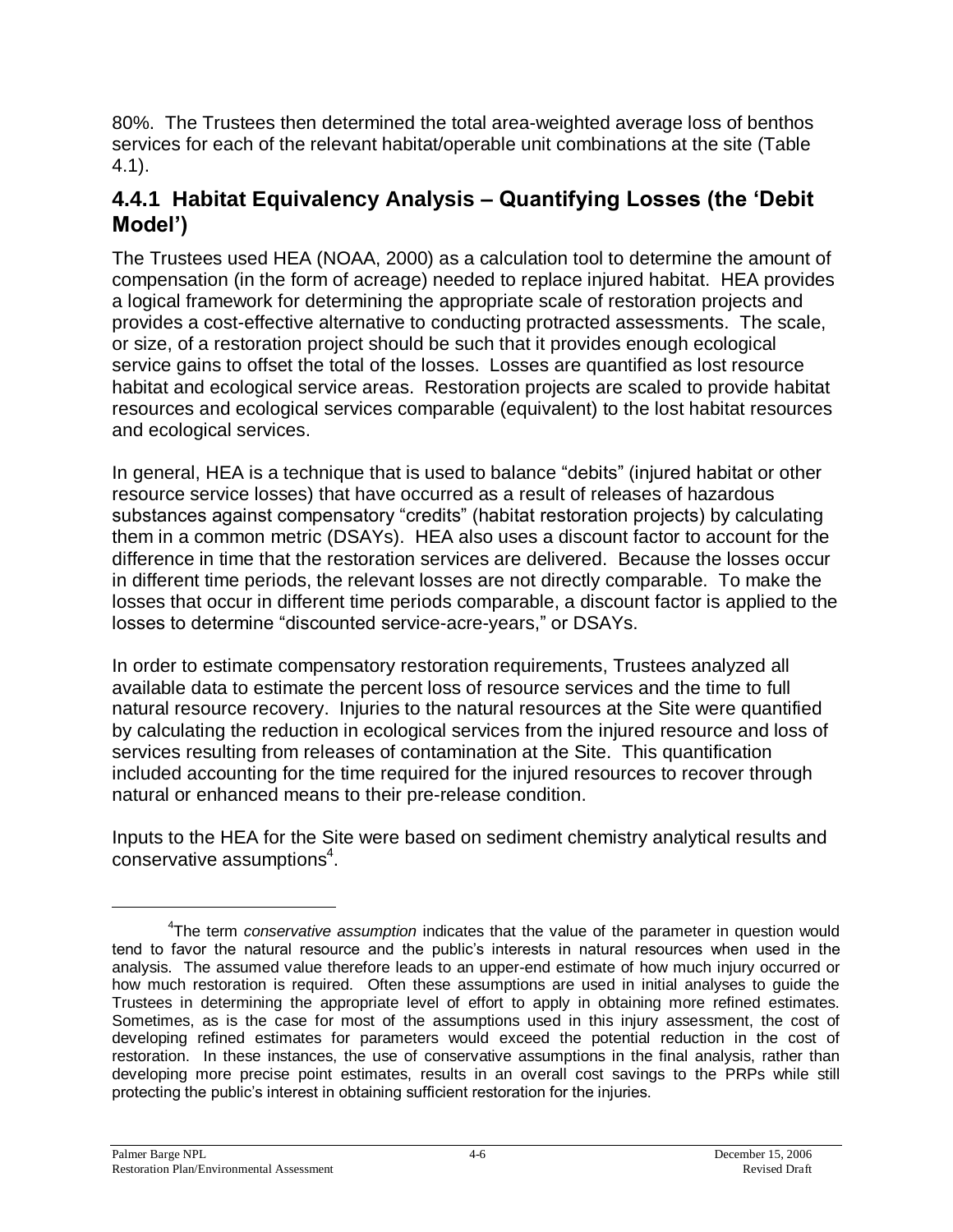The Trustees also made the following additional assumptions:

- 1) HEA is an appropriate assessment tool;
- 2) The appropriate discount rate is 3%;
- 3) The appropriate base year (i.e. the year from which the discount is applied) is 2004;
- 4) The onset of injury was 1981; and
- 5) Restoration would be initiated in 2006.

Other specific values used in the HEA debit model are shown in Table 4.1.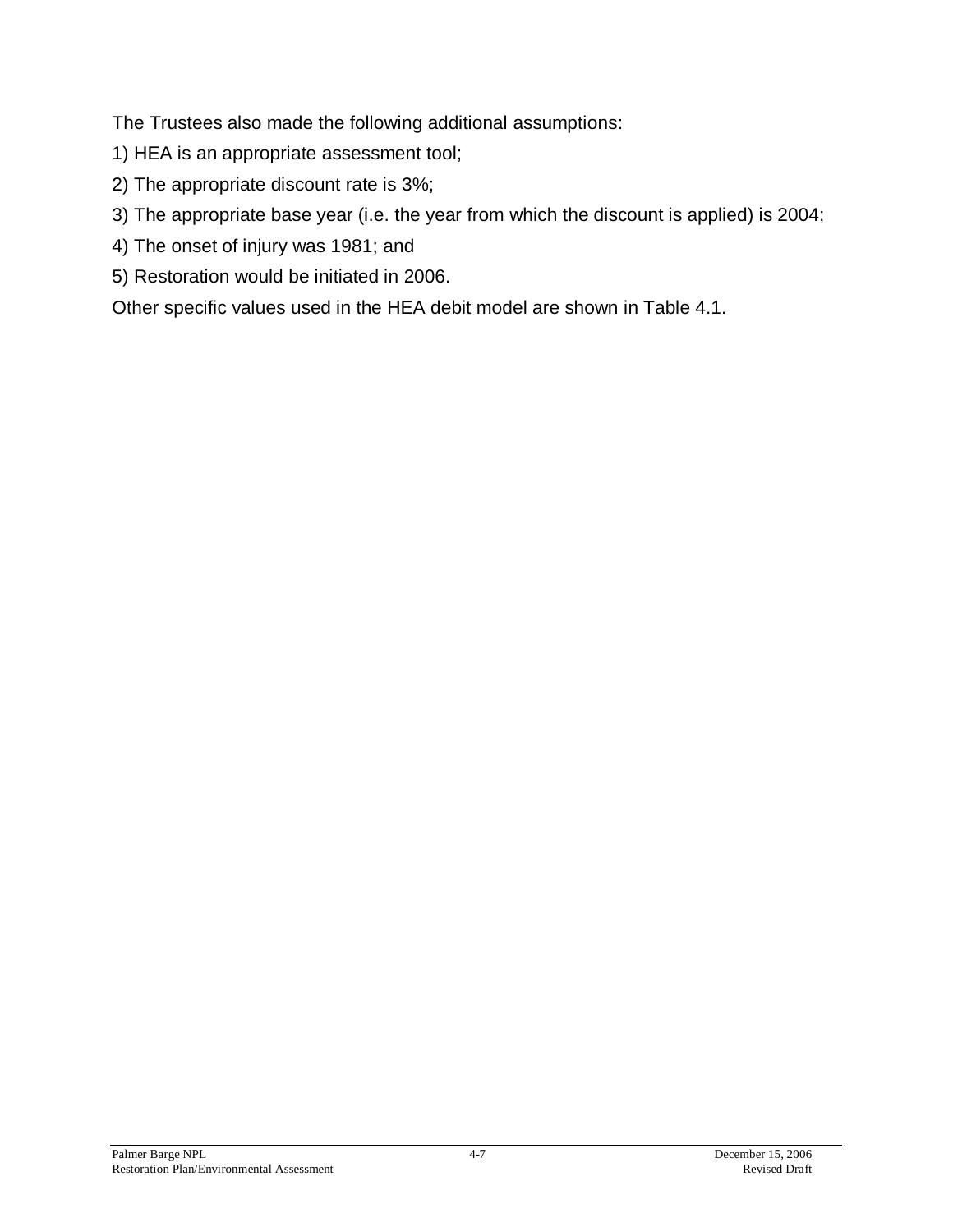**Table 4.1 –**Habitat Equivalency Analysis debit input parameter values for Palmer Barge NPL Site Habitats

| <b>Input</b><br><b>Parameter</b>                                       |                                  |                                             |
|------------------------------------------------------------------------|----------------------------------|---------------------------------------------|
| Assessment<br>Area                                                     | Shallow Shelf Sabine Lake Palmer | Shallow Shelf Sabine Lake Palmer<br>(North) |
| Habitat<br>Equivalency<br>Factor                                       | 4.51:1                           | 4.51:1                                      |
| Acres Injured                                                          | 0.73                             | 0.6                                         |
| Levels of<br>Ecological<br>Services at<br>Time of Injury<br>(baseline) | 100%                             | 100%                                        |
| Initial Level of<br>Injury (LOS)                                       | 100%                             | 100%                                        |
| <b>Years Until</b><br>Recovery                                         | 300                              | 300                                         |
| Restored<br>Habitat<br>Level of<br>Ecological<br>Services              | 100%                             | 100%                                        |
| Remediated<br>Area<br>Ecological<br>Service level<br>after<br>Recovery | 100%                             | 100%                                        |
| <b>Total Lost</b><br><b>DSAYs</b>                                      | 34                               | 28                                          |
| <b>Total Net</b><br>Lost<br>EqDSAYs                                    | 7.5                              | 6.2                                         |
| <b>Total Acres</b><br><b>Required</b>                                  | 0.9                              | 0.8                                         |

### **4.4.2 Assessment Area**

The assessment area was divided into primary and secondary components (Figure 4.1). The primary assessment area consists of approximately 4.4 acres of intertidal and shallow-water sediments in upper Sabine Lake adjacent to the Site for which there is abundant data from the RI. As such, the boundaries of the primary assessment area were determined generally by the extent of sediment quality data obtained in the RI for the Site. This area was bounded to the west by the upland portion of the Site and to the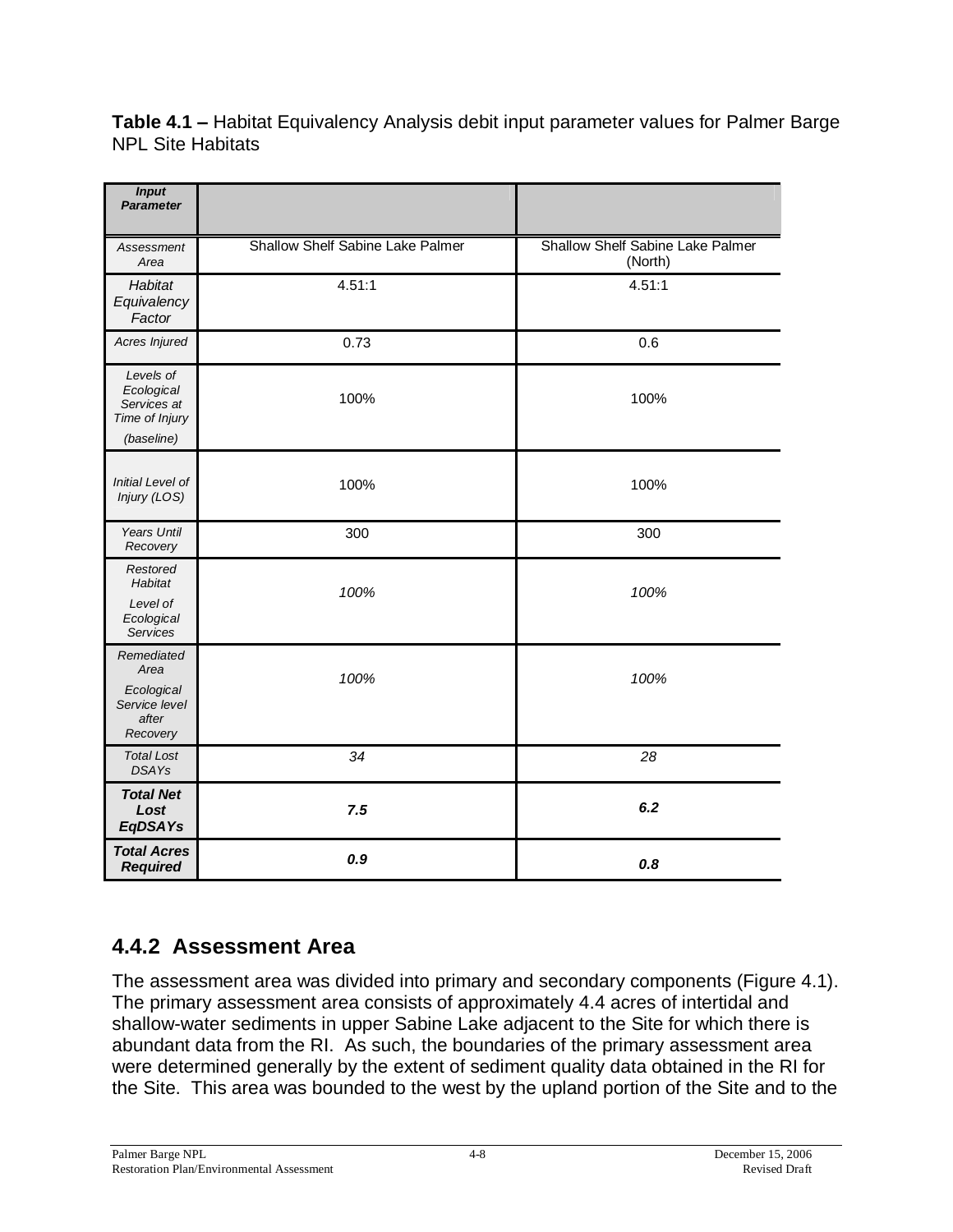east by the Sabine-Neches Canal. The Sabine-Neches Canal is a regularly dredged waterway and acts to generally inhibit the further migration of contaminants from the Site into Sabine Lake.



**Figure 4.1 -** Palmer Barge Site Assessment Areas and Vicinity, Jefferson Co., Texas.

The northern boundary of the primary assessment area was defined by extending the upland boundary of the Site out into Sabine Lake until its intersection with the Sabine-Neches Canal. As previously mentioned, this boundary was generally defined by the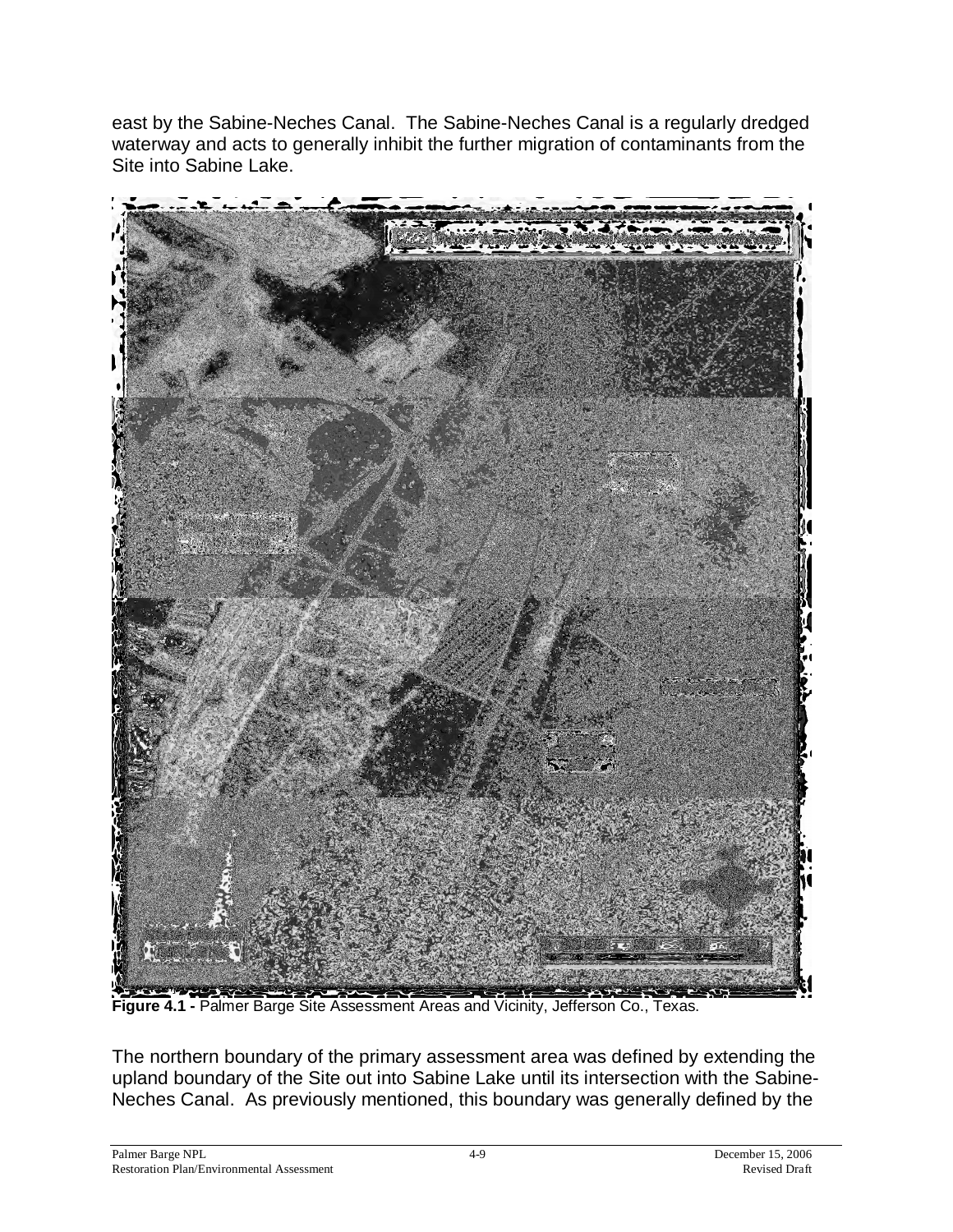availability of existing sediment quality data. The southern boundary of the primary assessment area was similarly defined by extending the upland boundary between the Site and the State Marine NPL Site out into Sabine Lake to the Sabine-Neches Canal. It should be noted that the State Marine NPL Site lies immediately adjacent to the south of the Site and the operations and resulting COPCs were essentially identical to those at the Site. As such, it was determined that contaminants located to the south of the primary assessment area should be attributed to releases from the State Marine NPL Site.

The secondary assessment area lies to the north of the primary assessment area and consists of approximately 3.1 acres of intertidal and shallow-water sediments in upper Sabine Lake. The west-northwest face of the secondary assessment area extends north-northeast approximately 480 feet from the north corner of primary assessment area to the end of the adjacent property's bulkhead (to a small slip), thence approximately 240 feet along a line generally described by the southwest edge of the slip to the Sabine-Neches Canal. Limited sediment quality data exists for this assessment area. It was determined that, due to decreasing proximity to the Site , levels of COCs in the sediments of this area would likely be less than those found in the primary assessment area and that any transport of COCs from the primary area would result in a decreasing gradient of contamination within the secondary assessment area.

The Trustees took a reasonable worst-case approach to the evaluation of potential injury in this area by assuming that levels of Site–related COCs would occur in the same proportion as those identified within the primary assessment area, which lies immediately adjacent to the Site. This conservative approach to the delineation of potential injury to benthic habitats within the secondary assessment area would tend to favor the affected natural resources and the public's interests when used in this analysis. The use of conservative assumptions in this analysis, rather than developing more precise point estimates, results in an overall cost savings to the PRP Group while still protecting the public's interest in obtaining sufficient restoration for potential injuries to natural resources.

### **4.4.3 Equivalent Injured Acres Ratio**

The benthic resource losses being assessed were for injuries occurring in open water habitats. For these injuries, the preferred compensatory restoration project involves creation and enhancement of brackish marsh, a habitat with higher ecological productivity relative to that of open water bottom. Comparing DSAYs generated in different habitat types is complicated because of the different functions habitats provide. To scale restoration-based compensation, it is necessary to convert the open water habitat losses to their 'equivalent' in the target restoration habitat, i.e., a factor for relative habitat productivity that is applied to allow comparison across habitat types.

The Trustees decided that the habitat productivity of each area should be compared to the habitat productivity of a natural wetland. The Trustees had already developed a wetland conversion factor for the Lavaca Bay NPL Case (marsh equivalency factor: 4.51 acres of water bottom = 1 acre of tidal wetland) (Texas Trustees, 2000). The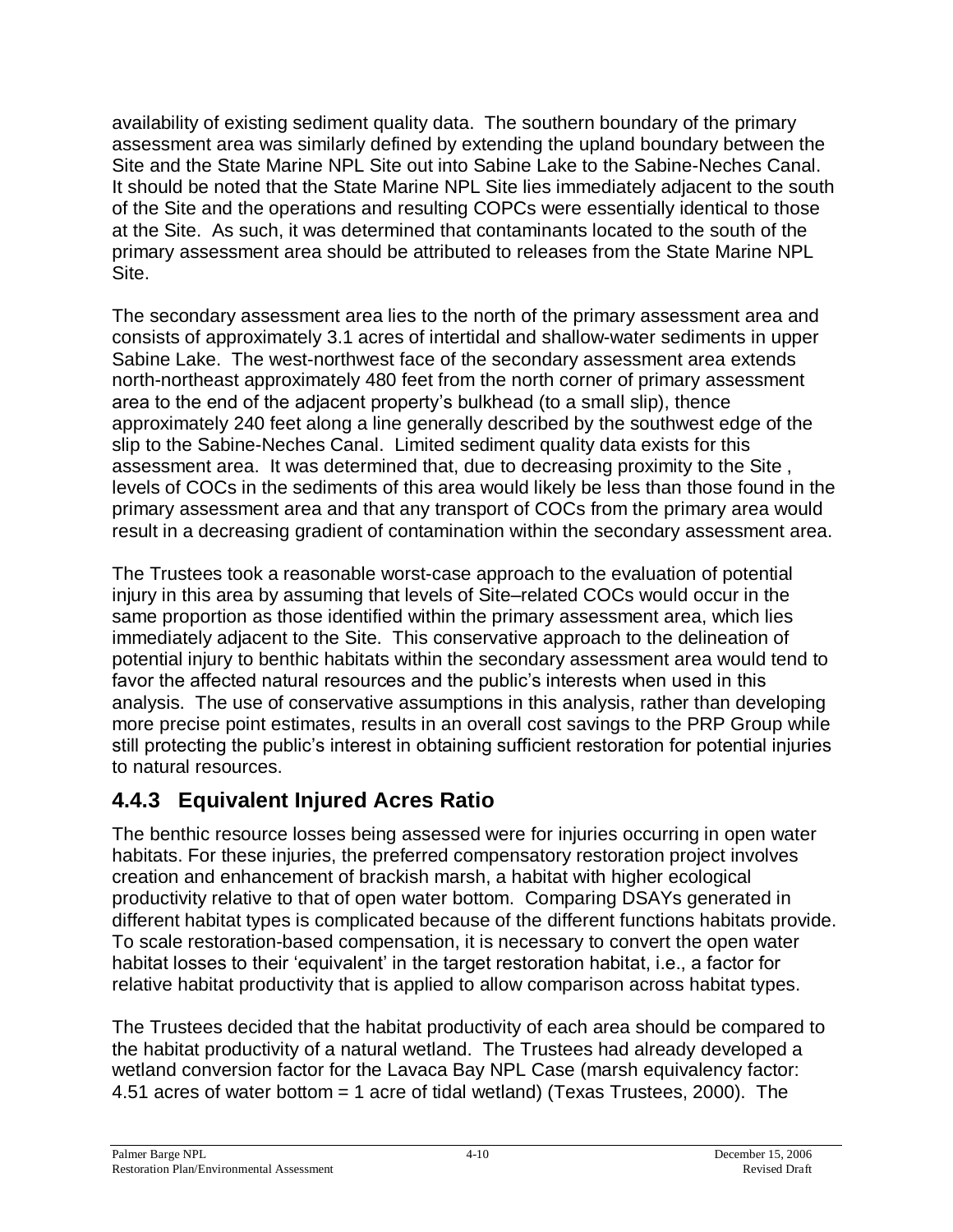Trustees decided that the same ratio could be used as a conversion factor for the Sabine Lake Estuary wetlands because, in their professional knowledge, similar wetland functions were represented.

A ratio was used to compare ecological losses and/or gains across different habitat types to allow the habitat productivity of an injured habitat to be compared. Dividing the "raw"DSAYs by the marsh equivalency factor converts the losses to comparable units, i.e., Equivalent DSAYs (EqDSAYs). Dividing the "raw" open water DSAYs by the MEF converts the losses to comparable units, i.e., 60 open water DSAYs / 4.51 = 13.3 EqDSAYs. Approximately 13.3 marsh equivalent DSAYs are needed to compensate for injuries at the Site.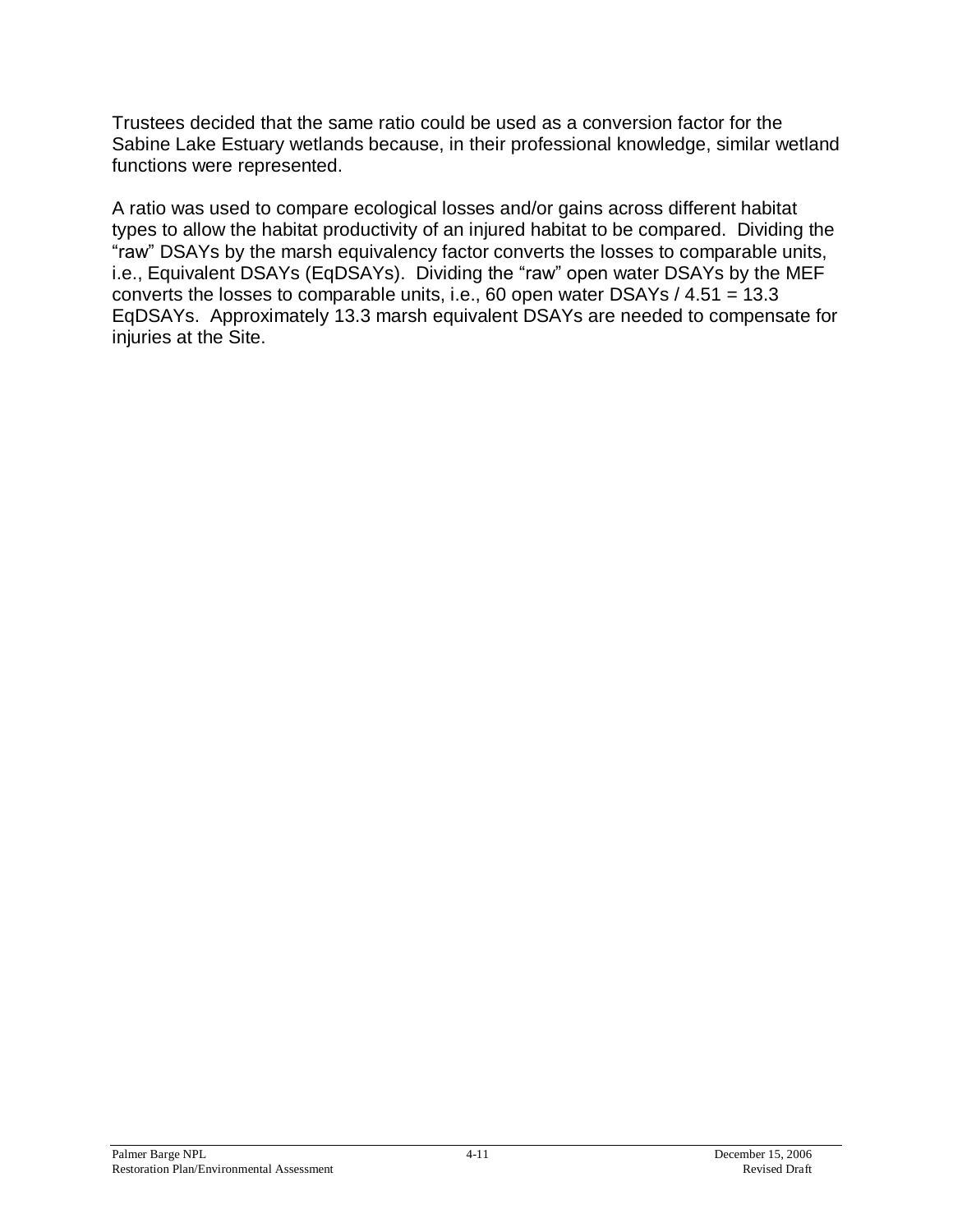# **5 THE RESTORATION PLANNING PROCESS**

The goal of restoration planning under CERCLA is to identify actions appropriate to restore, rehabilitate, replace or acquire natural resources or services equivalent to those injured or lost as a result of releases of hazardous substances. The restoration planning process may involve two components: primary restoration and compensatory restoration. Primary restoration actions are designed to assist or accelerate the return of a resource, including its services, to pre-injury or baseline conditions. In contrast, compensatory restoration actions serve to compensate for the interim loss of resource services due to injury, pending the return of the resource to baseline conditions or service levels. The scale of a compensatory restoration project depends on the nature, extent, severity, and duration of the resource injury. Primary restoration actions that speed resource recovery reduce interim losses, as well as the amount of restoration required to compensate for those losses.

In this instance, remedial actions undertaken or anticipated at the Site (removal of contaminated soil, followed by backfilling the excavated area and offsite disposal of material, and natural attenuation for the sediments) are expected to protect natural resources in the vicinity of the Site from further or future harm and to allow benthic resources to return to pre-injury or baseline conditions within a reasonable period of time. Under these circumstances and the rapid return of benthic communities through recruitment, it is unnecessary for the Trustees to consider or plan for primary restoration actions. Accordingly, this Draft RP/EA focuses only on defining appropriate compensatory restoration actions.

The Trustees have approached restoration planning with the view that the injured benthic resources and associated services lost are part of an integrated ecological system and that the Sabine Lake Estuary represents the relevant geographical area for appropriate restoration actions. This helps to ensure that the benefits of restoration actions are related, or have an appropriate nexus, to the benthic resource injuries and losses being assessed for the Site.

In accordance with the NRDA regulations, the Trustees identified and evaluated a reasonable range of project alternatives capable of restoring ecological services comparable to those lost due to injury to benthic resources at the Site. These alternatives were identified by first searching for potential projects within the watershed, including the results of other recent marsh projects. The results include an inventory of coastal projects in Texas developed for and submitted to the Texas Coastal Coordination Council in June  $2000<sup>5</sup>$ . The alternative projects identified by the Trustees

<sup>5</sup> This inventory of projects (GLO Contract No 99-123R) was developed with public input, including those as obtained at a public meeting in the Beaumont/Port Arthur area held on May 24, 2000.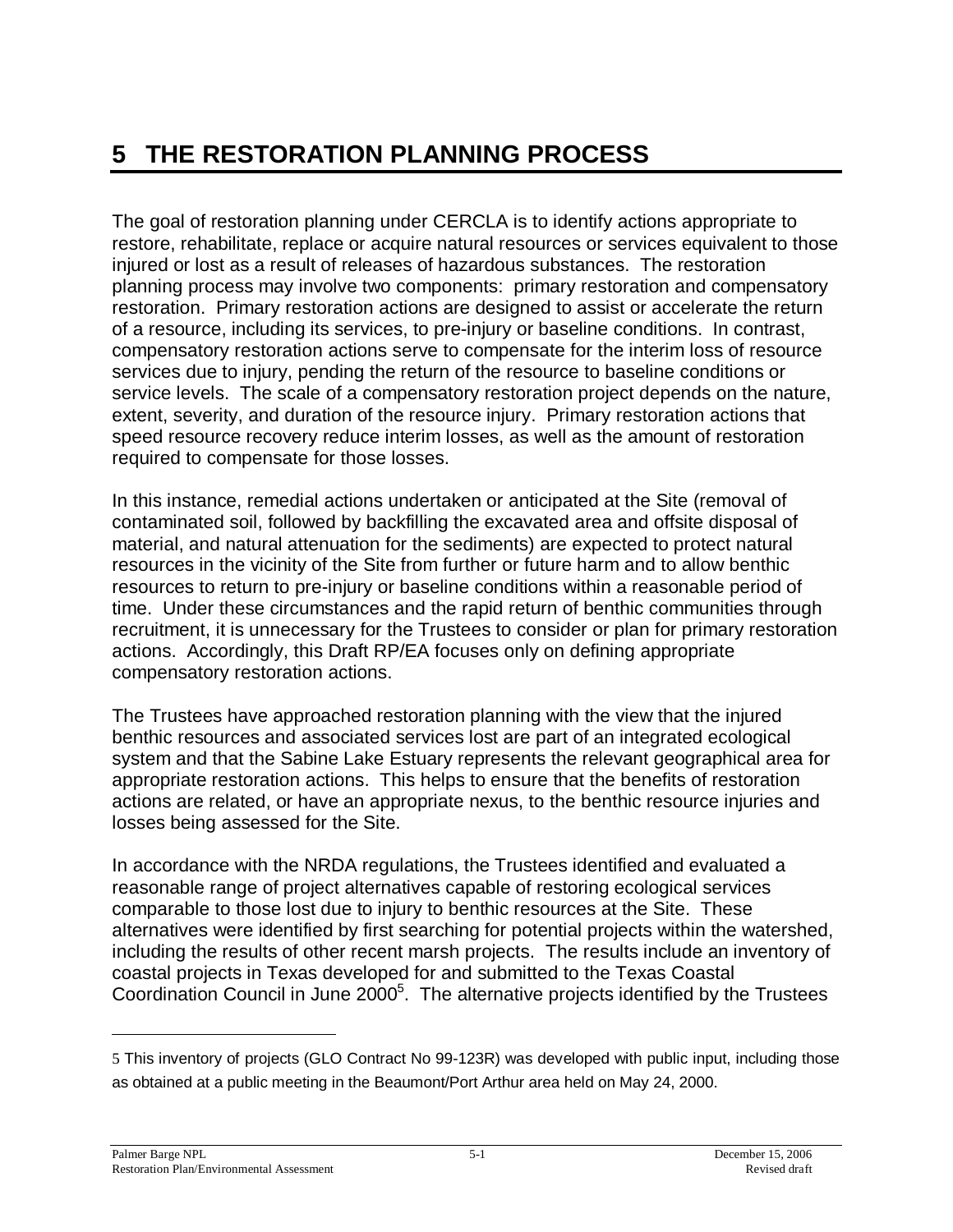were then subjected to a first tier of screening (described in Section 5.3) to narrow the field of project alternatives to those considered in this plan. The "No Action" alternative was also included for consideration, as required by NEPA and the CERCLA NRDA regulations. These alternatives were then evaluated more carefully by the Trustees based on the criteria outlined below. Each alternative, the results of that evaluation, and the restoration action(s) that the Trustees are proposing for implementation on the basis of that evaluation, are identified in the remaining sections of this document.

### **5.1 RESTORATION STRATEGY**

The initial search and screening process led the Trustees to identify a preferred strategy for effecting restoration to compensate for benthic losses under this plan - estuarine marsh creation or enhancement. Converting other habitats to open water bottom is generally not favored or appropriate as a restoration strategy as it necessitates the loss of important resources and services that other habitats provide. Estuarine wetlands support benthic resources, have the capacity to replace the array of ecological services lost, and are ecologically more productive than open water bottom as a habitat, making this approach to providing compensatory services more efficient Further, intertidal marshes in coastal Texas, including those within the Sabine Lake Estuary, are continually being converted to open water habitat due to inundation from subsidence and salt-water intrusion. Their increasing prevalence due to these processes makes open water areas a lesser-valued habitat, and an undesirable means of effecting restoration. Estuarine marsh creation or enhancement helps address a critical problem in this environment - the loss of these wetlands in the estuary. Consistent with this strategy, all project alternatives considered in this plan represent opportunities to create or enhance estuarine marsh in this watershed.

### **5.2 RESTORATION SELECTION CRITERIA**

In accordance with the NRDA regulations, the following criteria were used to evaluate restoration project alternatives and identify the project(s) selected for implementation under this plan:

- The extent to which each alternative is expected to meet the Trustees' *restoration goals and objectives*: The primary goal of any compensatory restoration project is to provide a level and quality of resources and services comparable to those lost. In this plan, that goal is met through the stated restoration objective: to provide for the creation of sufficient habitat acreage in the Sabine-Neches River basin to compensate for the natural resource injuries and service losses attributed to hazardous substance releases at the Site. The Trustees considered the habitat in terms of relative productivity and the nature of the project (whether the habitat is being created or enhanced). Future management of the restoration site is also a consideration because management issues can influence the extent to which a restoration action meets its objective.
- *The cost to carry out the alternative*: The benefits of a project relative to its cost are a major factor in evaluating restoration alternatives. Additionally, the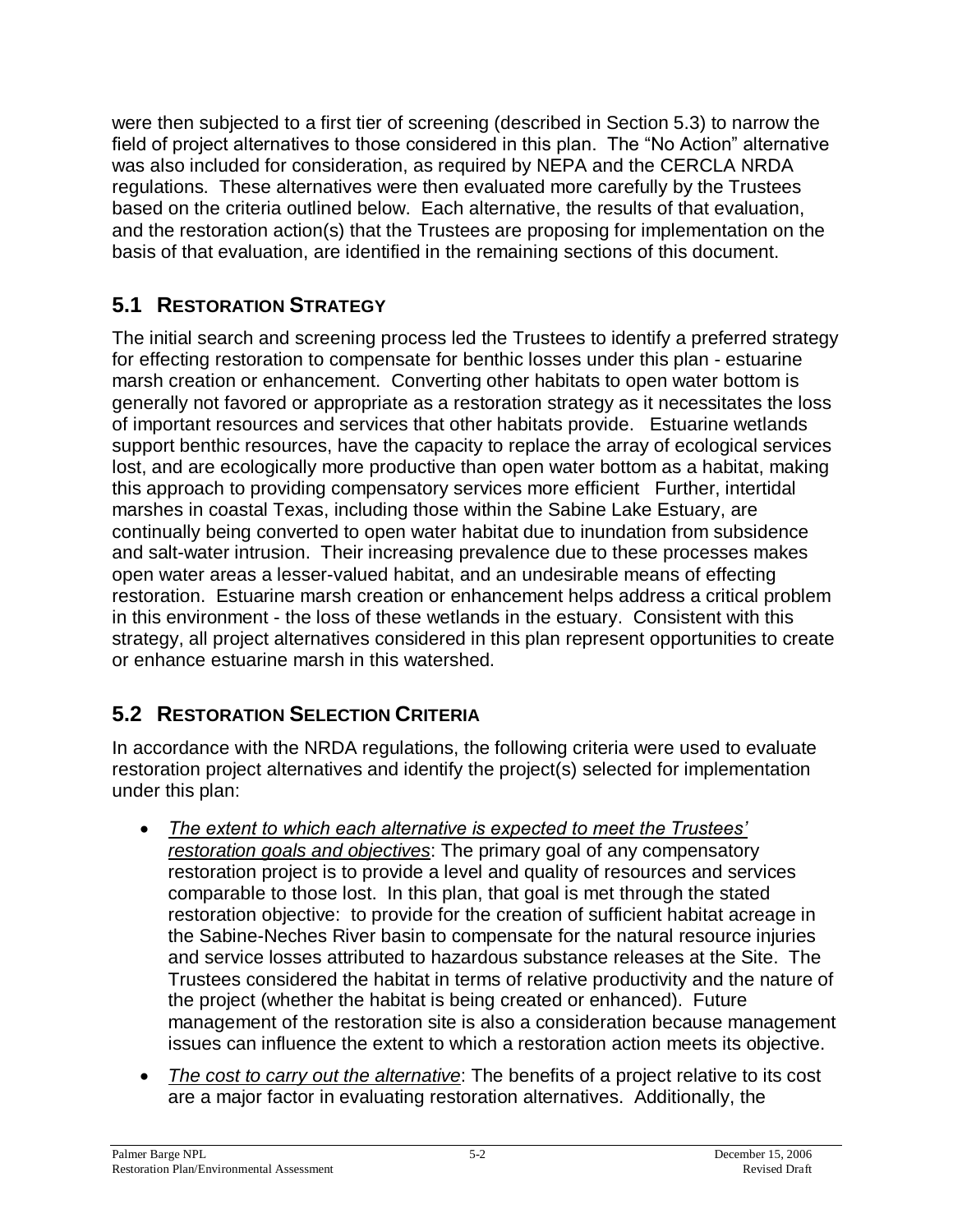Trustees considered the total cost of the project, the potential for partnering in an existing restoration project, and availability of matching funds. Factors that can affect and increase the costs of implementing the restoration alternatives may include project timing, access to the restoration site (for example, use of heavy equipment), acquisition of state or federal permits, acquisition of the land needed to complete a project, and the potential liability from project construction. Although a monitoring program does increase the cost of an alternative, the presence of an adequate monitoring component is considered a positive attribute because documenting project performance is essential to determining the need for any mid-course corrections necessary to ensure long term success.

- *The likelihood of success of each project alternative*: The Trustees consider technical factors that represent risk to successful project construction and function or long-term viability of the restored habitat. For example, high rates of subsidence at a project site are considered a risk to long-term existence of constructed habitats. Alternatives that are susceptible to future degradation or loss through contaminant releases or erosion are considered less viable. The Trustees also consider the potential for difficulties in project implementation and whether long-term maintenance of project features is necessary and/or feasible. Sustainability of a restoration action is a measure of its vulnerability to natural or human-induced stresses following implementation and the need for future maintenance actions to achieve restoration objectives.
- *The extent to which each alternative will avoid collateral injury to natural resources as a result of implementing the alternative*: Restoration actions should not result in additional losses of natural resources and affects to surrounding resources during implementation should be minimal. Projects with less potential to adversely impact surrounding resources are generally viewed more favorably. Compatibility of the project with the surrounding land use and potential conflicts with any endangered species are also considered.
- *The extent to which each alternative benefits more than one natural resource or service. (This criterion addresses the interrelationships among natural resources, and between natural resources and the services they provide)*: Projects that provide benefits to more than one resource and/or yield more beneficial services overall, are viewed more favorably. For example, although recreational benefits are not an explicit objective in this Draft RP/EA, the opportunity for a restoration project to enhance recreational use of an area was considered favorable.
- *The effect of each alternative on public health and safety*: Projects having a negative impact on public health or safety are not appropriate.

The NRDA regulations give the Trustees discretion to prioritize these criteria and to use additional criteria as appropriate. In developing this Draft RP/EA, the first criterion listed has been a primary consideration, because it is paramount to ensuring that the restoration action will compensate the public for the injuries to benthic resources attributed to Site releases, consistent with the proposed assessment of compensation requirements for the Site.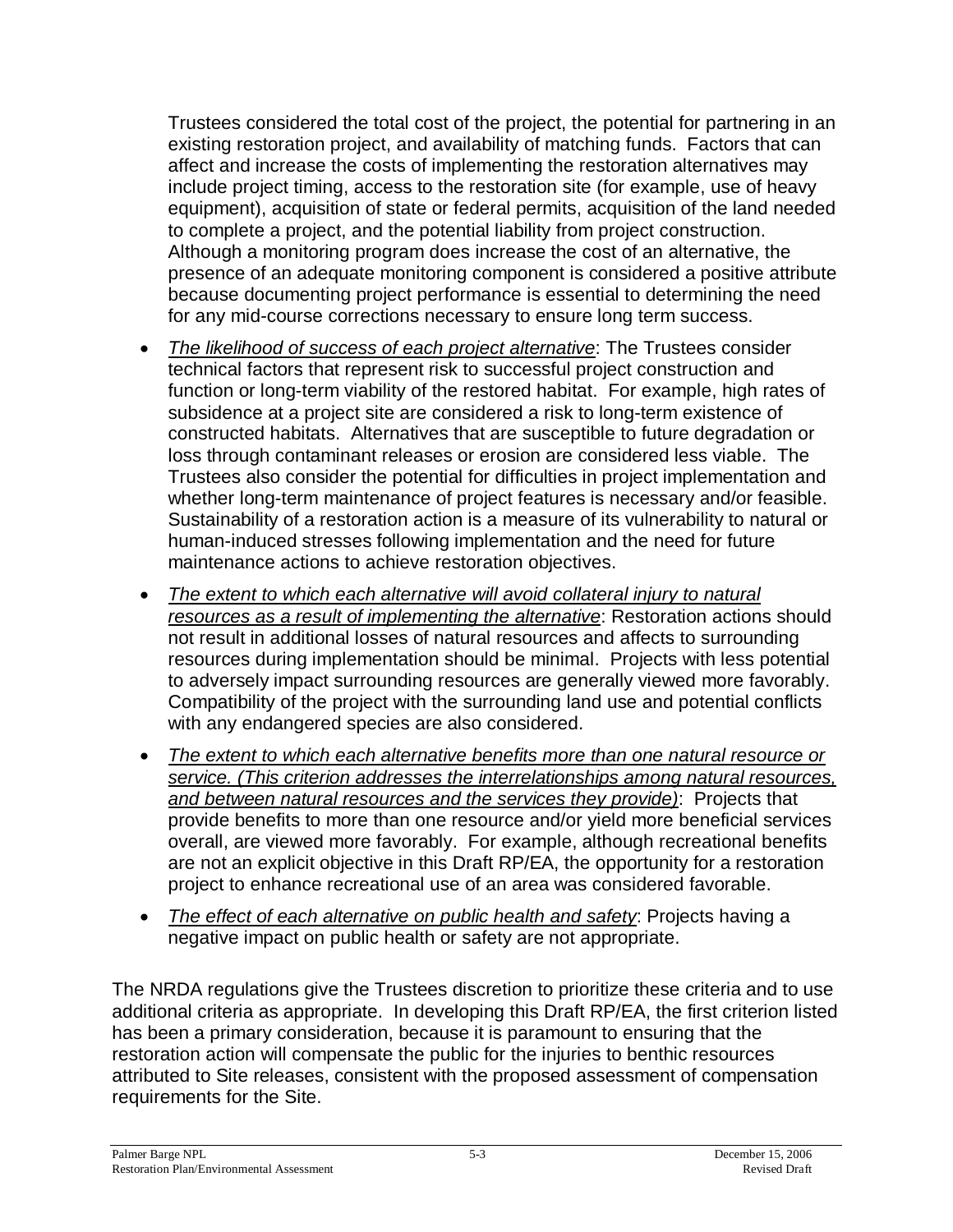#### **5.3 SCREENING OF RESTORATION ALTERNATIVES**

Given the relatively small acreage requirements for compensatory restoration associated with the Site, the Trustees were determined to promote efficient and costeffective restoration planning. Fortunately, the Trustees had recently performed an extensive analysis of available restoration alternatives in the Sabine Lake area in support of the settlement of the NRDA claim for the Old Gulf Oil Refinery Site in the near vicinity. In settlement of that claim, Chevron USA, Inc. ("Chevron") agreed to create at least 83 acres of estuarine marsh habitat, 30 acres of coastal wet prairie, as well as enhance 1332 acres of wetland by hydrologic improvement.

Given that:

- 1) the injuries which occurred at the Old Gulf Oil Refinery Site and the Palmer Barge Site were similar in kind;
- 2) the natural resource services lost at the two sites were similar in kind;
- 3) the legal planning requirements, including requirements under State and Federal law, at the two sites were similar; and
- 4) both sites required some form of restoration or enhancement of marsh habitat in the general Sabine Lake area,

the Trustees concluded that the "Screening of Restoration Alternatives" for the Palmer Barge Site would involve the same analysis that had recently been completed for the Old Gulf Oil Refinery Site. As such, they "tiered" the Site analysis from the recently completed Old Gulf Oil Refinery Site analysis.<sup>6</sup>

In support of the Old Gulf Oil Refinery Site "Restoration Screening Alternatives" analysis, the Trustees developed a list of potential alternatives for consideration to compensate for losses at the Site. The Trustees then narrowed the list by considering the following screening factors:

Richard Seiler Texas Commission on Environmental Quality Remediation Division, MC 225 P.O. Box 13087 Austin, TX 78711-3087 Phone: 512-239-2523 Fax: 512-239-4814 Email: rseiler@tceq.state.tx.us

 ${}^{6}$ A copy of the complete analysis performed by the Trustees for the Old Gulf Oil Refinery Site may be found in the final "Restoration Plan and Environmental Assessment" for the Old Gulf Refinery, Port Arthur, Jefferson County, TX, which was published on March 9, 2004. A copy of this document may be obtained by contacting: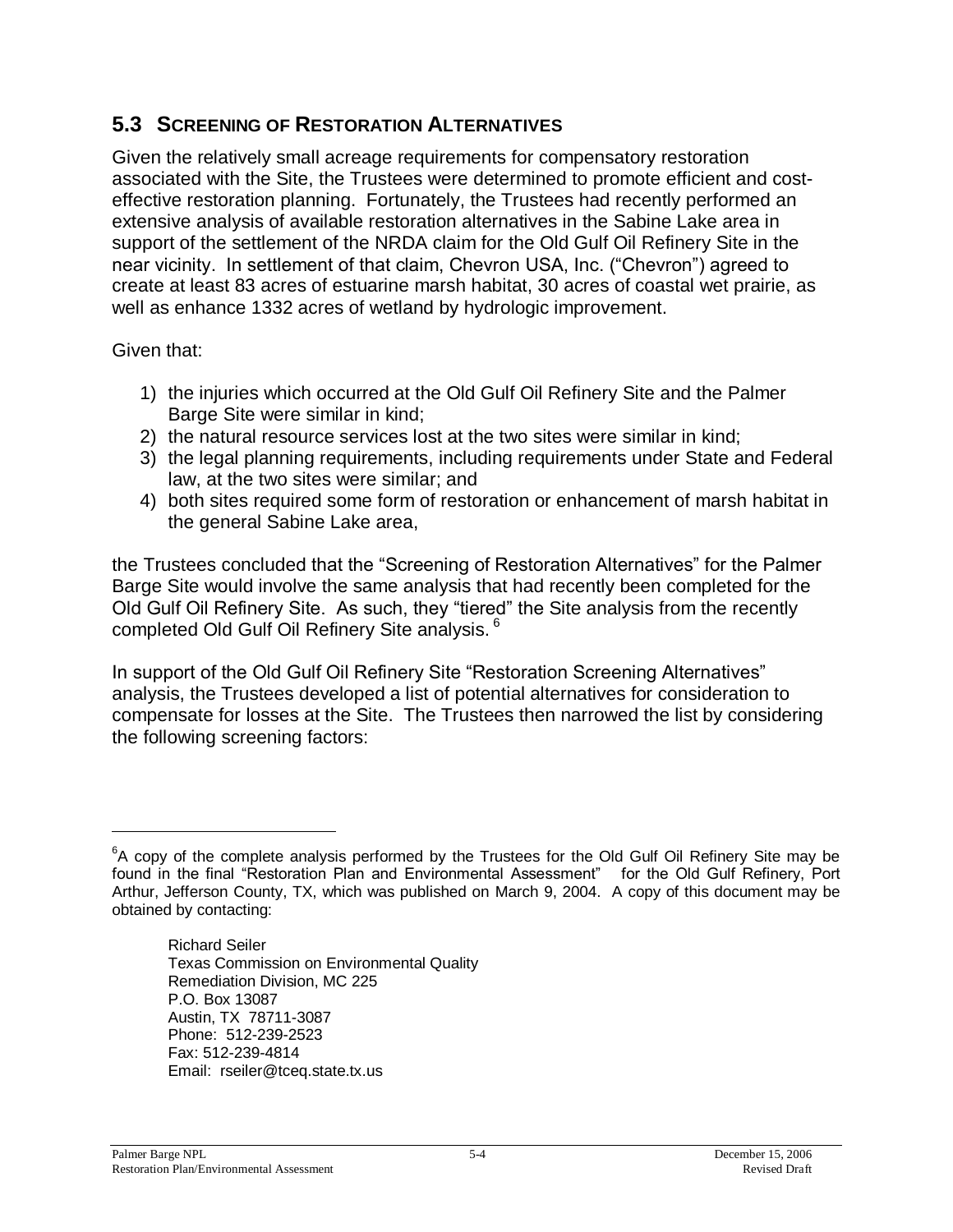- Preference for restoration projects which could be implemented in the short term.
- Preference for restoration projects with a strong nexus to the injured resources.
- Preference for restoration projects with a high degree of habitat enhancement.
- Preference for restoration projects which limit disruption to existing resources.

By following the screening process described above, the Trustees evaluated eleven restoration alternatives in a Tier 1 screen as potential restoration projects for the Site. Table 5.1 depicts the results from the Tier 1 assessment.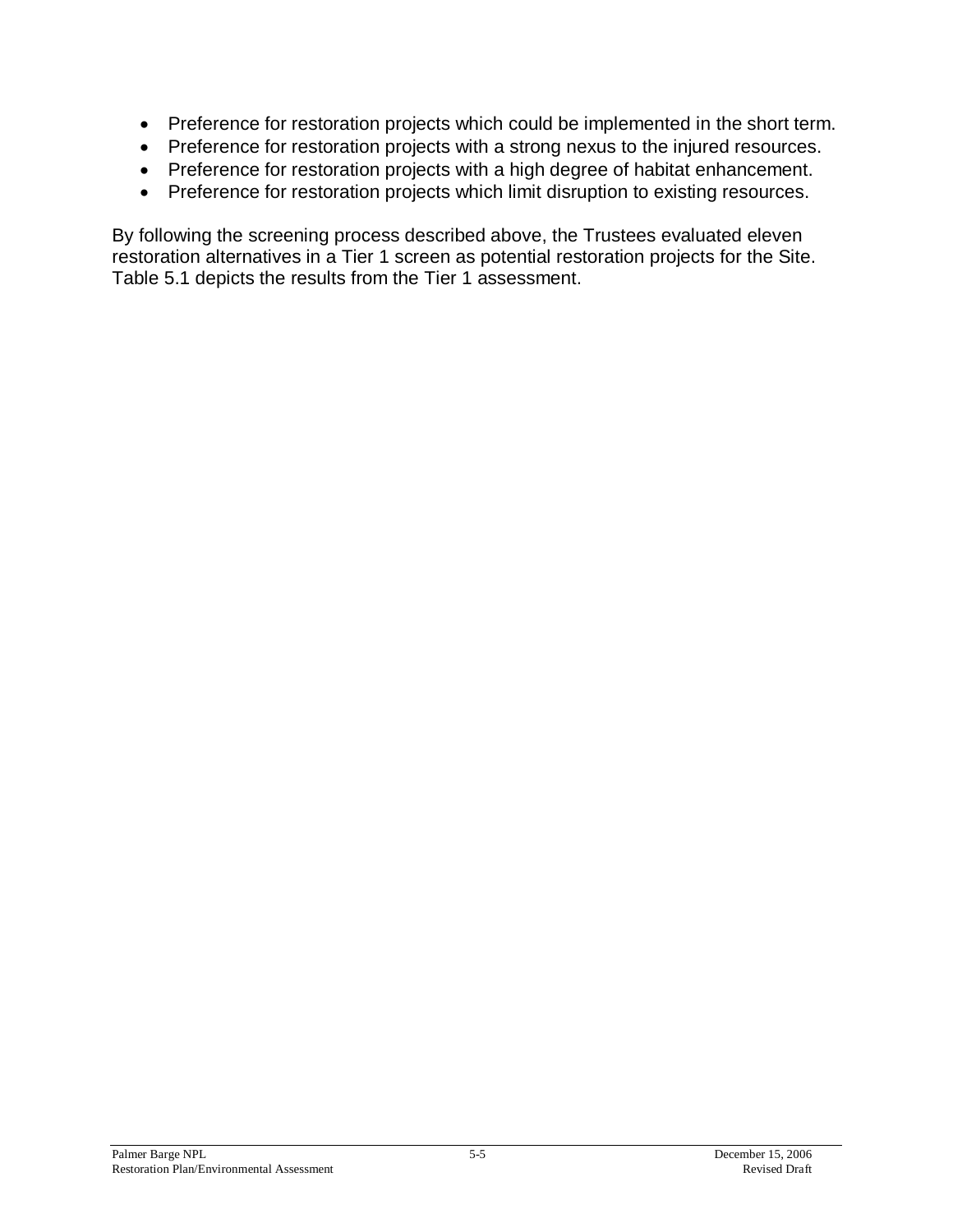|  |  | Table 5.1 - Summary of Tier 1 Screening of Restoration Alternatives |  |
|--|--|---------------------------------------------------------------------|--|
|--|--|---------------------------------------------------------------------|--|

| <b>RESTORATION</b><br><b>ALTERNATIVE</b>                                                                      | <b>IMPLEMENTABLE IN</b><br><b>SHORT TERM</b> | <b>STRONG NEXUS</b><br><b>BETWEEN INJURED</b><br><b>HABITATS</b> | AMOUNT OF<br><b>HABITAT FUNCTION</b><br>ENHANCEMENT | AVOIDS INJURY TO<br><b>EXISTING</b><br><b>RESOURCES</b> | <b>RETAIN FOR</b><br><b>DETAILED</b><br>ANALYSIS? |
|---------------------------------------------------------------------------------------------------------------|----------------------------------------------|------------------------------------------------------------------|-----------------------------------------------------|---------------------------------------------------------|---------------------------------------------------|
| Marsh Creation &<br>Wet Prairie Creation,<br>Old River South Unit                                             | $\ddot{}$                                    | $\ddot{}$                                                        | $++$                                                | $\overline{0}$                                          | <b>YES</b>                                        |
| Construction of<br>water control<br>structures, JD<br>Murphree WMA                                            | $\ddot{}$                                    | $++$                                                             | $++$                                                | $\mathbf 0$                                             | <b>YES</b>                                        |
| Marsh<br>Enhancement/Salt<br>Bayou-Star Lake<br><b>Inverted Siphon</b>                                        | $\overline{0}$                               | $\overline{0}$                                                   | $\ddot{}$                                           |                                                         | <b>YES</b>                                        |
| <b>Water Control</b><br>Structure, Keith-<br>Clam Lake                                                        | $\ddot{}$                                    | $\ddot{}$                                                        | $^{\mathrm{++}}$                                    | $\overline{0}$                                          | <b>YES</b>                                        |
| Marsh Creation,<br>Rose Hill                                                                                  |                                              | $\color{red}{+}$                                                 | $++$                                                | $\mathbf 0$                                             | <b>No</b>                                         |
| Marsh Creation,<br><b>Bessie Heights</b><br>Dredge Project                                                    |                                              | $\ddot{}$                                                        | $++$                                                | $\mathbf 0$                                             | <b>No</b>                                         |
| Marsh Creation,<br><b>Bessie Heights</b><br><b>Terracing Project</b>                                          | $\ddot{}$                                    | $\ddot{}$                                                        | $\mathbf 0$                                         | $\mathbf 0$                                             | <b>No</b>                                         |
| Marsh Creation via<br>Terracing, Old River<br>North Unit                                                      | $\ddot{}$                                    | $\ddot{}$                                                        | $\mathbf 0$                                         | $\overline{0}$                                          | <b>No</b>                                         |
| Accelerated<br>Transition FW to<br>estuarine marsh,<br>Salt Bayou                                             | $\ddot{}$                                    | $\pm$                                                            |                                                     |                                                         | <b>No</b>                                         |
| <b>Rice Field</b><br>Freshwater<br>marsh/Bottomland<br>Hardwood Forest<br>Restoration - Upper<br>Taylor Bayou | $\overline{0}$                               |                                                                  | $\ddot{}$                                           |                                                         | <b>No</b>                                         |
| No action*                                                                                                    | +                                            | $\mathbf 0$                                                      | $\overline{0}$                                      | $\mathbf 0$                                             | YES*                                              |

\*The 'No Action'alternative must be retained for consideration according to NEPA and NRDA regulations.

(++) indicates very positive, (+) indicates positive, (0) indicates neither positive nor negative, (-) indicates negative, and (--) indicates a very negative relationship between the project and that criterion.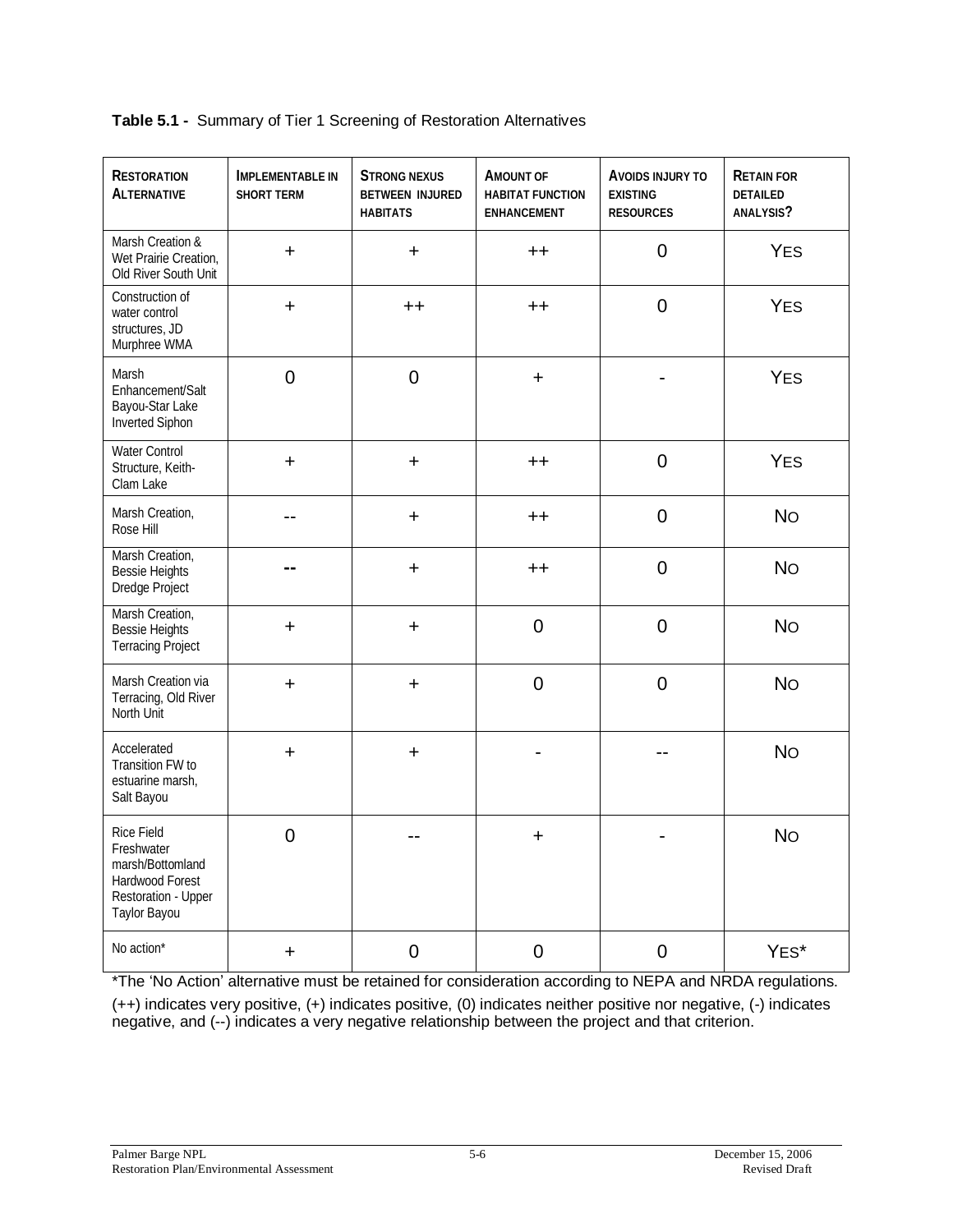In Tier 2 of the Restoration Screening Analysis for the Old Gulf Oil Refinery Site, the Trustees comprehensively analyzed the five viable restoration project alternatives that remained after the Tier 1 screening, including the "No Action" alternative. The highest priority criteria for evaluation of alternatives were those based upon a restoration project's ability to provide appropriate compensation, its likelihood of success, and its benefits to resources. In evaluating each project alternative based on these criteria, the Trustees identified two preferred project locations. In compliance with CERCLA NRDA regulations and NEPA, the selection of the preferred restoration alternative was finalized following public review and comment on the Draft RP/EA published for the Old Gulf Oil Refinery Site.

The goal of the process for the Old Gulf Oil Refinery Site was the identification and implementation of expeditious and cost-effective restoration actions. It was also important that the benefits of restoration actions have an appropriate nexus to the natural resources and resource service injuries and losses at the Old Gulf Oil Refinery Site. The evaluation of the various projects and the ranking of each project are presented in Table 5.2.

#### **Table 5.2 -** Summary of Tier 2 Evaluation of Restoration Alternatives

(++) indicates very positive, (+) indicates positive, (0) indicates neither positive nor negative, (-) indicates negative, and (--) indicates a very negative relationship between the project and that criterion.

| Restoration<br>Alternative                                                            | Consistency<br>with<br>Restoration<br>Objective<br>(incl. future<br>management) | Likelihood of<br>Success (incl.<br>technical<br>feasibility) | Cost of<br>Restoration | Avoid -<br>Minimize<br>Resource<br>Injury | Maximize<br>Resource<br><b>Benefits</b> | Effect on<br><b>Public Safety</b> |
|---------------------------------------------------------------------------------------|---------------------------------------------------------------------------------|--------------------------------------------------------------|------------------------|-------------------------------------------|-----------------------------------------|-----------------------------------|
| Marsh Creation<br>&<br>Wet Prairie<br>Creation,<br>Old River<br>South Unit            | $++$                                                                            | $\ddot{}$                                                    | $\overline{0}$         | $++$                                      | $++$                                    | $\overline{0}$                    |
| Construction of<br><b>Water Control</b><br>Structures,<br>J.D. Murphree<br><b>WMA</b> | $+$                                                                             | $++$                                                         | $\ddot{}$              | $++$                                      | $\ddot{}$                               | $\overline{0}$                    |
| <b>Water Control</b><br>Structure,<br>Keith-Clam<br>Lake                              | $\overline{0}$                                                                  | $\ddot{}$                                                    | $\blacksquare$         | $\ddot{}$                                 | $+$                                     | $\overline{0}$                    |
| Inverted<br>Siphon,<br>Star Lake                                                      | $\overline{0}$                                                                  | $\ddot{}$                                                    | $\blacksquare$         | $\ddot{}$                                 | $\ddot{}$                               | $\overline{0}$                    |
| No Action                                                                             |                                                                                 | $\ddot{}$                                                    | $\ddot{}$              |                                           |                                         | $\overline{0}$                    |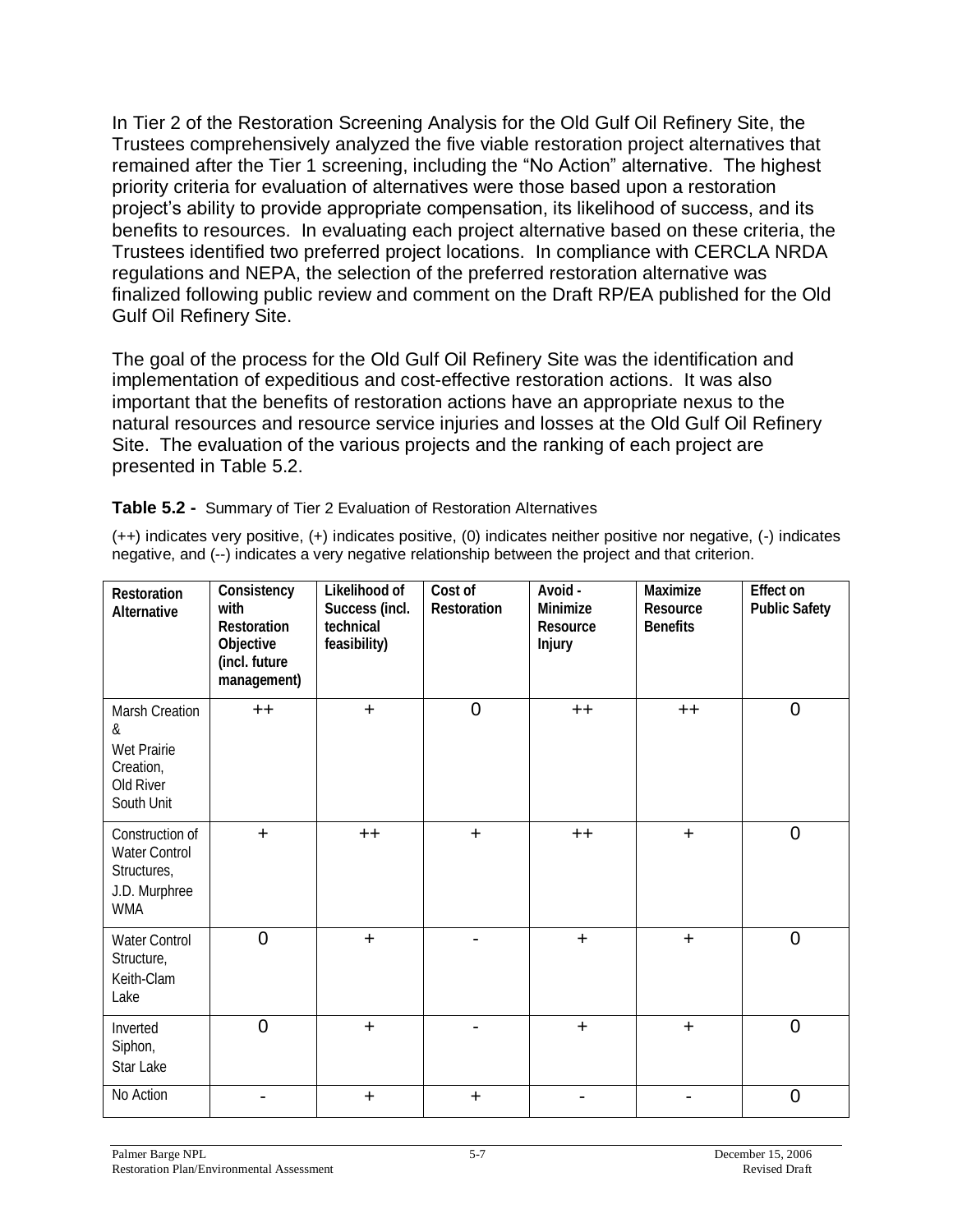After analyzing all of the viable restoration alternatives, and rejecting the "No Action" alternative as unviable, the Trustees proposed, for the Old Gulf Oil Refinery Site, that a suite of projects be implemented, including:

- Marsh construction and enhancement in the Old River South Unit of the lower Neches Wildlife Management Area (WMA), adjacent to Sabine Lake near Port Arthur, Jefferson County, Texas. Construction of estuarine marsh consisting of a minimum of 60-70% vegetation and 30-40% open water (the "Marsh Complex") via the beneficial use of dredge material. The original material from the construction of the Gulf States Utilities (GSU) canal presently stored in a Dredge Material Management Area (DMMA) adjacent the WMA will be used to create a field of sediment mounds ('pimple mounds') and terraces. Construction of a low water plug in the lower end of the Ferry Road Canal and addition of eight culverts under Ferry Road will ensure adequate surface water circulation and exchange. The Marsh Complex will be built by pumping slurried dredge material to create mounds and terracing of existing sediments in open water areas.
- Construction of coastal wet prairie (the "Coastal Wet Prairie"). Following the removal of sediments to be used for creation of the marsh complex, the DMMA will be graded into a landscape of swales, mounds, and ponds and planted with wet prairie plants native to southeastern Texas.
- Construction of water control structures and levees necessary to restore and enhance the hydrology and improve wildlife management in impoundments 8, 9, and 10 of the J.D. Murphree WMA located near the City of Port Arthur, Jefferson County, Texas. The water levels within these wetlands are managed by the TPWD. The project consists of constructing a water control structure and a low terrace within an adjacent ditch and plugging an existing ditch in the project area.

After re-reviewing the "Restoration Screening Alternatives" analysis for the Old Gulf Oil Refinery Site, the Trustees conclude that:

- 1) The "No Action" alternative will not adequately compensate the public for natural resource injuries at the Palmer Barge Site.
- 2) The benefits of the kind of restoration actions undertaken at the Old Gulf Oil Refinery site have an appropriate nexus to the natural resources and resource service injuries and losses at the Palmer Barge Site.
- 3) The preferred restoration alternative for the Old Gulf Oil Refinery Site has an ecological and a geographical relationship to injured resources and lost services at the Palmer Barge Site.
- 4) Due to the relatively small (1.7 acre) size of the restoration project required for compensation at the Palmer Barge Site, it would be cost efficient to combine this project with the restoration planned for the Old Gulf Oil Refinery Site by requiring that the latter Site construct additional wetland acreage as part of the planned project at Old River South.

As such, the Trustees' proposed preferred restoration alternative to address injury to natural resources and natural resource services at the Site is to add 1.7 acres of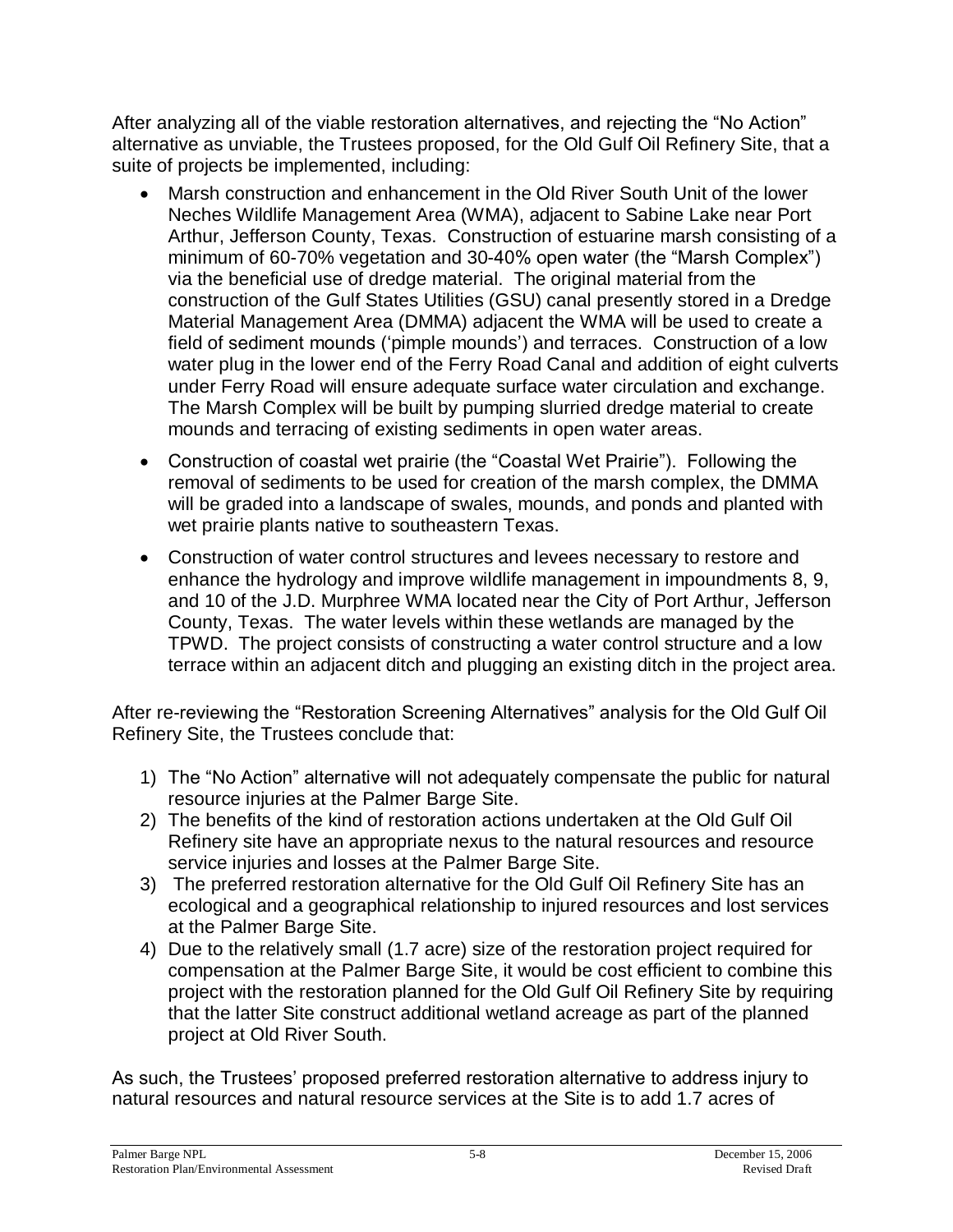wetland to the Marsh Complex component of the restoration planned for the Old Gulf Oil Refinery Site.

### **5.4 SUMMARY OF SETTLEMENT**

The settlement of natural resource damage claims will be proposed in an Administrative Settlement between the Trustees and the PRPs. This Draft RP/EA recommends adding acreage requirements to an existing restoration project as the preferred alternative for resolving natural resource liability at the Site.

The Implementation and Monitoring Plan for Restoration Projects (Implementation Plan) associated with the Old Gulf Oil Refinery Site contains monitoring protocols, certification criteria, and corrective action requirements and limits for the proposed Old River South Estuarine Marsh Complex and Coastal Wet Prairie Restoration Project (ORS Marsh Project). Similar requirements will apply to the additional acreage created as a result of resolution of liability for the Site.

The monitoring program will identify when the project has met success criteria.

The ORS Marsh Project restoration actions will be located on a State of Texas WMA, which is managed by TPWD, a signatory to the Consent Decree associated with the Old Gulf Oil Refinery Site and the Administrative Settlement associated with the Palmer Barge Site.

### **5.5 GEOGRAPHIC PROXIMITY OF PROJECTS**

All of the restoration alternatives identified for the Site are within the general area of the city of Port Arthur and would have geographic proximity to the Site. The project in the Old River Unit of the Neches River WMA is located 3 miles north of the Site, and is the closest to the Site of all the projects evaluated by the Trustees. The J.D. Murphree project is located approximately 15 miles southwest of the Site. The Keith-Clam Lake project is located approximately 15 miles south-southwest of the Site. The Salt Bayou project is the most removed and is located approximately 27 miles southwest of the Site.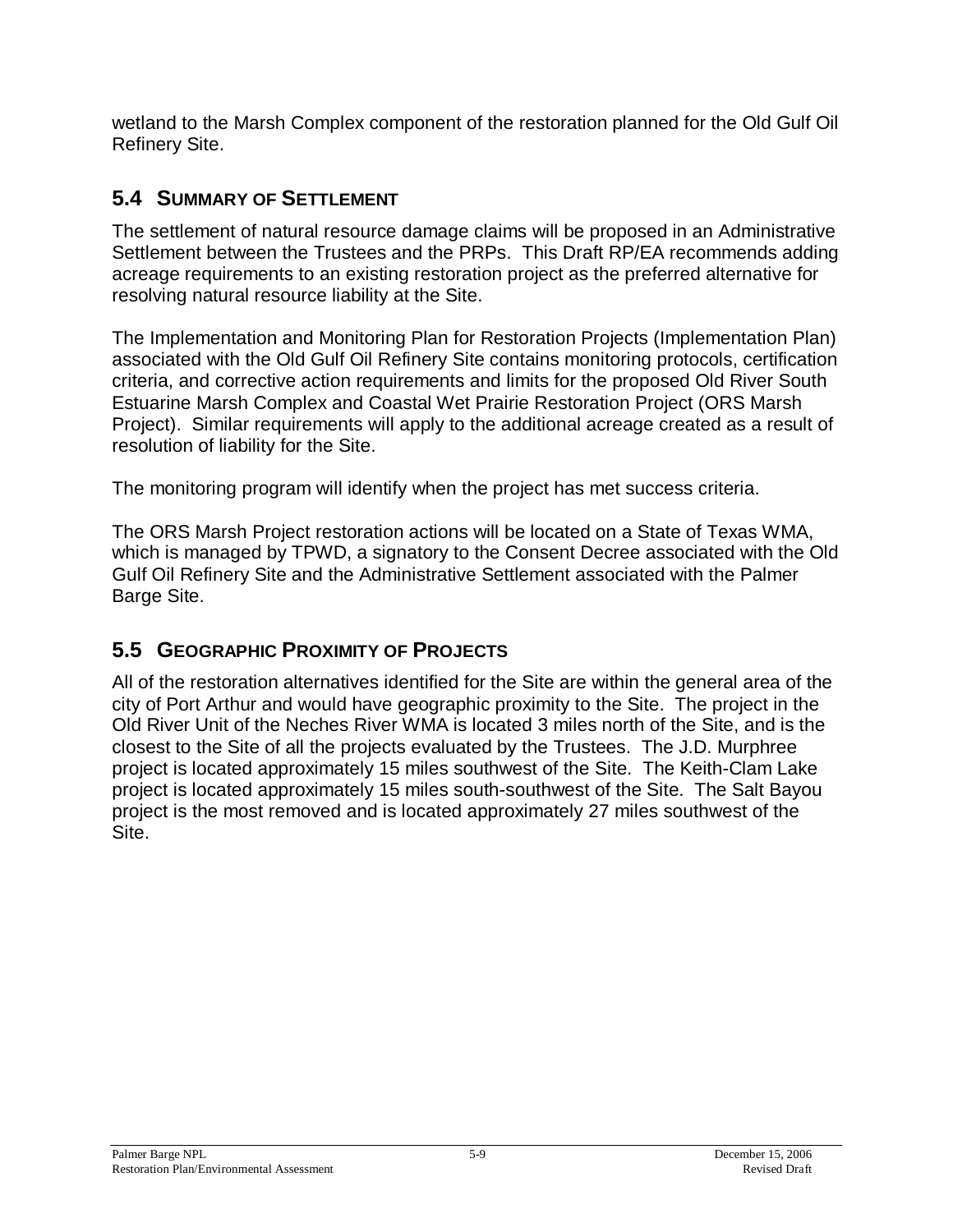# **6 EVALUATION OF RESTORATION ALTERNATIVES**

#### **6.1 PREFERRED RESTORATION ALTERNATIVE : MARSH CREATION VIA BENEFICIAL USE OF DREDGED SEDIMENT**

The restoration project site is located southeast of Highway 73 between the Rainbow Bridge and Bridge City, Texas in Orange County. The project site is within the Old River South Unit of the southern section of Lower Neches River WMA (Lower Neches WMA). The Lower Neches WMA is owned and operated by TPWD. As proposed, approximately 1.7 acres of coastal wetlands would be created through addition to the ORS Marsh Project. The wetland enhancement and construction efforts would be designed to increase marsh habitat functions and increase habitat diversity at the project site.

The goals of the additional wetland acreage creation would be to:

- restore wetland habitat by re-establishing bottom elevations necessary for the growth of emergent plant communities in open water;
- increase wildlife utilization of the area by increasing the available habitat;
- increase utilization by aquatic organisms and freshwater biota by increasing the habitat quality; and
- decrease the rate of loss of emergent marsh habitat.

### **6.1.1 Existing Habitat**

The ORS Marsh Project site contains approximately 158 acres of shallow open water, 237 acres of intertidal marsh and mudflats, 195 acres of wet coastal prairie, and 27 acres of uplands. The site also contains a 30-acre DMMA and a 34 acre mitigation site. Historically, the open water area of the site contained a continuous freshwater marsh with minimal water. Saltwater intrusion and erosion of surface sediments caused destruction of marsh acreage and resulted in a conversion to open water habitat. Geological subsidence contributed to the lowering of bottom elevations such that the area of interest could no longer support growth of emergent vegetation.

The open water areas currently provide low quality habitat for benthic and epi-benthic communities. This habitat is also poor quality for estuarine finfish, invertebrates, wading birds, and shore birds. These areas appear to be too deep for utilization of mudflats and consumption of benthos by birds. The open water areas do not provide valuable habitat to aquatic organisms due to the potential for heat stress and turbidity.

The ORS Marsh Project site currently provides limited opportunities for TPWD permitted recreational activities of non-consumptive (e.g. bird watching, photography and boating)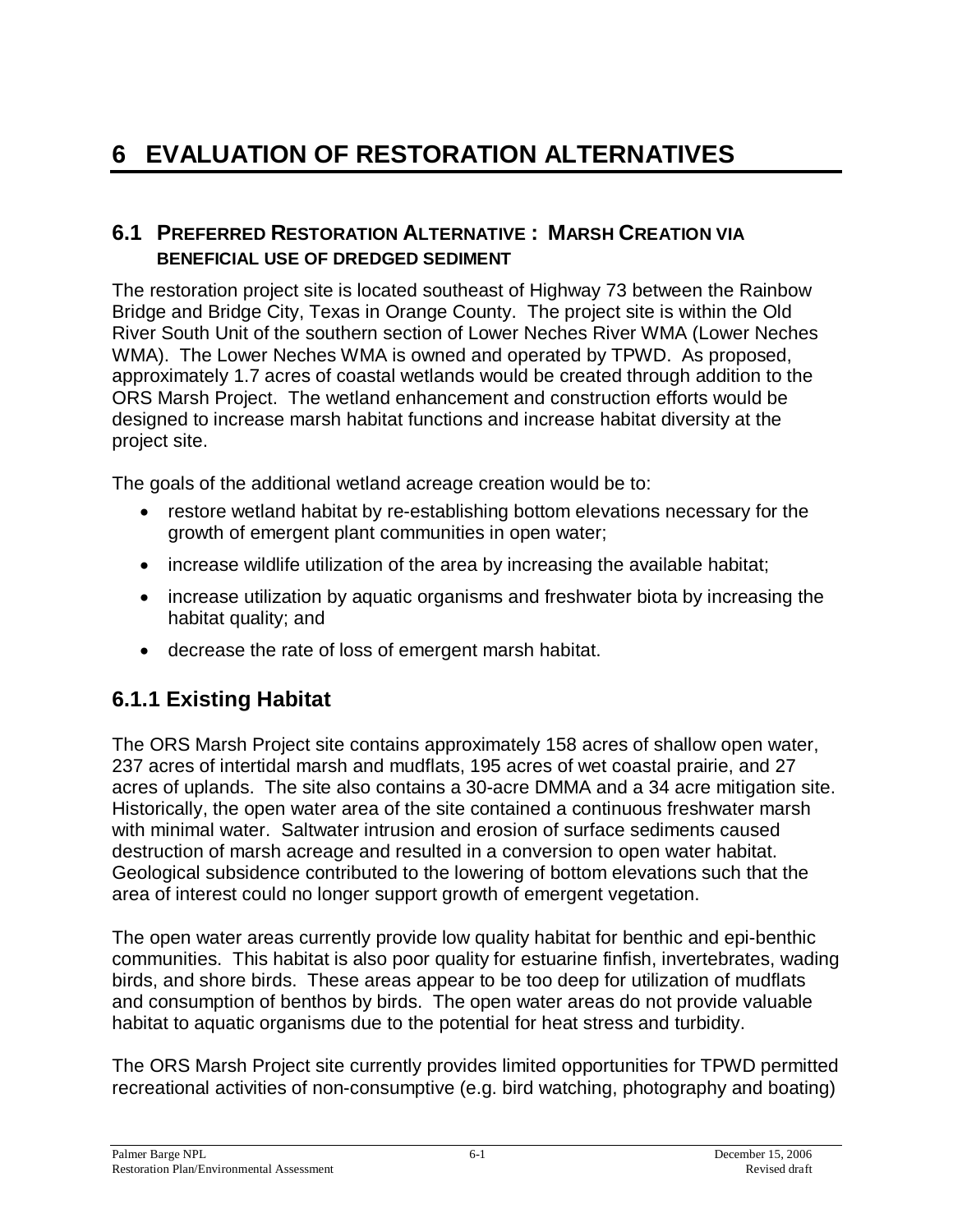and consumptive (i.e., hunting, fishing, and crabbing) nature, and has significantly restricted public access via Hwy 73.

### **6.1.2 Proposed Action** (Construction of 1.7 acres of intertidal emergent wetlands)

Wetland construction within open water areas will be accomplished through the beneficial use of dredge material found in either the DMMA located on the project site or from the use of a portion of the alternative borrow area. Prior to the use of material from the DMMA and alternative site, the upper layer of vegetation, roots, and some soil would be scraped off and stockpiled for on-site disposal by TPWD. The material found in the DMMA and alternative borrow site will be slurried and pumped to the open water areas to construct intertidal islands (or mounds) appropriate for colonization of emergent vegetation.

The DMMA and alternative borrow areas, which are currently characterized as poor quality upper marsh and uplands, would be returned to their historical condition as coastal wet prairie. This will be accomplished through the removal of the fill material to reestablishing the original elevations of these areas (which were lower). This action would restore historic sheet flow patterns and allow re-growth of wet coastal prairie vegetation. The area will also be seeded to expedite the establishment of coastal prairie plant community.

If some or all of the DMMA and alternative borrow area are not used to fill in the open water, these areas will be cleared of all existing vegetation and graded to create a higher quality upper marsh. The area would then be seeded with coastal wet prairie vegetation and planted with *Spartina patens* and *Scirpus maritimus* to encourage colonization of the area with desirable upper marsh species.

This project would result in a variety of habitats including: supra-tidal marsh (supporting *Spartina patens, Scirpus maritimus* and *Spartina spartinae*), emergent intertidal marsh (supporting *Spartina alterniflora* and *Juncus sp*.), mudflats, protected open water (with depths conducive to wading bird foraging), and enhanced coastal wet prairie.

## **6.1.3 Evaluation of Alternative**

The restoration project area is within the Sabine Lake system and provides numerous opportunities for estuarine marsh creation and enhancement though the reestablishment of elevations needed to support marsh vegetation. Hydraulic placement of dredge material is a proven, cost-effective technique for creating marsh wetlands along the Texas coast. A pilot project utilizing the evaluated marsh creation technique conducted by Chevron in the Old River South Unit in June 2002 performed well and remains stable as of April 2005. Examples of marshes created by this method are numerous in southeast Texas, and monitoring has shown it to be a successful method to establish functional low-salinity habitat. The technique also recovers valuable wetland soil material often lost to the local sediment budget.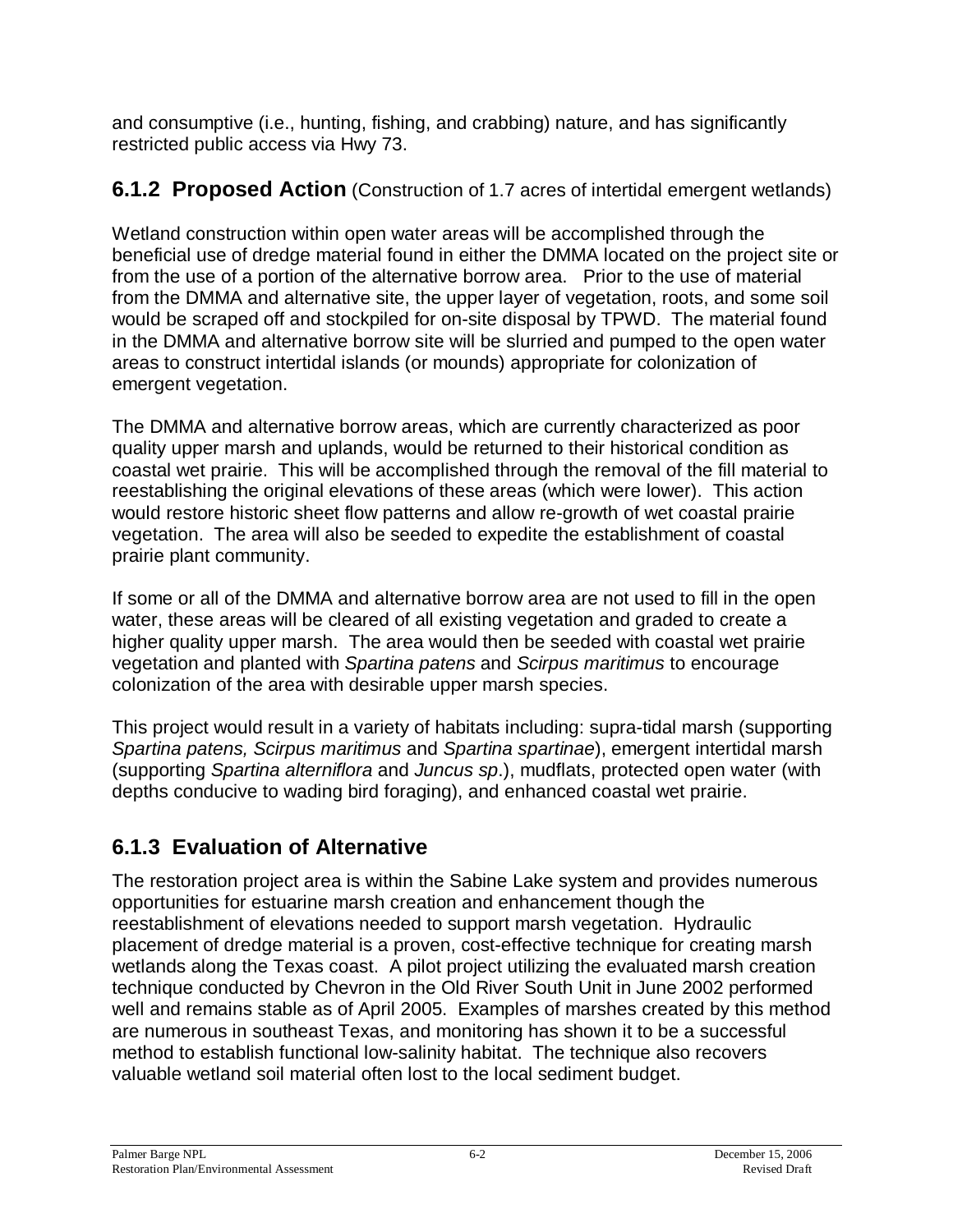The dredge material for the project is to be mined from a "new work" DMMA created when the Gulf States Utilities (GSU) Cooling Water Canal was constructed. This material will be slurried into mounds and terraces in a manner similar to that used in creating the successful pilot project. This method represents a very cost-effective approach to marsh restoration. The construction technique will encourage development of numerous channels to enhance tidal exchange, marsh productivity, and species utilization of the restored area. Subsequent planting and grow-out will help stabilize the material.

The beneficial use of the confined dredge material also avoids potential effects or disruptions to other habitats or resources. Some short-term impacts to natural resources such as temporary turbidity or other localized effects on surface water quality may occur, but these effects are generally minimal and limited in duration.

The marsh restoration of this project can be implemented without additional land acquisition costs because the restoration site is owned by TPWD. Siting restoration within the WMA will result in a larger area of protected, heterogeneous habitat than would be possible at other locations. Further, as a designated WMA managed by TPWD, the area is already dedicated to the long-term preservation and conservation of natural resources, including estuarine habitats. This management framework is fully consistent with the Trustees' restoration goal for this assessment. Under these conditions, the created marsh will be self-sustaining, require limited or no active intervention following construction and initial plantings to achieve functional success, and will provide an uninterrupted flow of services into the future. The nature of the project and the setting for construction would present no human health or safety issues beyond those met by standard procedures for safe construction. TPWD supports this restoration effort and no public opposition to this project has been apparent during scoping by the Trustees.

### **Ecological and Socio-Economic Impacts**

This restoration is expected to accomplish the following:

- increase habitat diversity;
- increase and enhance utilization of the area by fish and wildlife;
- help stop the loss of emergent marsh habitat in the vicinity of the restoration site;
- re-establish elevation conditions necessary for the growth of emergent plant communities;
- decrease the rate of water flow across the site;
- decrease the rate of sediment loss; and
- increase the rate of sediment accretion.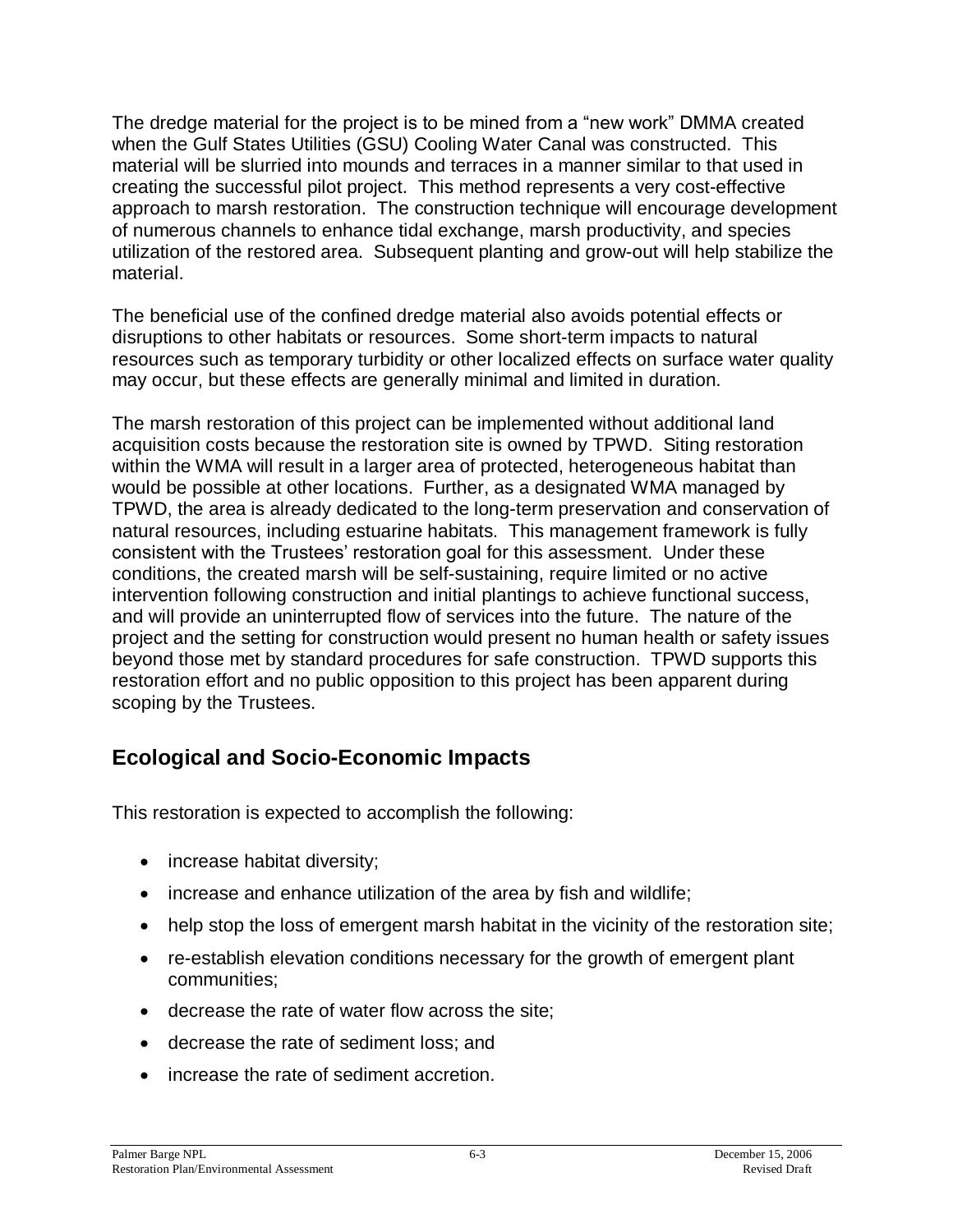The habitat types that will be created include the following:

- supra-tidal marsh (supporting Gulf cordgrass [*Spartina spartinae*] and saltmeadow cordgrass [*S. patens*]);
- emergent intertidal marsh along edges;
- intertidal mudflats; and
- isolated pockets of deeper water.

The following resources are expected to utilize the newly created marsh habitat:

- redfish;
- speckled trout;
- $\bullet$  killifish;
- $\bullet$  other finfish:
- shrimp;
- crabs;
- other benthic invertebrates;
- avian species (i.e., migratory, wading and shore birds); and
- other wildlife (i.e., mink and muskrat).

By increasing the habitat value of this area, it is expected to enhance the carrying capacity and biological productivity of the system and result in increased numbers of fish and shellfish available for harvest. These ecological effects will indirectly benefit humans by contributing to opportunities for recreation and enjoyment of the project area and the Lower Neches WMA through activities such as boating, bird watching, hunting, and fishing. Implementation of the project will involve the temporary use of equipment or activities that will increase noise and the level of human activity in the project area for a short period of time. No other negative socio-economic effects are expected due to this project. For more information on the ecological and socio-economic effects of the preferred project, refer to Section 7.0 – NEPA Considerations.

### **6.2 NON-PREFERRED ALTERNATIVE** (NO ACTION)

Under this alternative, the Trustees would take no action to create or restore estuarine marsh services to compensate for the resource losses attributed to the Site releases.

#### Evaluation of No Action Alternative

The Trustees determined that natural resources or ecological resource services were lost due to injuries caused by releases of hazardous substances from the Site. Based upon these injuries, the Trustees identified habitats with reduced or lost ecological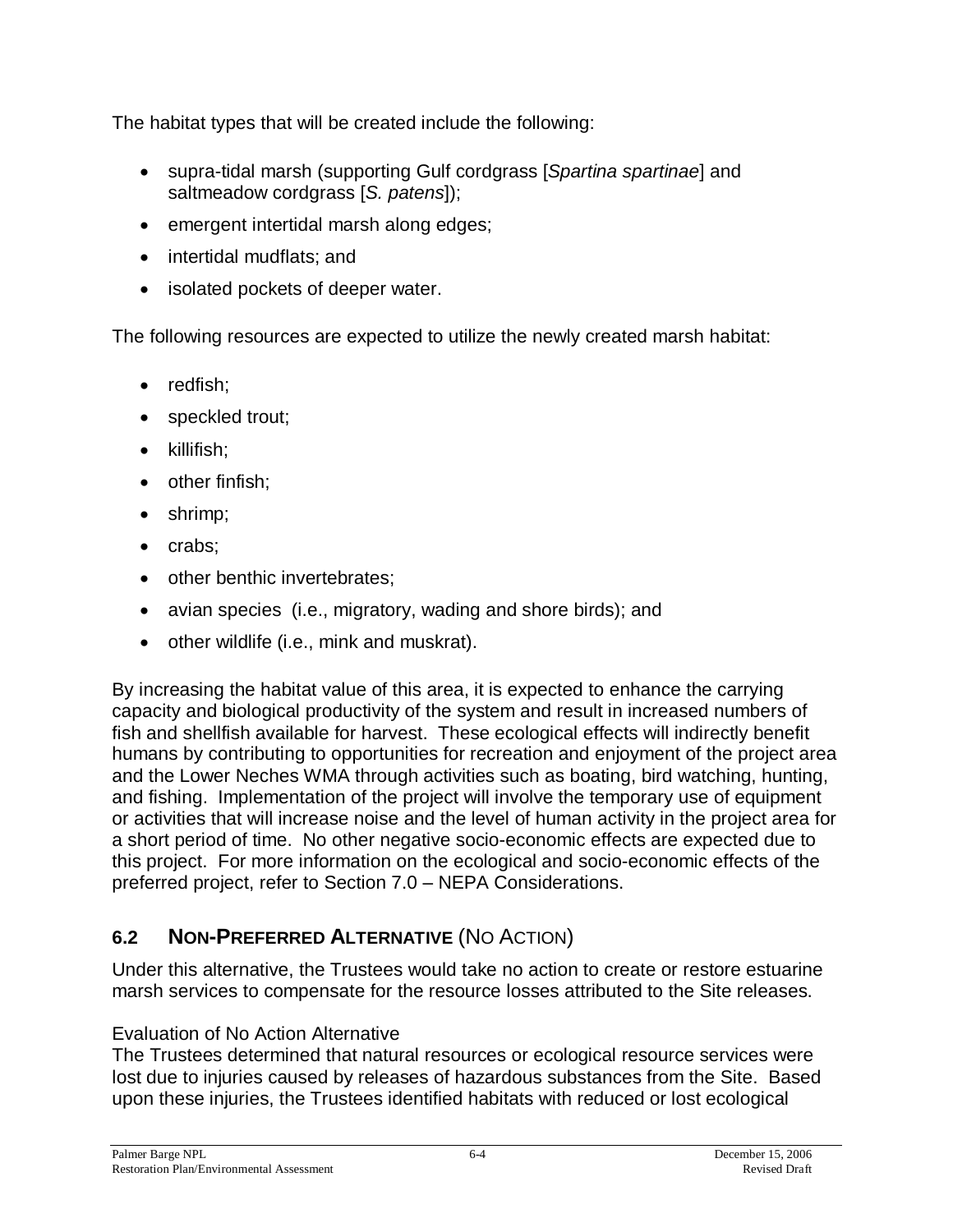services due to the hazardous substances released at the Site. Remedial activities were conducted to remove sources of hazardous substances from the Site. While this action will allow injured natural resources to recover, it does not compensate the public for ecological resource service losses. Such compensation serves to return to the public resources or services which were lost due to hazardous substance releases at the Site. In this assessment, the Trustees know of restoration projects that are able to restore injured natural resources and ecological service losses at the Site.

Under CERCLA, the Trustees sought compensation for these interim losses on behalf of the public through actions that restore, replace, or provide services equivalent to those lost. Under the "no action" alternative, restoration actions needed to make the environment and the public whole for its losses would not occur. This is inconsistent with the goals of natural resource damage provisions under CERCLA, and the compensation objective of this restoration plan. Thus, the Trustees have determined that the "no action" alternative (i.e., no compensatory restoration) must be rejected on that basis.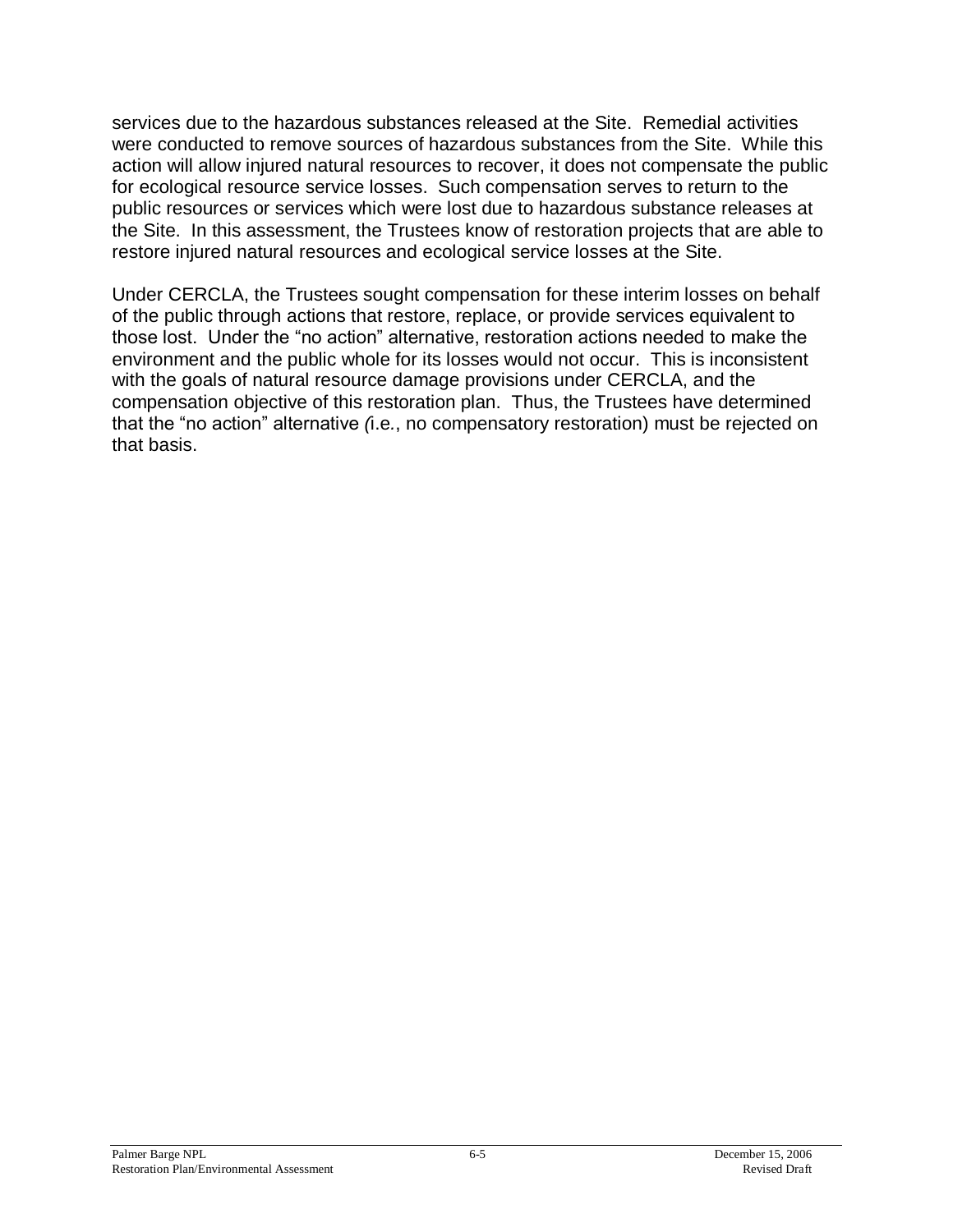## **7 NEPA, ENDANGERED SPECIES ACT, & ESSENTIAL FISH HABITAT: ANALYSIS AND PRELIMINARY FINDING OF NO SIGNIFICANT IMPACT**

#### **7.1 NEPA SIGNIFICANCE ANALYSIS AND PRELIMINARY FINDING OF NO SIGNIFICANT IMPACT**

As noted in Section 1.2, NEPA requires federal agencies to produce an environmental impact statement (EIS) if they are contemplating implementation of a major federal action expected to have significant impacts on the quality of the human environment. NEPA defines the human environment comprehensively to include the "natural and physical environment and the relationship of people with that environment". 40 C.F.R.  $\S$ 1508.14. All reasonably foreseeable direct and indirect effects of implementing a project, including beneficial effect, must be evaluated. 40 C.F.R. § 1508.8. Federal agencies prepare an environmental assessment (EA) to consider these effects and evaluate the need for an EIS. If the EA demonstrates that the proposed action will not significantly impact the quality of the human environment, the agency issues a Finding of No Significant Impact (FONSI), which satisfies the requirements of NEPA, and no EIS is required.

In accordance with NEPA and its implementing regulations, an EA is integrated into this Draft RP/EA. The main body of this document summarizes the environmental setting, describes the purpose and need for restoration, identifies the alternatives considered, assesses their applicability and potential environmental consequences and summarizes the opportunity the Trustees provided for public participation in the development of this Draft RP/EA.

This section of the document specifically addresses the factors and criteria that federal agencies are to consider in evaluating the potential significance of proposed actions, as identified in Section 1508.27 of the NEPA regulations. 40 C.F.R. § 1508.27. The regulations explain that significance embodies considerations of both context and intensity. In the case of a site-specific restoration project, as proposed in this Draft RP/EA**,** the appropriate context for considering significance of the action is local, as opposed to national or worldwide.

With respect to intensity of the impacts of the proposed restoration action, the NEPA regulations (40 C.F.R. § 1508.27) suggest consideration of ten factors:

- likely impacts of the proposed project;
- likely effects of the project on public health and safety;
- unique characteristics of the geographic area in which the project is to be implemented;
- controversial aspects of the project or its likely effects;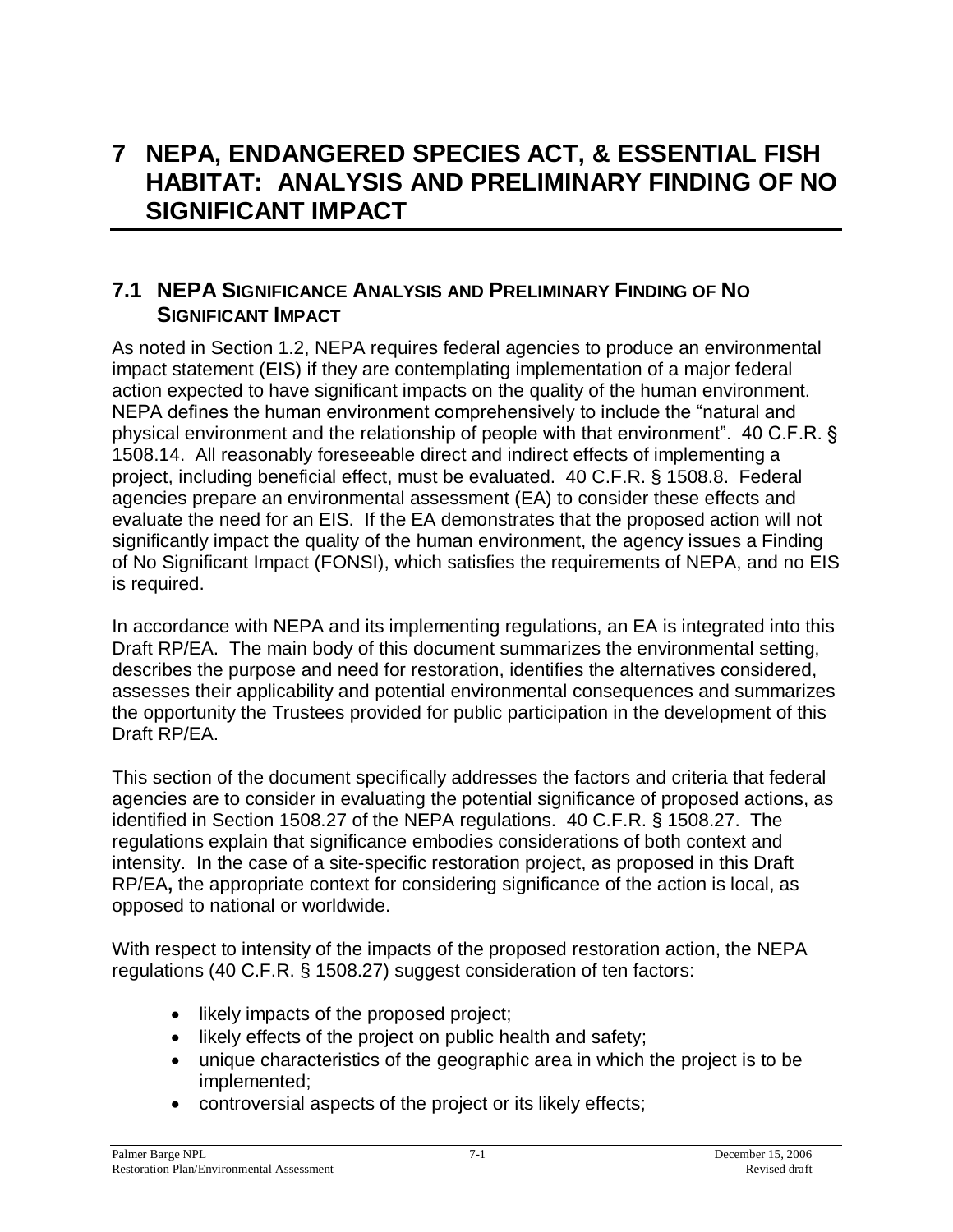- degree to which possible effects of implementing the project are highly uncertain or involve unknown risks;
- precedential effect of the project on future actions that may significantly affect the human environment;
- possible significance of cumulative impacts from implementing this and other similar projects;
- effects of the project on National Historic Places, or likely impacts to significant cultural, scientific, or historic resources;
- degree to which the project may adversely affect endangered or threatened species or their critical habitat; and
- likely violations of environmental protection laws.

These factors, along with the federal Trustees' preliminary conclusions concerning the likely significance of impacts of the proposed restoration action, are discussed in detail below.

According to the Department of the Interior Departmental Manual Part 516 DM8.5A(11), NRDA restoration plans prepared under sections 107, 111, and 122(j) of CERCLA, section 311(f) of the CWA, and OPA are designated as categorical exclusions when they are planned to result in only minor or negligible change in the use of the affected areas. The Departmental Manual defines categorical exclusions as classes of actions which do not individually or cumulatively have a significant effect on the human environment. The Trustees feel this Draft RP/EA meets the criteria necessary to claim a categorical exclusion for NEPA according to DOI, but have chosen to present the NEPA analysis in the interest of thoroughness.

### **7.2 LIKELY IMPACTS OF THE PREFERRED ALTERNATIVE**

### **7.2.1 Nature of Likely Impacts**

The proposed restoration action is intended to compensate for injuries to natural resources at the Site and consists of coastal marsh habitat restoration. Marsh construction would provide increased nursery, foraging, and cover habitat for critical species that inhabit the area. Increased habitat support for birds and other wildlife species would also benefit recreational uses of the area.

Marsh creation would result in some impacts to existing habitats, such as open water and unvegetated, subtidal sediments. Heavy industrialization and development as well as subsidence and erosion have resulted in a loss of many square miles of wetland habitat each year. Restored marshes provide most of the services generated by unvegetated, subtidal sediments, but marsh habitat is much more productive and would provide additional services. The existing open water habitat would be transformed into an emergent wetland habitat, and created marshes would consist of approximately 40% unvegetated open water bottoms. The replacement of open water by vegetated wetland results in a net benefit to the natural environment. Wetlands provide a source of organic carbon, which supplies the energy required to support the estuarine food web.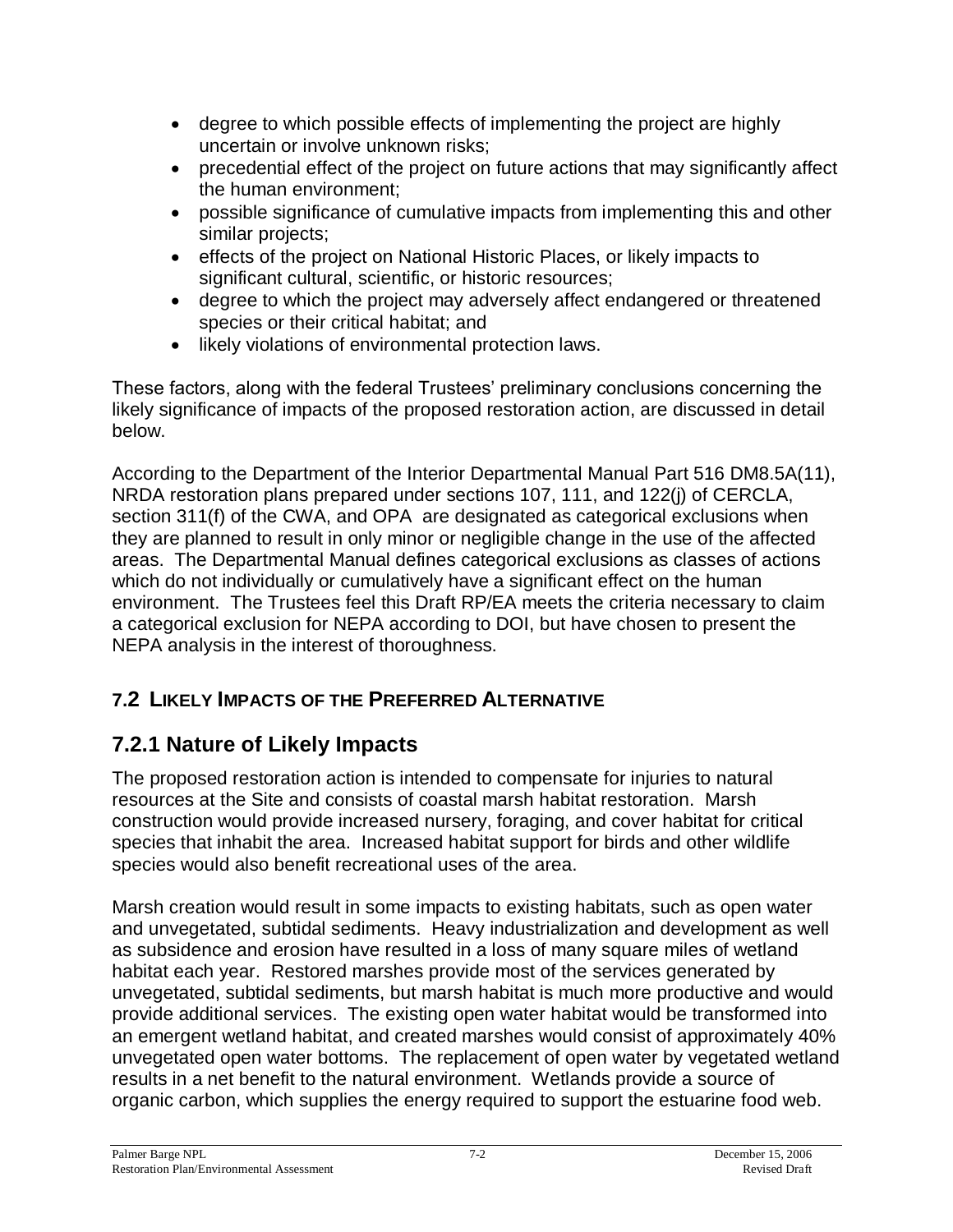As proposed, marsh creation in the Old River South Unit area would also benefit the currently degraded upper marsh and upland habitats of the DMMA. Conversion of these habitats to emergent wetland habitat would result in an increase in productivity and a net benefit to the environment.

### **7.2.2 Effects on public health and safety**

The Trustees evaluated the potential for the proposed restoration action to impact public health and safety by considering the following: air and noise pollution, water use and quality, geological resources, soils, topography, environmental justice, energy resources, recreation, traffic, and contaminants.

*Air Quality*: Minor temporary adverse impacts would result from the proposed activities. Exhaust emissions from earth-moving equipment and/or supply boats contain air pollutants, but these emissions would only occur during the construction phase of the project, the amounts would be small, and should be quickly dissipated by prevailing winds. There would be no long-term negative impacts to air quality.

*Noise*: Noise associated with supply boats and earth-moving equipment represents a short-term adverse impact during the construction phase. It may periodically and temporarily disturb wildlife in the immediate vicinity of the site, or cause movement of wildlife away from the site to other ecologically suitable areas of the estuary. Similarly, recreating humans may avoid this area due to noise during construction, but as with wildlife, such disruption will be limited to the construction phase, and there are many comparable substitute recreation sites readily available within the area. No long-term affects would occur as a result of noise during construction.

*Water Quality*: In the short term, during the period of construction, earth moving activities (either the mining or placement of sediments) will increase turbidity in the immediate vicinity of restoration site to some degree, though actions during construction (*e.g.*, turbidity curtains) may be taken to minimize this effect. After construction is completed, the sediments should stabilize rapidly. Over the longer term, the proposed restoration action will re-establish, enhance and increase estuarine marsh at the site, aid in the future retention of sediments, and help improve local water quality via filtration of larger volumes of water as a result of more frequent exchange.

*Geology*: Neither of the components of the proposed restoration action includes activities with the potential to directly or indirectly affect, positively or negatively, the geology of the area.

*Energy*: No energy production, transport, or infrastructure occurs in the immediate vicinity of the restoration site. Further, neither of the components of the proposed action involves activities or potential results that could directly or indirectly affect, positively or negatively, energy production, transport, or infrastructure in this area of coastal Texas.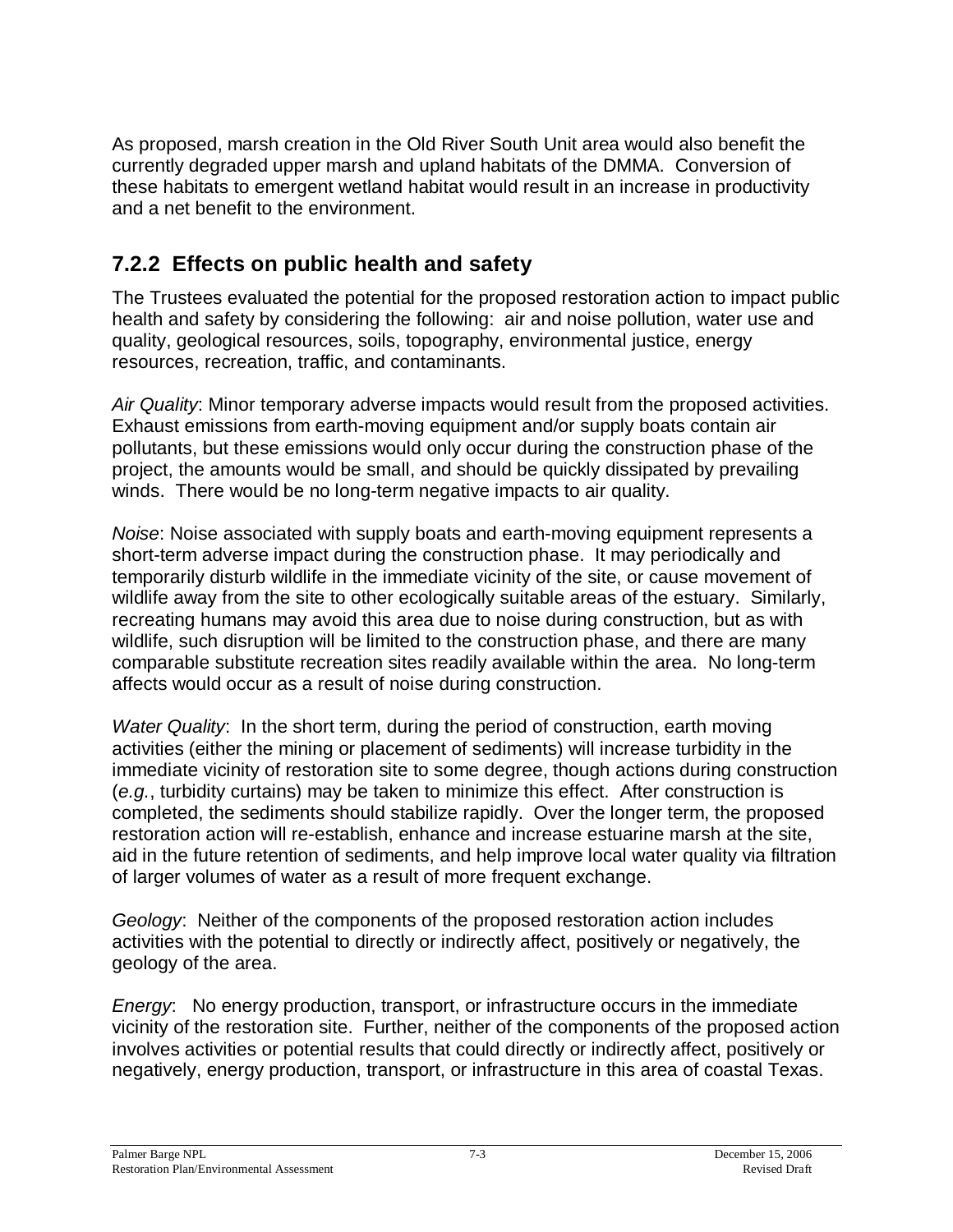*Recreation*: The noise and increased turbidity of surface waters arising from earthmoving activities during project construction are expected to discourage and decrease recreational activities in the vicinity of the site during construction. Any such affect will be limited to the period of construction and should be minor, however, as there are many comparable substitute recreation sites readily available within the area. Over the longer term, the proposed restoration action will increase the quality, productivity and quantity of marsh habitat in this area. The marsh habitat in the area is a foundation for many recreational activities (i.e., fishing, hunting, bird watching) and the improvement in site conditions will enhance opportunities for, and quality of, a variety of recreational uses.

*Traffic*: Both land- and water-based equipment traffic will occur or increase at the site during the period of construction. Temporary disruptions may result from this traffic. Once construction is complete, the added land- and water-based equipment traffic will end. No long-term impacts to traffic in the area are indicated.

*Contaminants*: The Trustees do not expect marsh creation activities or construction of water control structures to have any impacts on public health and safety. The marsh that would result from implementation of the restoration project would not present any unique physical hazards to humans. No pollution or toxic discharges would be associated with marsh creation or water control structure installation.

### **7.2.3 Unique characteristics of the geographic area**

Open water, unvegetated, subtidal benthic sediments, and degraded emergent marsh occur at the project site. These habitats are not unique in the upper Texas coast near the city of Port Arthur. At several coastal sites, degraded marsh and open water are displacing highly functional wetland habitat, resulting in a net loss of habitat productivity. Therefore, no unique or rare habitat would be destroyed since degraded marsh and open water are neither unique nor rare. In addition, no desirable habitat will be destroyed because the restoration of wetlands in this project will result in a net increase of productivity. Finally, the habitat affected by this restoration project will not be lost, but will be restored to historical conditions since it is located in areas that previously supported wetlands.

### **7.2.4 Controversial aspects of the project or its effects**

The Trustees do not expect any controversy to arise in connection with this restoration project. Wetland creation has been implemented, through both beneficial use of dredge material and the terracing method, by these and other Trustees in Texas and Louisiana, with no adverse reaction from the public. Current governmental policy supports the creation of wetlands along the Gulf Coast of Texas. The Trustees anticipate that the citizens of Texas would support either of these wetland restoration projects.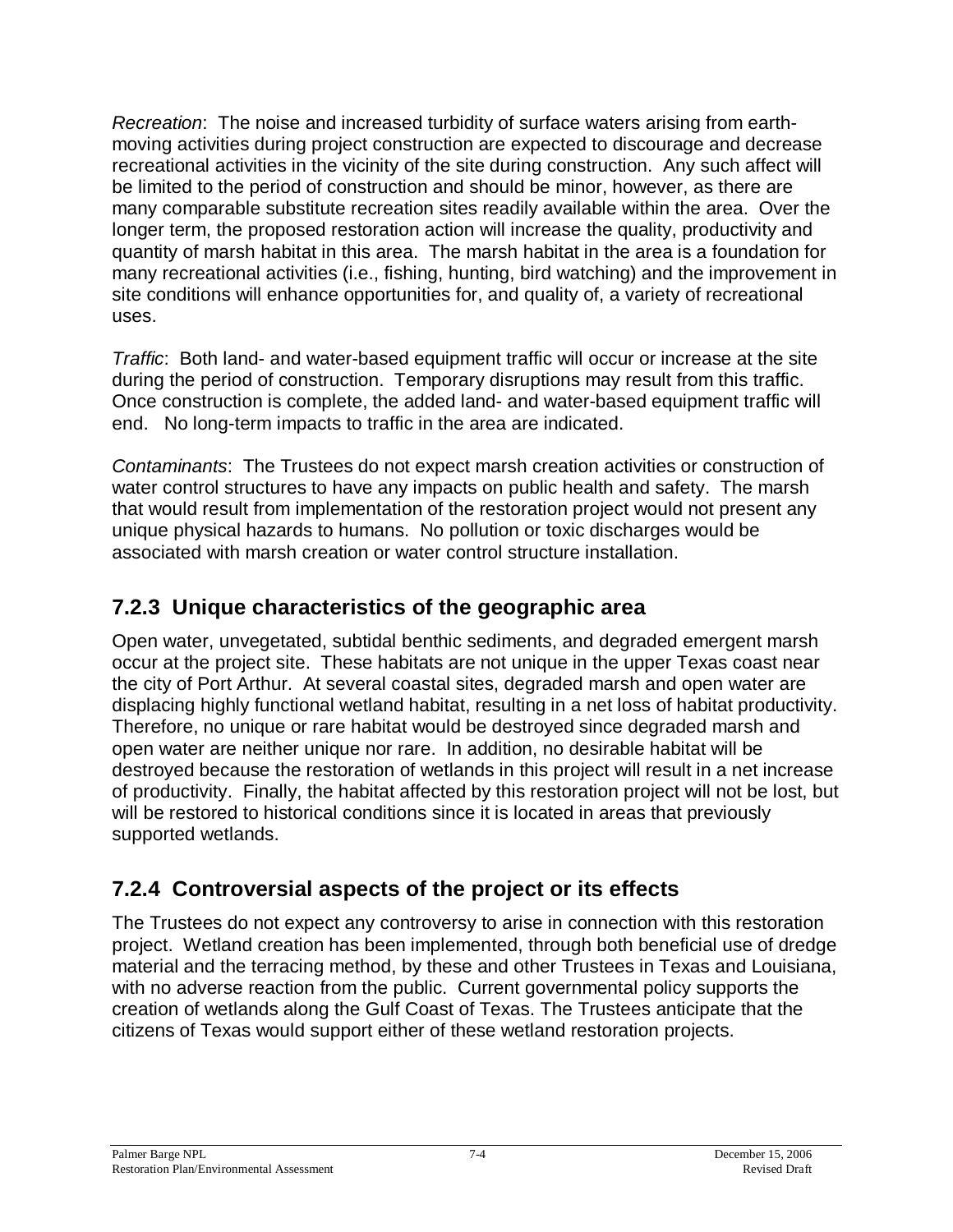### **7.2.5 Uncertain effects or unknown risks**

The Trustees do not believe there are uncertain effects or unknown risks to the environment associated with implementing the proposed restoration actions. The Trustees would conduct a thorough site survey and engineering analysis to address any significant uncertainties before implementing the proposed restoration project.

### **7.2.6 Precedential effects of implementing the project**

The Trustees have pursued wetland creation projects to compensate for other natural resource damage claims in Texas. Wetland creation projects are regularly implemented along the Texas coast to protect against erosion, address sediment losses, and to preserve or restore coastal habitats. Such projects have been accomplished through both the beneficial use of dredge material and the terracing method. The proposed restoration actions, therefore, set no precedents for future actions that would significantly affect the quality of the human environment.

### **7.2.7 Possible significant, cumulative impacts**

Project effects will be cumulative in the sense that the creation of marsh will provide resource services into the future. The Trustees, however, know of no impacts to the environment to which the proposed restoration actions would contribute that, cumulatively, would constitute a significant impact on the quality of the human environment. All proposed projects would only restore a habitat type – low salinity marsh – that originally existed and naturally occurred in the area. Further, the actions proposed in this Draft RP/EA are intended to restore habitat services to offset the natural resource loss of equivalent habitat services attributable to the Site. The restoration of these services is designed to make the public whole, i.e. compensation for injuries to natural resources. The proposed restoration actions also are not part of any systematic or comprehensive program or plan to address the conditions along the Texas coast or in the Old River South Unit area.

### **7.2.8 Effects on National Historic Sites or nationally significant cultural, scientific, or historic resources**

The Trustees are not aware of any previously recorded archeological sites located in the area of the proposed project. Further, as a fairly remote aquatic environment, the topographical setting of the area has a low potential to harbor resources of cultural or historical significance. This is consistent with archeological survey information utilized by the US Army Corps of Engineers (USACE) for an area immediately adjacent to the restoration project site (USACE Statement of Findings; Permit Application SWG-01-27- 004). The Trustees believe that the proposed restoration actions will not affect any designated National Historic Site or any nationally significant cultural, scientific, or historical resources.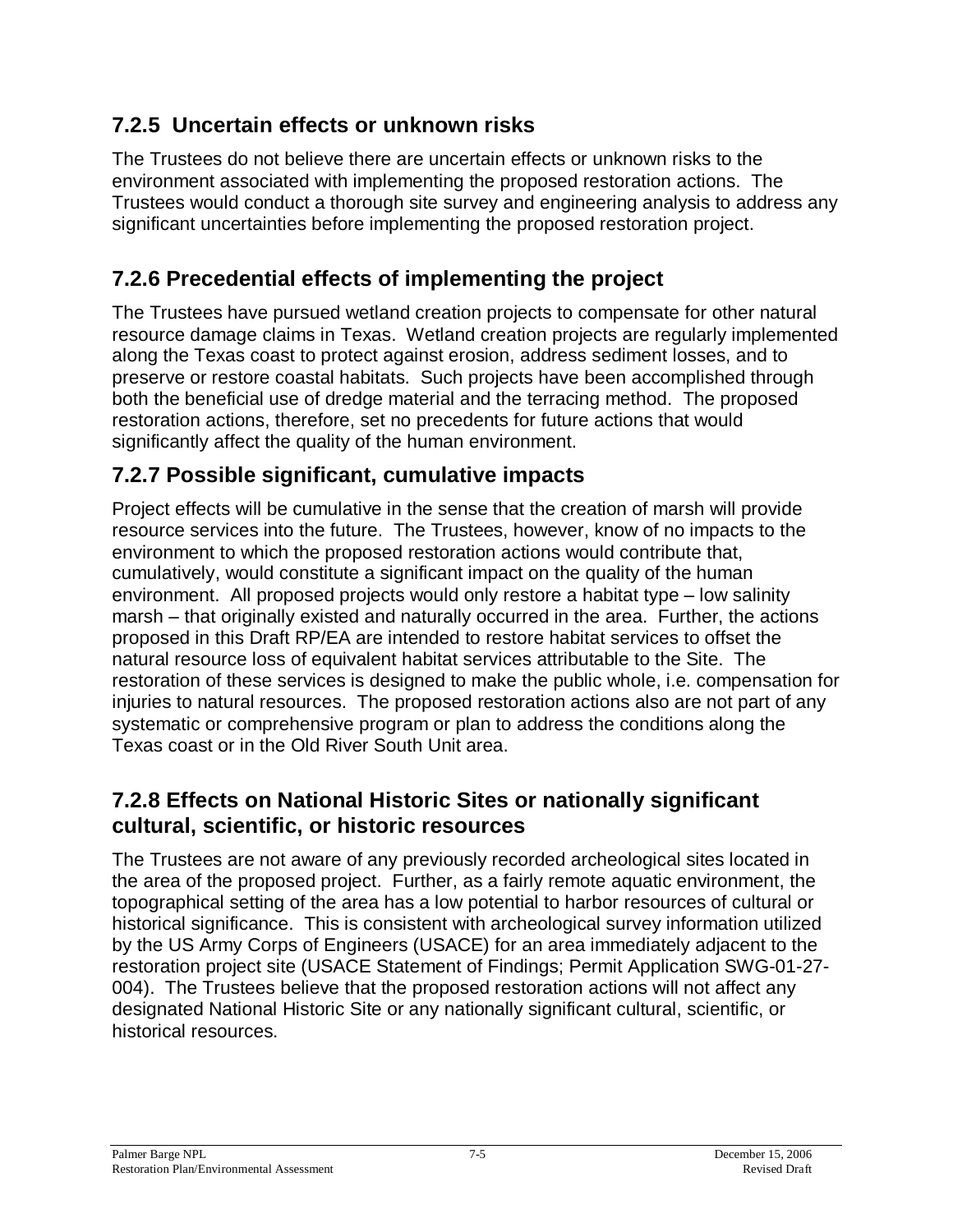### **7.2.9 Effects on endangered or threatened species**

The Trustees know of no direct or indirect impacts of the proposed restoration actions on threatened or endangered species, or their designated critical habitats. The general locale where the restoration actions would be sited is not critical habitat for any listed species.

### **7.2.10 Violation of environmental protection laws**

The proposed restoration actions will not result in any violation of federal, state, or local laws designed to protect the environment. The Trustees do not anticipate any such violation incident to or as a consequence of the implementation of either of the proposed actions. The restoration actions proposed can be implemented in compliance with all applicable environmental laws.

#### **7.3 PRELIMINARY CONCLUSION & FINDING OF NO SIGNIFICANT IMPACT ON THE QUALITY OF THE HUMAN ENVIRONMENT**

In accordance with 40 C.F.R. § 1501.5 and § 1501.6, NOAA is the lead agency and USFWS is a cooperating agency for the purposes of this NEPA assessment. As part of the environmental review process for the proposed restoration actions, the analysis in this Section and throughout the Draft RP/EA has lead the federal Trustees to conclude that adding additional acreage requirements to the Old River South Unit Marsh Project will not, if implemented, result in any significant impacts on the quality of the human environment. The proposed restoration project would provide beneficial habitat to the biological environment found within the project area. The project also will not adversely impact the cultural and human environment, but rather will provide additional opportunities for recreational and commercial fishing by improving the habitat for fish and other aquatic organisms dependent upon estuarine environments. Pending the public review and comment process, significant impacts are not expected to be identified for the Proposed Restoration Alternative; thus, no EIS is expected for the restoration action outlined herein.

Pending the public review and comment process, a FONSI based upon this Draft Environmental Assessment, would fulfill and conclude all requirements for compliance with NEPA by the federal Trustees.

### **7.4 ENDANGERED AND THREATENED SPECIES**

The Endangered Species Act of 1973 instructs federal agencies to carry out programs for the conservation of endangered and threatened species and to conserve the ecosystems upon which these species depend. Numerous endangered and threatened species are seasonal or occasional visitors to the Sabine Lake/Neches River Estuary coastal ecosystem.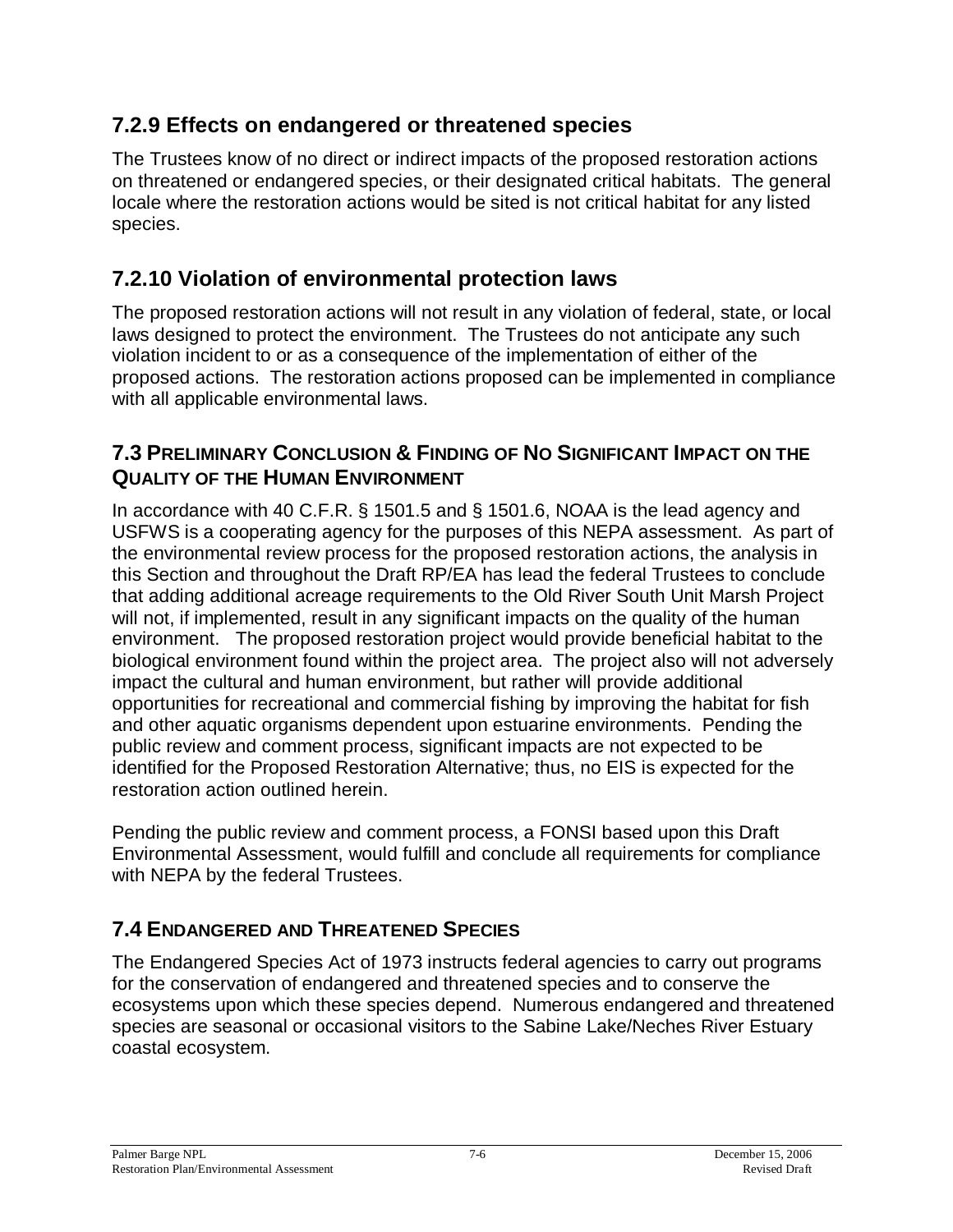Endangered and threatened species known to occur in the Texas Gulf Coast Prairies and Marshes Ecoregion or adjacent marine waters are listed in Table 7.1 (TPWD, 1997). Fifteen of these species- including the brown pelican (*Pelecanus occidentalis*), reddish egret (*Egretta rufescens*), white-faced ibis (*Plegadus chihi*), wood stork (*Mycteria americana*), whooping crane (*Grus americana*), bald eagle (*Haliaeetus leucocephalus*), Arctic peregrine falcon (*Falco peregrinus tundrius*), piping plover (*Charadrius melodus*), Eskimo curlew (*Numenius borealis*), green sea turtle (*Chelonia mydas*), Kemp's ridley sea turtle (*Lepidochelys kempi*), loggerhead sea turtle (*Caretta caretta*), Texas tortoise (*Gopherus berlandieri*), scarlet snake (*Cemophora coccinea*), and South Texas siren (*Siren* sp.) - have been documented in or are believed to utilize the estuary. Most species would be present in the estuary incident to migration through the area. None of these species were considered to be exposed or at risk of injury due to hazardous substance releases at the Site. The estuary's habitats provide general support for any threatened and endangered species migrating through or utilizing these communities. Because the proposed project will provide beneficial habitats, no adverse impacts are expected on any endangered or listed species found within the project area.

| <b>Common Name</b>                 | <b>Scientific Name</b>             | <b>Status</b>          |
|------------------------------------|------------------------------------|------------------------|
| <b>Mammals</b>                     |                                    |                        |
| West Indian manatee                | Trichechus manatus                 | FE, SE                 |
| White-nosed coati                  | Nasua narica                       | <b>ST</b>              |
| <b>Birds</b>                       |                                    |                        |
| Brown pelican                      | Pelecanus occidentalis             | FE, SE                 |
| Reddish egret                      | Egretta rufescens                  | ST                     |
| White-faced ibis                   | Plegadus chihi                     | <b>ST</b>              |
| Wood stork                         | Mycteria americana                 | <b>ST</b>              |
| Whooping crane                     | Grus americana                     | FE, SE                 |
| Swallow-tailed kite                | Elanoides forficatus               | ST                     |
| Bald eagle                         | Haliaeetus leucocephalus           | FT, ST                 |
| White-tailed hawk                  | <b>Buteo albicaudatus</b>          | <b>ST</b>              |
| Peregrine falcon                   | Falco peregrinus                   | FE, SE                 |
| Arctic peregrine falcon            | Falco peregrinus tundrius          | FE, ST                 |
| Attwater's greater prairie-chicken | Tympanuchus cupido attwateriFE, LE |                        |
| Piping plover                      | Charadrius melodus                 | FT, LT                 |
| Eskimo curlew                      | Numenius borealis                  | FE, SE                 |
| Sooty tern                         | Sterna fuscata                     | <b>ST</b>              |
| Botteri's sparrow                  | Aimophila botteri                  | <b>ST</b>              |
| <b>Reptiles</b>                    |                                    |                        |
| Green sea turtle                   | Chelonia mydas                     | FT, LT                 |
| Kemp's ridley sea turtle           | Lepidochelys kempi                 | FE, SE                 |
| Loggerhead sea turtle              | Caretta caretta                    | FT, ST                 |
| Alligator snapping turtle          | Macroclemy temminckii              | $\overline{\text{ST}}$ |
| Texas tortoise                     | Gopherus berlandieri               | <b>ST</b>              |
| Scarlet snake                      | Cemophora coccinea                 | $\overline{\text{ST}}$ |
| Indigo snake                       | Drymarchon corais                  | <b>ST</b>              |

**Table 7.1 -** Federal and State Endangered or Threatened Species in Coastal Texas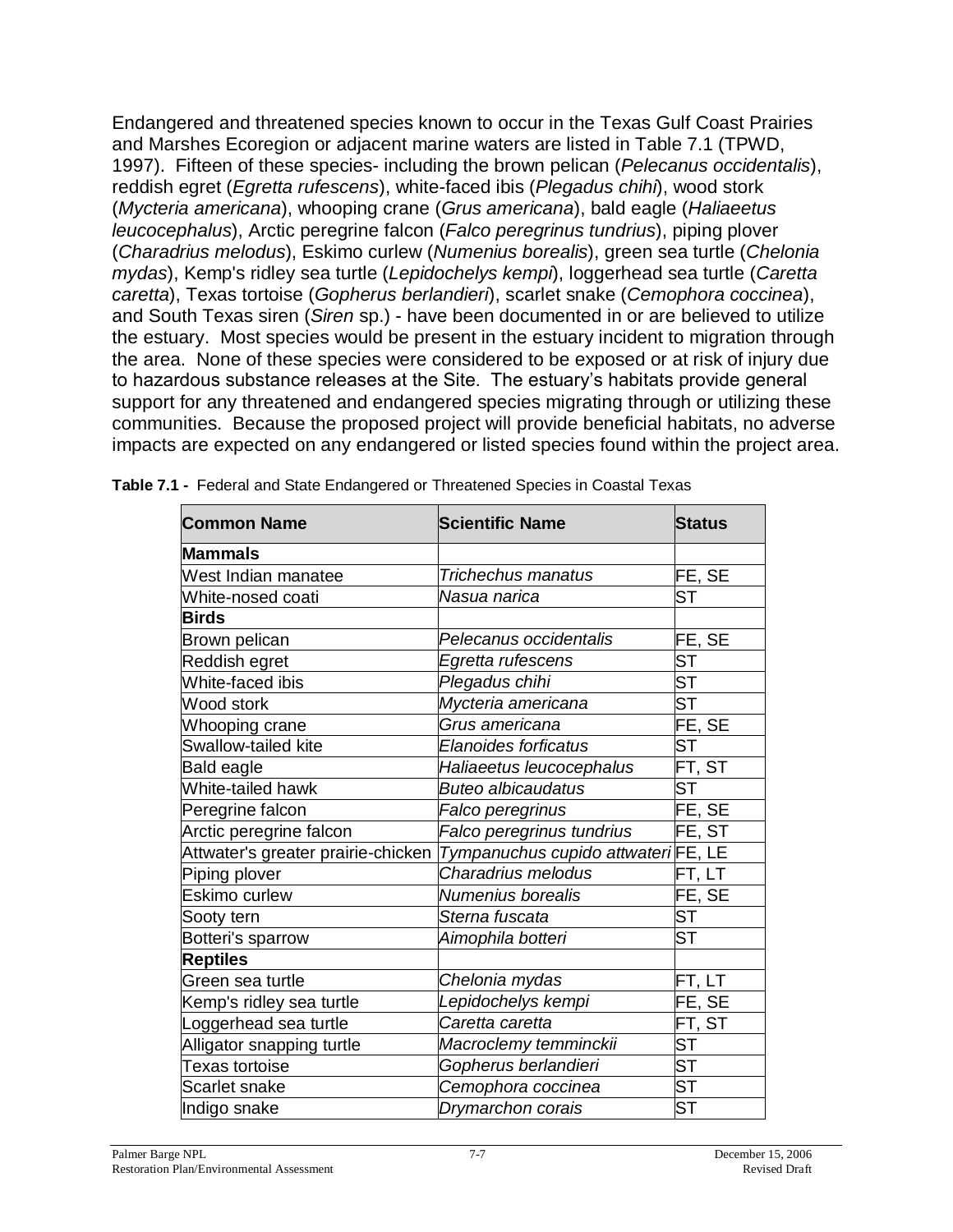| <b>Common Name</b>             | <b>Scientific Name</b>     | <b>Status</b> |
|--------------------------------|----------------------------|---------------|
| Northern cat-eyed snake        | Leptodeira septentrionalis | ST            |
| Smooth green snake             | Liochlorophis vernalis     | ST            |
| Timber (canebrake) rattlesnake | <b>Crotalus horridus</b>   | <b>ST</b>     |
| <b>Amphibians</b>              |                            |               |
| <b>Black-spotted newt</b>      | Notophthalmus meridionalis | ST            |
| South Texas siren (large form) | Siren sp.                  | <b>ST</b>     |
| <b>Houston toad</b>            | <b>Bufo houstonensis</b>   | FE, SE        |
| <b>Fish</b>                    |                            |               |
| <b>Blue sucker</b>             | Cycleptis elongatus        | <b>ST</b>     |
| River goby                     | Awaous tajasica            | ST            |
| <b>Plants</b>                  |                            |               |
| <b>Black lace cactus</b>       | Echinocereus reichenbachii | FE, SE        |
| South Texas ambrosia           | Ambrosia cheiranthifolia   | FE, SE        |
| Slender rush-pea               | Hoffmannseggia tenella     | FE, SE        |

The Endangered Species Act (ESA) directs all federal agencies to conserve endangered and threatened species and their habitats to the extent their authority allows. Protection of wildlife and preservation of habitat are central objectives in this effort. Under the ESA, the Department of Commerce (through NOAA) and the DOI (through USFWS), publish lists of endangered and threatened species. Section 7 of the Act requires federal agencies to consult with these departments to minimize the effects of federal actions on these listed species. The restoration actions described in this Draft RP/EA are not expected to adversely impact any threatened or endangered species. The restoration would create or enhance habitats which are essential components of the ecosystems supporting such species. Informal consultation procedures have been initiated with the USFWS and with the NOAA National Marine Fisheries Service (NMFS) in order to ensure the restoration action is implemented in accordance with applicable provisions of the ESA.

### **7.5 ESSENTIAL FISH HABITAT**

Congress enacted amendments to the Magnuson-Stevens Fishery Conservation and Management Act (Magnuson-Stevens Act) (Public Law 94-265) in 1996 that mandated identification of Essential Fish Habitat (EFH) for Federally managed fisheries. The Magnuson-Stevens Act requires that federal action agencies that authorize, fund or undertake, or propose to authorize, fund, or undertake an activity that may adversely affect EFH, consult with NMFS regarding potential adverse impacts of their actions on EFH. Guidance and procedures for implementing the 1996 amendments to the Magnuson-Stevens Act were provided through interim final rules established by NMFS in 1997, as amended by final rules in 2002 (50 C.F.R. §§ 600.805 - 600.930). This section of the draft Restoration Plan/Environmental Assessment describes potential adverse impacts to EFH that may occur within the project site and was prepared to meet EFH consultations requirements with NMFS.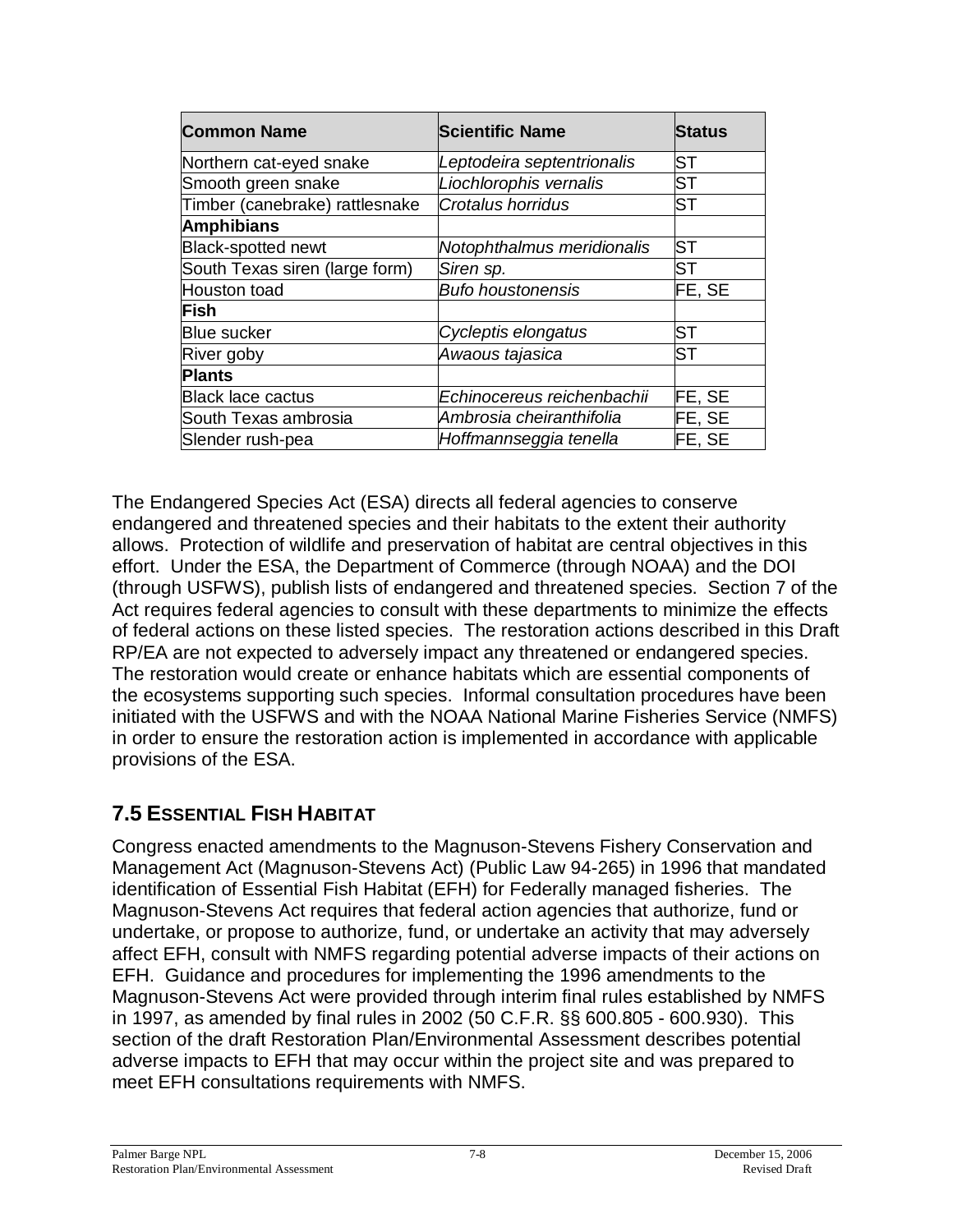The proposed project is located within an area that has been identified by the Gulf of Mexico Fishery Management Council as EFH for post-larval, juvenile, and sub-adult red drum (*Sciaenops ocellatus*), white shrimp (*Litopenaeus setiferus*), and brown shrimp (*Farfantepenaeus aztecus*). Sub-adult brown shrimp are common in the area from March though July and rare from August through February. Juvenile brown shrimp are abundant from March through October and common from November to February. Subadult white shrimp are abundant from August through February and common from March through July; whereas juveniles are highly abundant year round. Adult red drum are rare in the project site year round, though juveniles are always common (NMFS 2002).

### **7.5.1 Effect on Essential Fish Habitat**

Some areas of open water will be permanently impacted by the organized placement of material into the restoration site for the creation of intertidal marsh. There will be a loss of subtidal estuarine mud bottoms during the placement activities, but intertidal benthic habitat will be created in its place. Benthic organisms will establish relatively quickly within the newly created wetlands, but the assemblage of benthic invertebrates in the wetland and shallow water sediments may differ. Once intertidal elevations are restored and the project site is planted with wetland vegetation, the new marsh will provide valuable nursery habitat for numerous species, including red drum and shrimp, which utilize estuarine wetlands during early life stages. The designed wetland features, will allow circulation of tidal waters through the marsh and will provide optimum marsh vegetation/water edge interface for estuarine organism utilization.

### **7.5.2 Effects on the Managed Species, and Associated Species by Life History Stage**

Red Drum: In the Gulf of Mexico red drum occur in a variety of habitats, ranging from depths of about 40 meters offshore to very shallow estuarine waters. They commonly occur in virtually all of the Gulf's estuaries where they are found over a variety of substrates including sand, mud and oyster reefs. Red drum can tolerate salinities ranging from freshwater to highly saline, but optimum salinities for the various life stages have not been determined. Types of habitat occupied depend upon the life stage of the fish. Spawning occurs in deeper waters near the mouths of bays and inlets, and on the Gulf side of the barrier islands. Eggs hatch mainly in the Gulf, and larvae are transported into the estuary where the fish mature before moving back to the Gulf. Adult red drum utilize estuaries but tend to spend more time offshore as they age. Estuarine wetlands are especially important to the larval, juvenile and sub-adult red drum.

Juvenile red drum are commonly found in the project site year-round and will be temporarily affected by the short term increases in turbidity during project construction, which can foul their gills. However, most red drum will likely avoid the project area during construction. Some eggs and larvae may be killed by turbidity during construction activities. Since adult red drum are rare in the project site, they should not be affected by the project.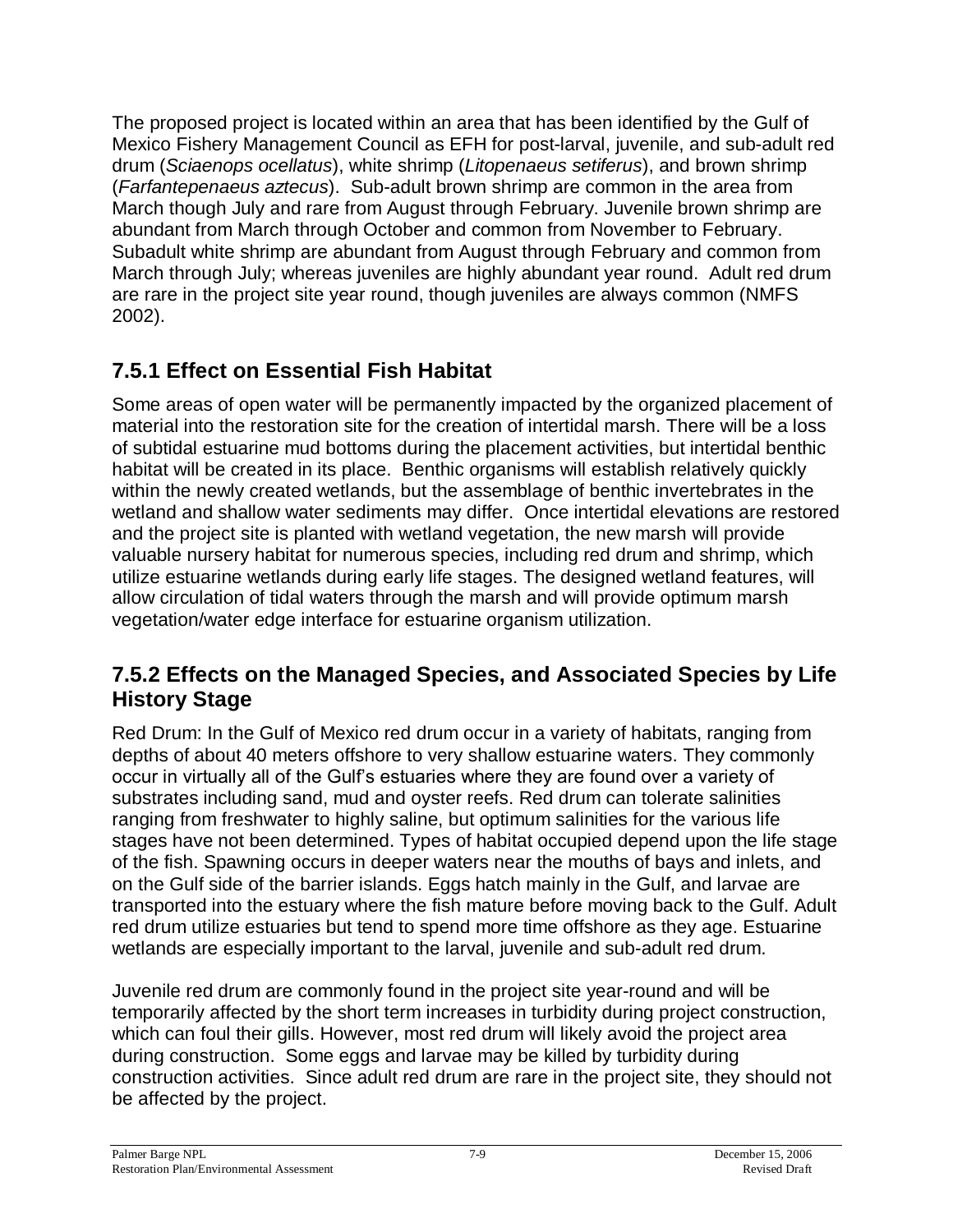White Shrimp: White shrimp are offshore and estuarine dwellers and are pelagic or demersal, depending on life stage. The eggs are demersal and larval stages are planktonic; both occur in nearshore marine waters. Post-larvae migrate through passes mainly from May-November with peaks in June and September. Migration is in the upper two meters of the water column at night and at mid-depths during the day. Postlarval white shrimp become benthic upon reaching the nursery areas of estuaries, where they seek shallow water with muddy-sand bottoms high in organic detritus or abundant marsh, and develop into juveniles. Juveniles are common to highly abundant in all Gulf estuaries in Texas. Post-larvae and juveniles inhabit mostly mud or peat bottoms with large quantities of decaying organic matter or vegetative cover. As juvenile white shrimp approach adulthood, they move from the estuaries to coastal areas where they mature and spawn. Migration from estuaries occurs in late August and September and appears to be related to size and environmental conditions (e.g., sharp temperature drops in fall and winter). Adult white shrimp are demersal and generally inhabit nearshore Gulf waters to depths less than 30 meters on bottoms of soft mud or silt. (Gulf of Mexico Fishery Management Council, 1998).

Juvenile and sub-adult white shrimp are found year-round in the project site and will be affected by the increase in turbidity, which can kill eggs and larvae, clog filter-feeding appendages, and interrupt primary productivity. Most white shrimp should be able to avoid the project area, though some may be buried upon initial sediment deposition.

Brown Shrimp: Brown shrimp eggs are demersal and occur offshore. The larvae occur offshore and begin to migrate to estuaries as post- larvae. In estuaries, brown shrimp post-larvae and juveniles are associated with shallow, vegetated habitats but are also found over fine sand and non- vegetated mud bottoms. Juveniles and sub-adults of brown shrimp occur from secondary estuarine channels out to the continental shelf but prefer shallow estuarine areas, particularly the soft, muddy areas associated with plantwater interfaces. Adult brown shrimp occur in neritic Gulf waters (i.e., marine waters extending from mean low tide to the edge of the continental shelf) and are associated with silt, muddy sand, and sandy substrates.

Juvenile brown shrimp are found year-round in the project site and sub-adults are found from March through July. Turbidity will affect those present, possibly killing eggs and larvae, clogging filter-feeding appendages, and interrupting primary productivity. Most brown shrimp should be able to avoid the project area, though some may be buried upon initial sediment deposition.

#### **7.5.3 The Federal Agencys'Views and Conclusions Regarding the Effects of the Action on EFH**

It is the opinion of the federal trustees that the project as proposed will not have a significant adverse effect upon EFH. While there will be permanent loss of subtidal benthic EFH (up to 1.7 acres) and some initial impacts to individual red drum and shrimp that are present during project construction efforts, these effects will be offset by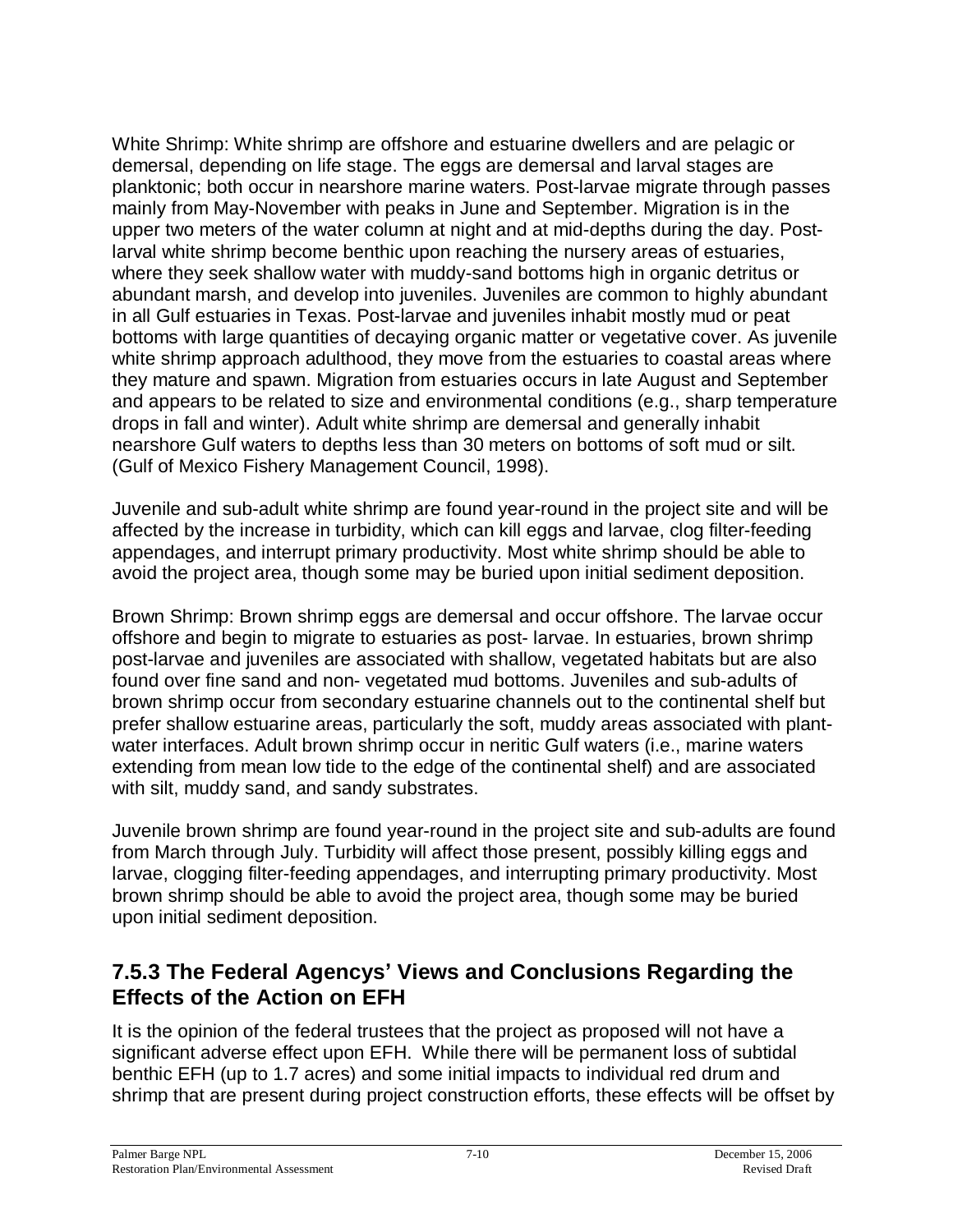the overall increase in estuarine productivity afforded by the creation of wetlands. The proposed 1.7 acres of restoration should have an overall net benefit to the subject managed species by increasing vegetated marsh habitats in an area that has lost significant intertidal wetland acreage.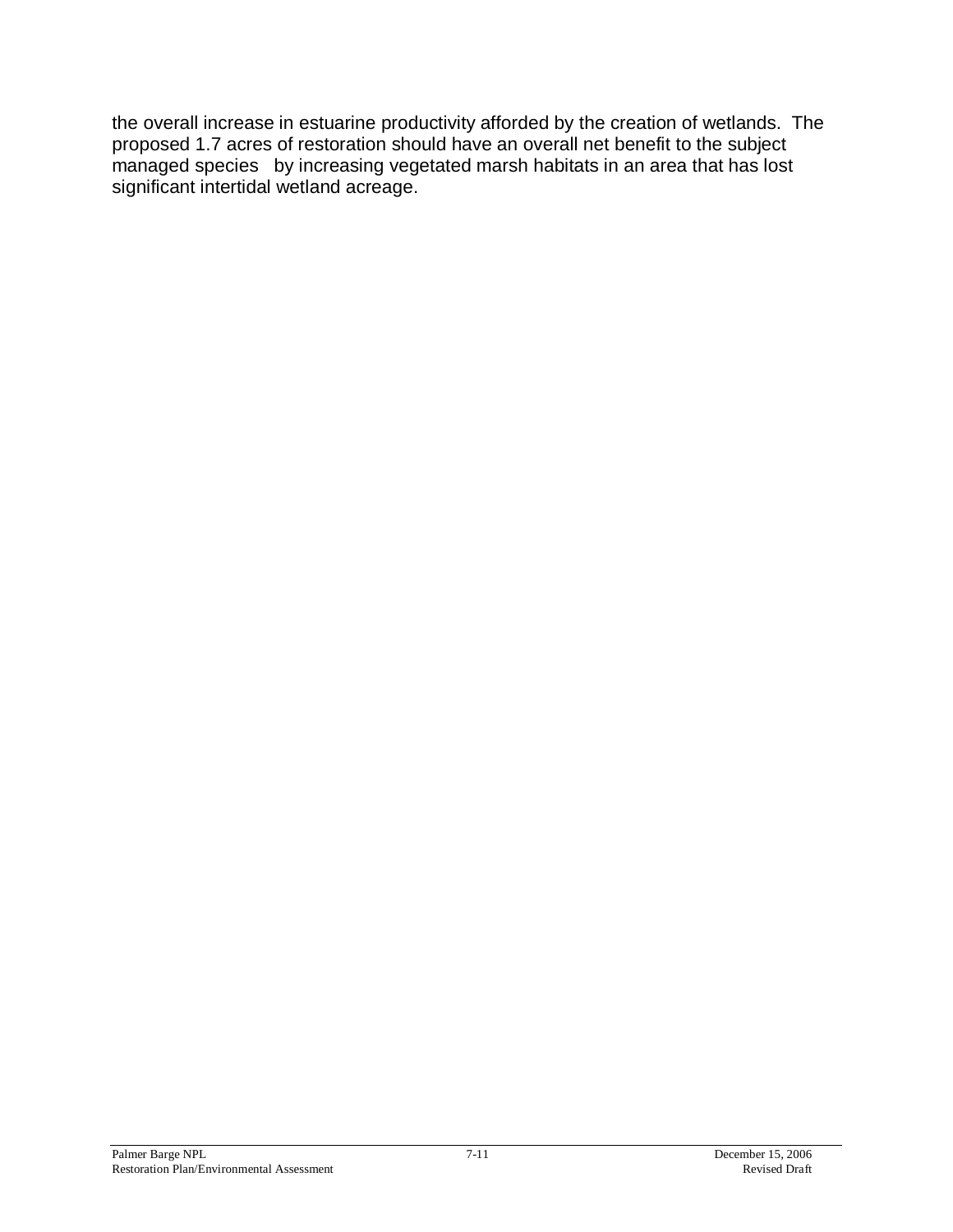## **8 COMPLIANCE WITH OTHER KEY STATUTES, REGULATIONS, AND POLICIES**

### **8.1 CLEAN WATER ACT (CWA), 33 U.S.C. § 1251 ET SEQ.**

The CWA is the principal law governing pollution control and water quality of the nation's waterways. Section 404 of the law authorizes a permit program, administered by USACE, for the beneficial uses of dredged or fill material. In general, restoration projects which move significant amounts of material into or out of waters or wetlands (for example, hydrologic restoration of marshes) require 404 permits. A CWA 404 permit will be obtained, if required, in order to implement any restoration action selected in this Draft RP/EA.

#### **8.2 RIVERS AND HARBORS ACT, 33 U.S.C. § 401 ET SEQ.**

The Rivers and Harbors Act regulates the development and use of the nation's navigable waterways. Section 10 of the Act prohibits unauthorized obstruction or alteration of navigable waters and vests USACE with the authority to regulate discharges of fill and other materials into such waters. Restoration actions subject to the substantive requirements of Section 404 must also comply with Section 10 of the Act. Any such permit would be obtained, as required, in order to implement any restoration action selected in this Draft RP/EA.

### **8.3 COASTAL ZONE MANAGEMENT ACT (CZMA), 16 U.S.C. § 1451 ET SEQ., 15 C.F.R. PART 923**

The goal of the CZMA is to encourage states to preserve, protect, develop, and, where possible, restore and enhance the nation's coastal resources. Under Section 1456 of the CZMA, restoration actions undertaken or authorized by federal agencies within a state's coastal zone are required to comply, to the maximum extent practicable, with the enforceable policies of a state's federally approved Coastal Zone Management Program. NOAA and USFWS found the restoration actions identified in this Draft RP/EA to be consistent with the Texas Coastal Zone Management Program, and a determination of consistency will be submitted to the appropriate state agencies for review in parallel to the release of the Draft RP/EA.

## **8.4 ENDANGERED SPECIES ACT (ESA), 16 U.S.C. § 1531 ET SEQ., 50 C.F.R. PARTS 17, 222, & 224**

The ESA requires all federal agencies to conserve endangered and threatened species and their habitats to the extent their authority allows. Under the ESA, the Department of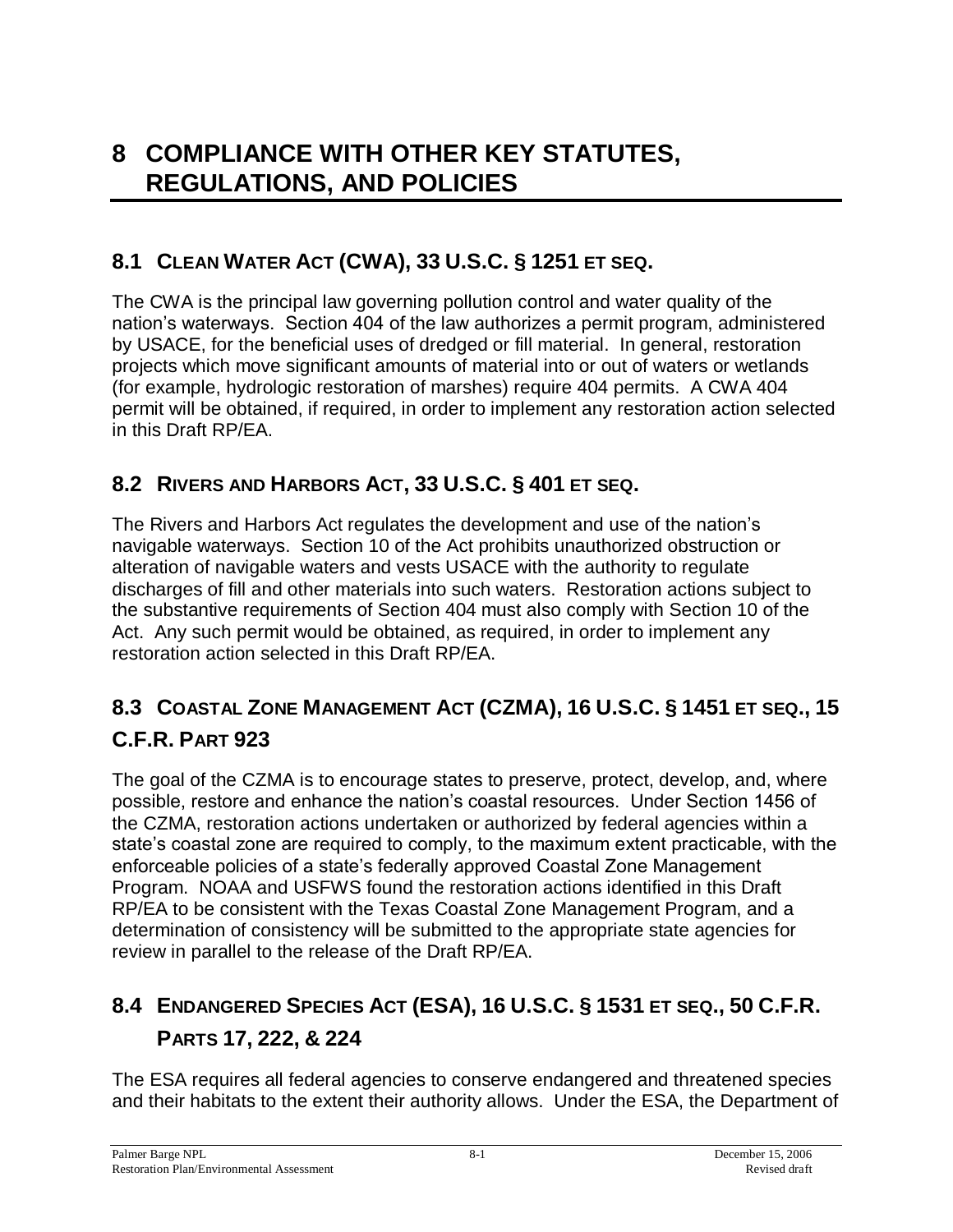Commerce (through NOAA) and the Department of the Interior (through USFWS) publish lists of endangered and threatened species. Section 7 of the Act requires federal agencies to consult with these departments to minimize the effects of federal actions on these listed species.

The Trustees believe the restoration action proposed in this Draft RP/EA is not likely to adversely impact any threatened or endangered species, or their critical habitats, under the ESA. The Trustees initiated an informal consultation with the USFWS and NOAA's NMFS via letters dated August 25, 2006 and February 13, 2007, pursuant to the ESA to ensure that the preferred restoration action is in accordance with all applicable provisions. These letters requested comments on and/or concurrence with the Trustees determination in this regard. The results of this consultation will be included or addressed in the Final RP/EA, and in the AR.

### **8.5 FISH AND WILDLIFE CONSERVATION ACT, 16 U.S.C. § 2901 ET SEQ.**

The restoration actions described herein will encourage the conservation of non-game fish and wildlife.

### **8.6 FISH AND WILDLIFE COORDINATION ACT (FWCA), 16 U.S.C. § 661 ET SEQ.**

The FWCA requires that federal agencies consult with USFWS, NMFS, and state wildlife agencies regarding activities that affect, control, or modify waters of any stream or bodies of water. The purpose of FWCA is to minimize the adverse impacts of such actions to the habitat and fish and wildlife resources utilizing these aquatic environments. Coordination is taking place between the Trustees and NMFS, the USFWS, and TPWD (the appropriate state wildlife agency). This coordination is also incorporated into compliance processes used to address the requirements of other applicable statutes, such as Section 404 of the CWA. The restoration actions described herein will have a positive effect on fish and wildlife resources.

## **8.7 MAGNUSON-STEVENS FISHERY CONSERVATION AND MANAGEMENT ACT, AS AMENDED AND REAUTHORIZED BY THE SUSTAINABLE FISHERIES ACT (PUBLIC LAW 104-297) (MAGNUSON-STEVENS ACT), 16 U.S.C. §§1801** *ET SEQ***.**

The Magnuson-Stevens Act provides for the conservation and management of the Nation's fishery resources within the Exclusive Economic Zone (from the seaward boundary of every state to 200 miles from that baseline). The resource management goal is to achieve and maintain the optimum yield from U.S. marine fisheries. The Act also established a program to promote the protection of Essential Fish Habitat (EFH) in the review of projects conducted under federal permits, licenses, or other authorities that affect or have the potential to affect such habitat. After EFH has been described and identified in fishery management plans by the regional fishery management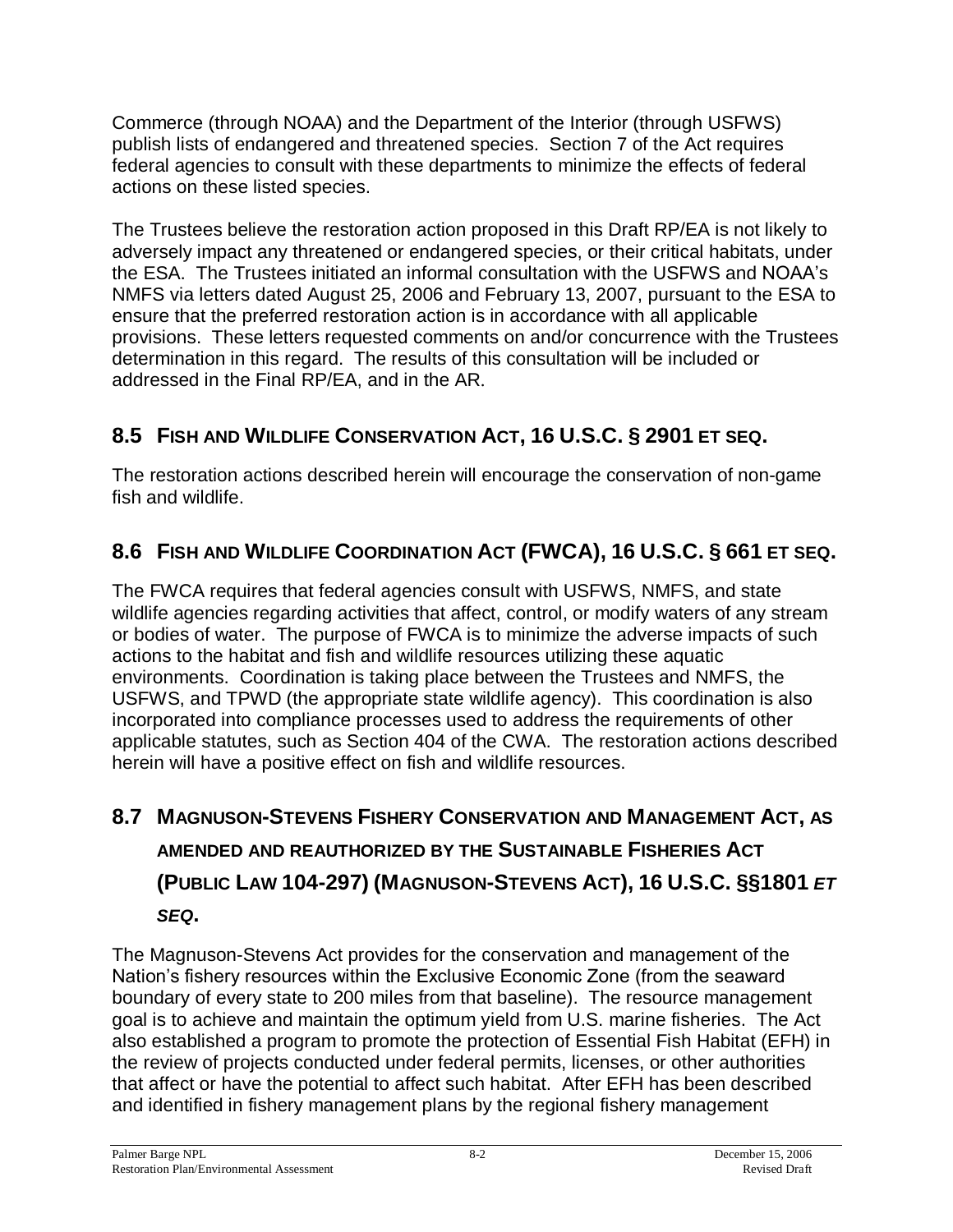councils, federal agencies are obligated to consult with the Secretary of Commerce with respect to any action authorized, funded, or undertaken, or proposed to be authorized, funded, or undertaken by such agency that may adversely affect any EFH.

The Trustees do not believe that the preferred restoration alternative will have a net adverse impact on EFH as designated under the Act. An informal EFH consultation was initiated with NMFS on August 9, 2006**.** Correspondence from NMFS personnel regarding this determination will be included in the Final RP/EA, as well as the AR.

### **8.8 MARINE MAMMAL PROTECTION ACT, 16 U.S.C. § 1361 ET SEQ.**

The Marine Mammal Protection Act provides for the long-term management and study of marine mammals. It places a moratorium on the taking and importing of marine mammals and marine mammal products, with limited exceptions. The Department of Commerce is responsible for whales, porpoise, seals, and sea lions. The Department of the Interior is responsible for all other marine mammals. The restoration actions described in this Draft RP/EA will not result in any adverse effect to marine mammals.

### **8.9 MIGRATORY BIRD CONSERVATION ACT, 16 U.S.C. § 715 ET SEQ.**

The proposed restoration action will have no adverse effect on migratory birds. It is anticipated that these organisms are likely to benefit from the establishment of new marsh habitat.

### **8.10MIGRATORY BIRD TREATY ACT, 16 U.S.C. § 703 –712**

The proposed restoration action will have no adverse impacts on Migratory birds under the purview of this Act. No migratory birds will be pursued, hunted, taken, captured, killed, attempted to be taken, captured or killed, possessed, offered for sale, sold, offered to purchase, purchased, delivered for shipment, shipped, caused to be shipped, delivered for transportation, transported, caused to be transported, carried, or caused to be carried by any means whatever, received for shipment, transported or carried, or exported, at any time, or in any manner.

## **8.11NATIONAL HISTORIC PRESERVATION ACT (NHPA), 16 U.S.C. § 470 ET**

### **SEQ.**

Section 106 of the NHPA requires federal agencies, or federally funded entities, to consider the impacts of their projects on historic properties. NHPA regulations require that federal agencies take the lead in this process, and outline procedures to allow the Advisory Council on Historic Preservation to comment on any proposed federal action. The Trustees do not know of any cultural or historical resources within or in the vicinity of the proposed restoration sites.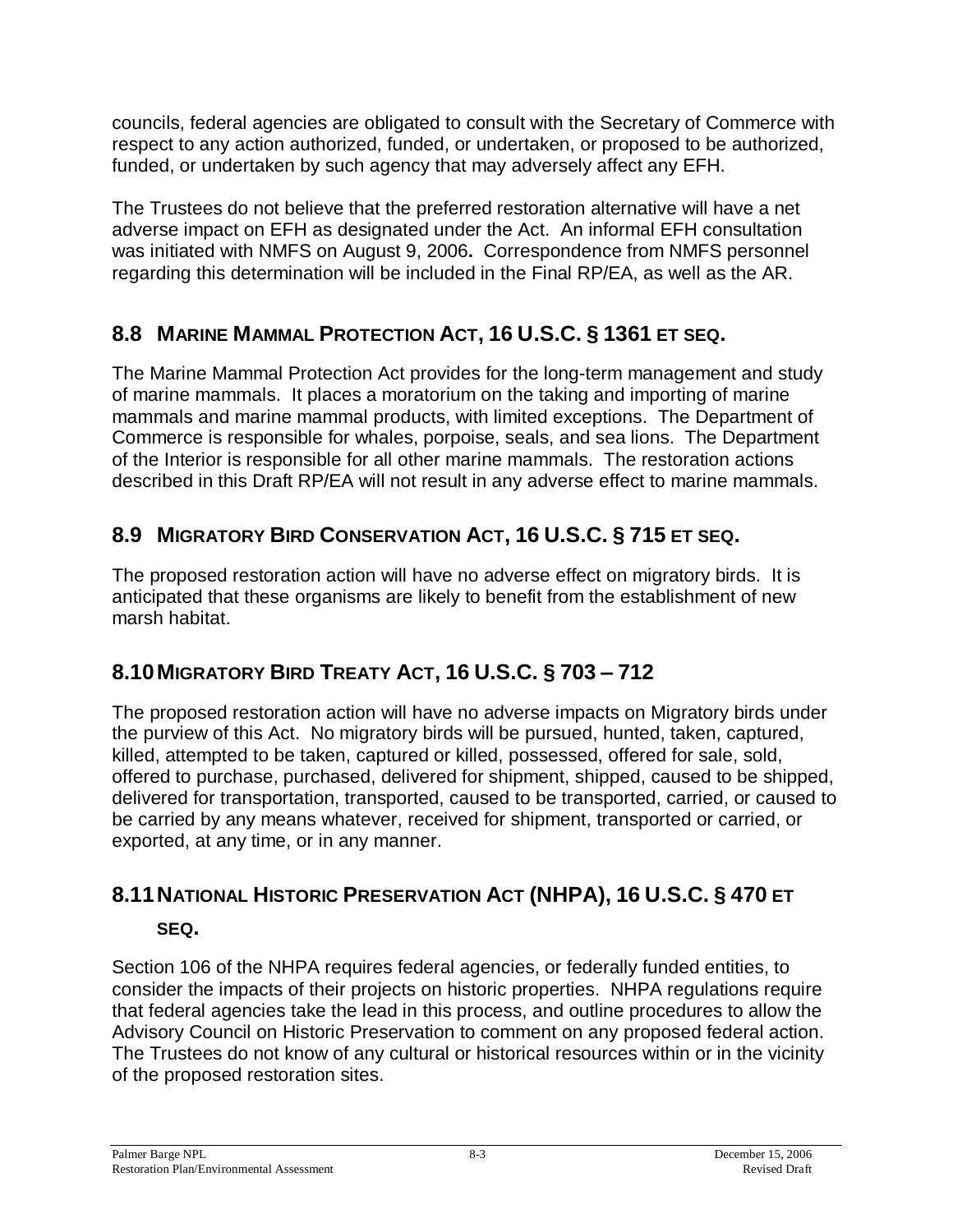### **8.12INFORMATION QUALITY GUIDELINES ISSUED PURSUANT TO PUBLIC LAW 106- 554**

Information disseminated by federal agencies to the public after October 1, 2002, is subject to information quality guidelines developed by each agency pursuant to Section 515 of Public Law 106-554. These guidelines are intended to ensure and maximize the quality of such information (i.e., the objectivity, utility and integrity of such information). The Draft RP/EA, upon release as a draft, was identified as an information product covered by information quality guidelines established by NOAA and DOI for this purpose. The information contained herein complies with applicable guidelines.

### **8.13EXECUTIVE ORDER 12898 (59 FED. REG. 7629) - ENVIRONMENTAL JUSTICE**

This Executive Order requires each federal agency to identify and address, as appropriate, disproportionately high and adverse human health or environmental effects of its programs, policies, and activities on minority and low-income populations. EPA and the Council on Environmental Quality have emphasized the importance of incorporating environmental justice review in the analyses conducted by federal agencies under NEPA and of developing mitigation measures that avoid disproportionate environmental effects on minority and low-income populations. The Trustees have concluded that there are no low-income or ethnic minority communities that would be adversely affected the restoration projects identified herein.

### **8.14EXECUTIVE ORDER NUMBER 11514 (35 FED. REG. 4247) - PROTECTION AND ENHANCEMENT OF ENVIRONMENTAL QUALITY**

A Draft Environmental Assessment is integrated within this Draft RP/EA. Environmental analyses and coordination have taken place as required by NEPA.

### **8.15EXECUTIVE ORDER NUMBER 11988 (42 FED. REG. 26,951) –FLOODPLAIN MANAGEMENT**

This proposed restoration action does directly or indirectly support the development of the floodplain.

## **8.16EXECUTIVE ORDER NUMBER 11990 (42 FED. REG. 26,961) - PROTECTION OF WETLANDS**

The selected restoration actions will not result in any adverse effects on wetlands or the services they provide. It is anticipated that the restoration project will provide for the enhancement and protection of wetlands and wetland services.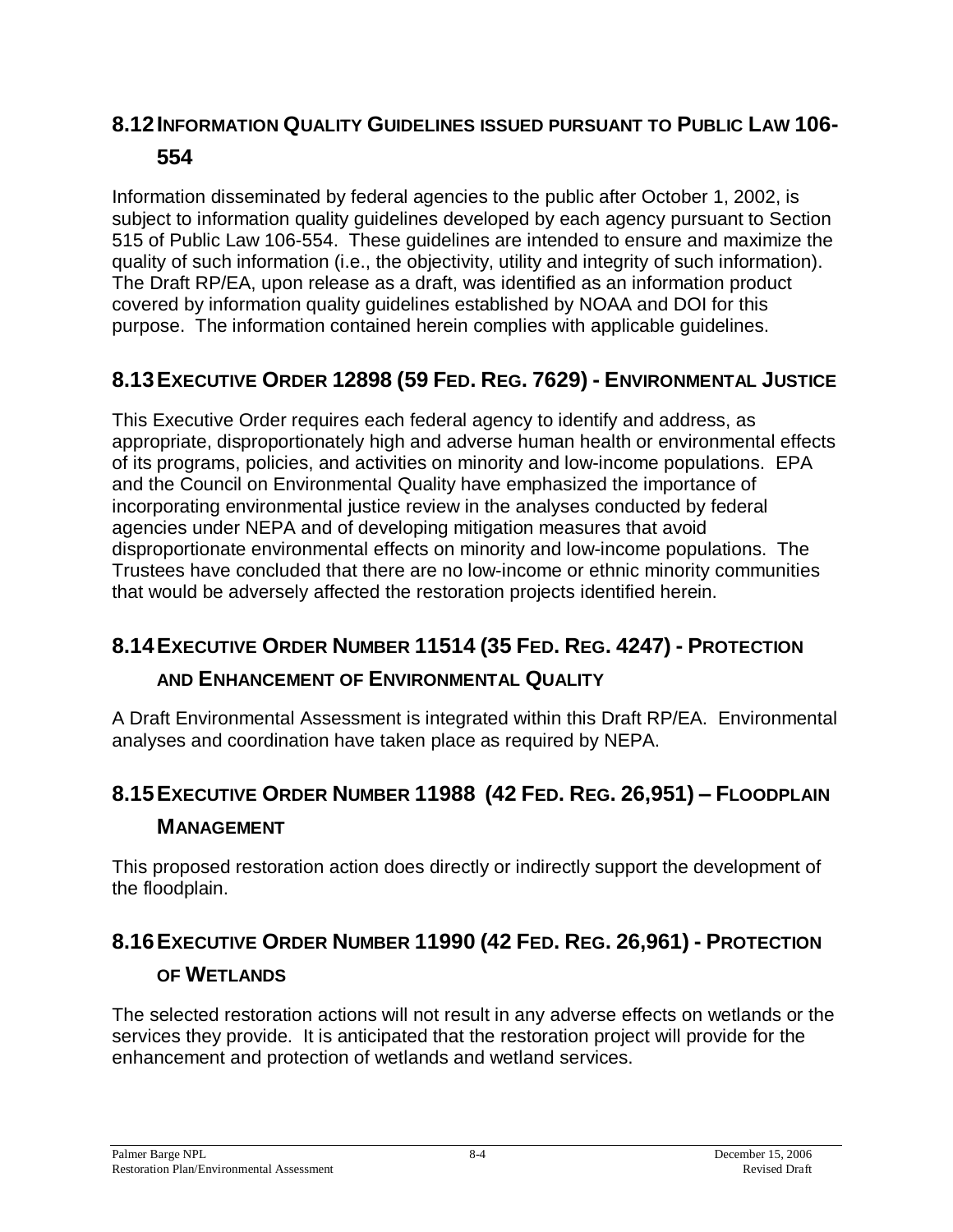### **8.17EXECUTIVE ORDER NUMBER 12962 (60 FED. REG. 30,769) -**

### **RECREATIONAL FISHERIES**

The selected restoration actions will not result in adverse effects on recreational fisheries. It is anticipated that the restoration project will help facilitate the enhancement and protection of such fisheries.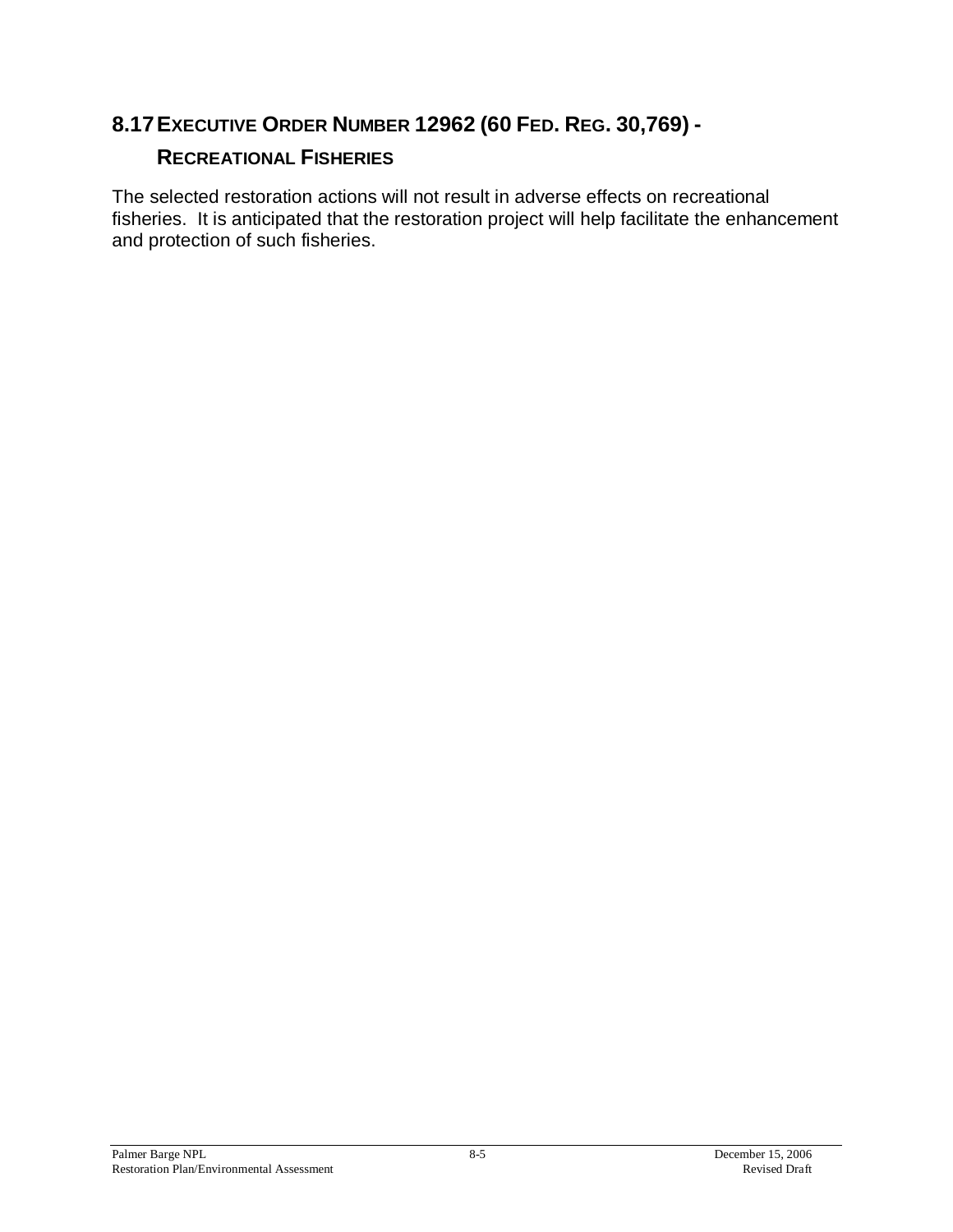## **9 LITERATURE CITED**

Buchman, M.F. 1999. NOAA Screening Quick Reference Tables, NOAA HAZMAT REPORT 99-1, Seattle, WA, Coastal Protection and Restoration Division, National Oceanic and Atmospheric Administration. 12pp.

Eisler, R. 1987. Polycyclic aromatic hydrocarbon hazard to fish, wildlife and invertebrates: A synoptic review. U.S. Fish and Wildlife Service. Biological Report, 85(1.11).

Field, L.J. 2001. Coastal Protection and Restoration Division, Office of Response and Restoration, NOAA, personal communication.

Field, J., Norton S., MacDonald D., Severn C., Corinne S., Ingersoll C. 2002. Beyond thresholds: Using logistic regression models to estimate the probability of toxicity from sediment chemistry. Coastal Protection and Restoration Division, National Oceanic and Atmospheric Administration. 3pp.

Lee, BG, JS Lee, SN Luoma, HJ Choi and CH Koh, 2000. Influence of Acid Volitile Sulfide and Metal Concentrations on Metal Bioavailability to Marine Invertebrates in Contaminated Sediments. Environ. Sci. Technol. 34:4517-4523

Long, E.R., Field, L.J., and MacDonald, D.D. 1998. Predicting toxicity in marine sediments with numerical sediment quality guidelines, Environmental Toxicology and Chemistry, 17, 4.

Long, E.R., D.D. MacDonald, S.L. Smith and F.D. Calder. 1995. Incidence of adverse biological effects within ranges of chemical concentrations in Marine estuarine sediments. Environmental Management 19:81-97

MacDonald, D.D., C.G. Ingersoll, and T.A. Berger. 2000. Development and Evaluation of Consensus-Based Sediment Quality Guidelines for Freshwater Ecosystems. *Archives of Environmental Contamination and Toxicology* 39: 20-31.

NOAA. 2000. Habitat Equivalency Analysis: An Overview, Damage Assessment and Restoration Program, National Oceanic and Atmospheric Administration, Department of Commerce, 23 pp. http://www.darp.noaa.gov/pdf/heaoverv.pdf

NOAA. 1999. Discounting and the treatment of uncertainty in natural resource damage assessment. Technical Paper 99-1. National Oceanic and Atmospheric Administration, Damage Assessment and Restoration Program. Website www.darp.noaa.gov/publicat.htm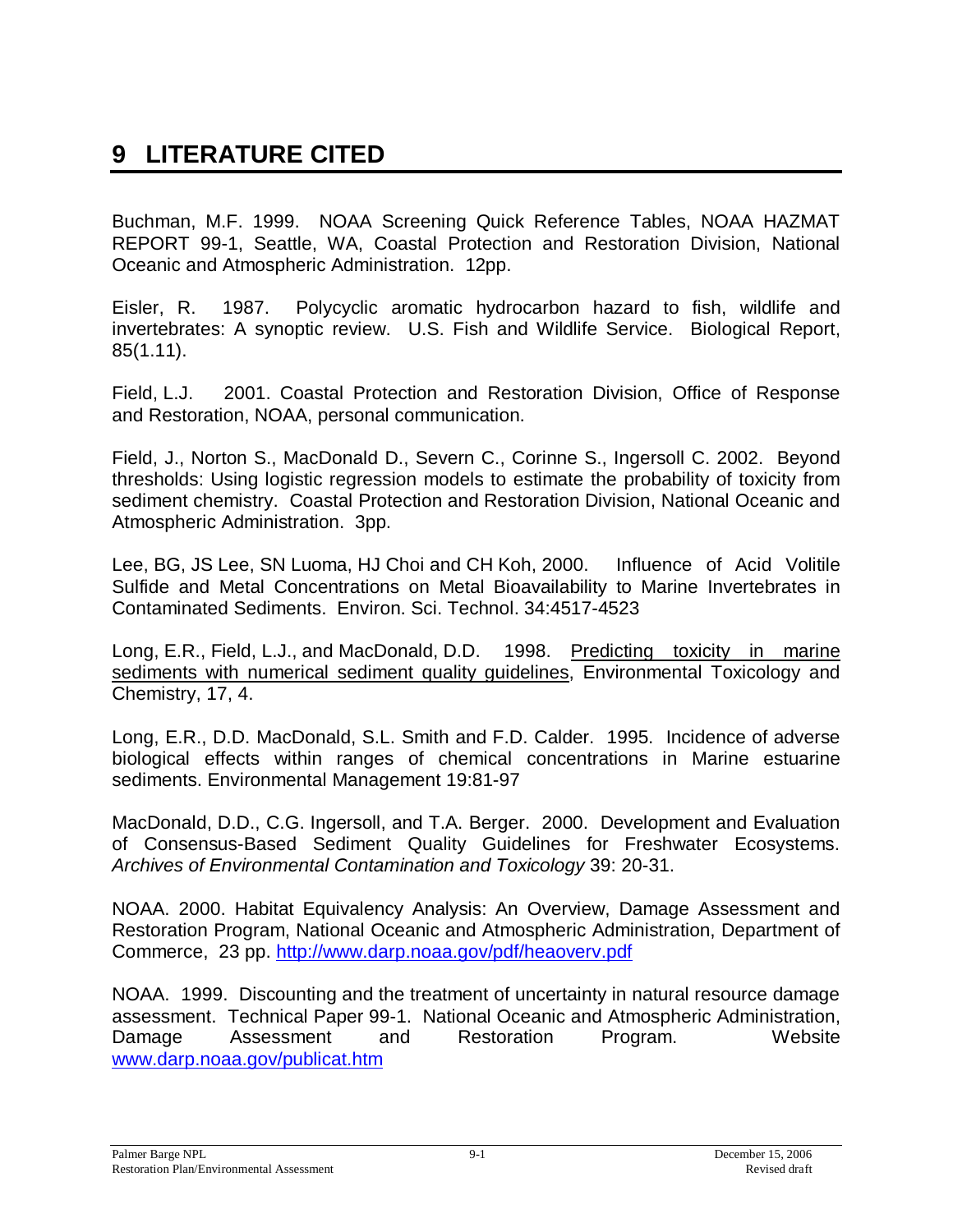Texas Natural Resource Conservation Commission. December 2001. Guidance for Conducting Ecological Risk Assessments at Remediation Sites in Texas. RG-263 (revised). 29 6pp.

Texas Natural Resource Trustees. 2004. Restoration plan and environmental assessment for the Old Gulf Refinery, Port Arthur, Jefferson County, Texas. August 2004.

Texas Natural Resource Trustees. 2002. Restoration plan and environmental assessment for the Bailey Waste Disposal Site, Orange County, Texas. October 2002.

Texas Natural Resource Trustees. 2000. Relative habitat service provision exercise. Technical memorandum.

Texas Parks and Wildlife Department. 1997. Texas threatened and endangered species. Texas Parks and Wildlife Department. PWD-LF-W3000-017 (11/97), Austin, Texas. 4 pp.

United States Department of the Interior (DOI). 2004. Department of the Interior Departmental Manual. Available at http://elips.doi.gov/app\_dm/act\_getfiles.cfm?relnum=3618 Last accessed: July 2006.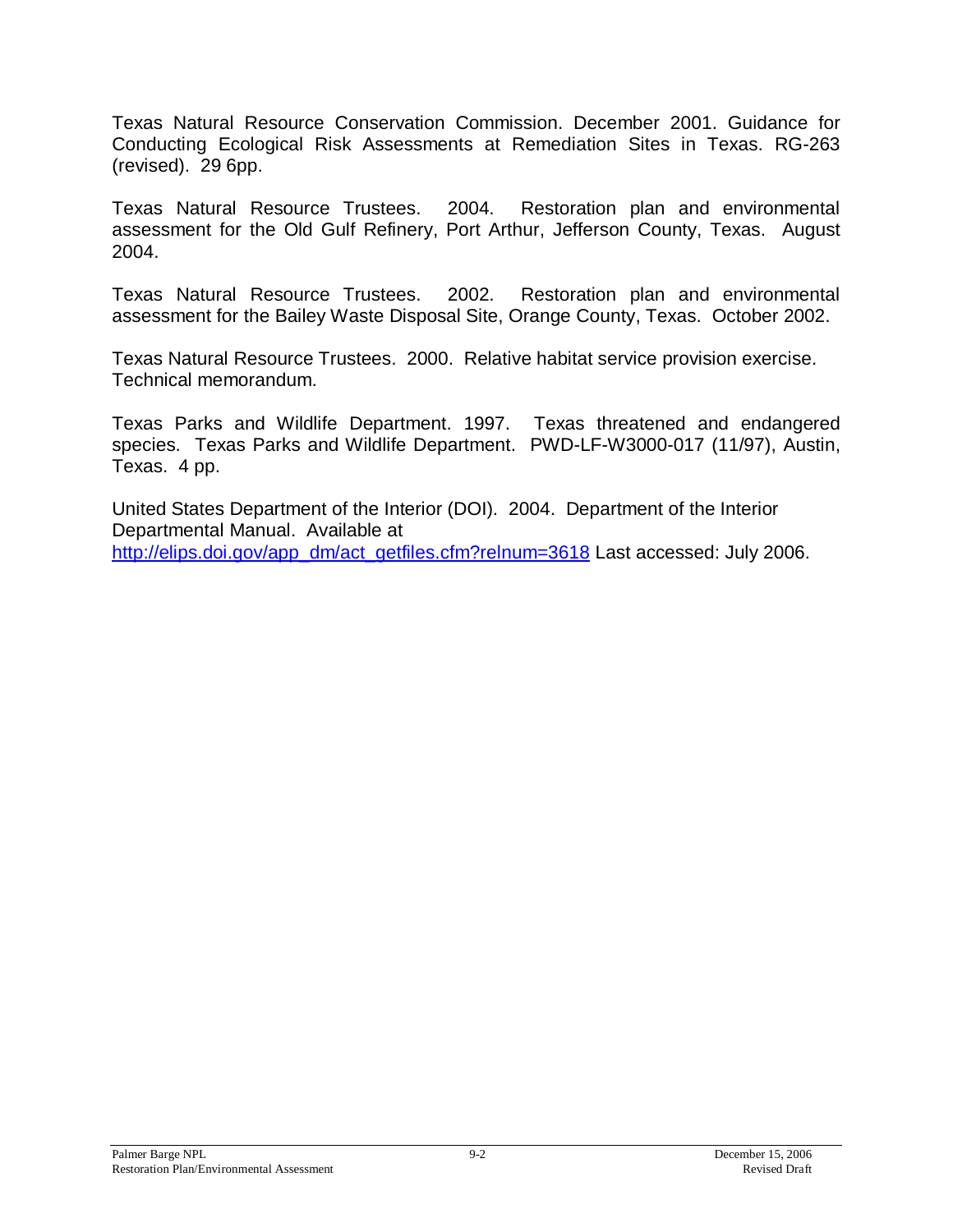## **10 LIST OF PERSONS/AGENCIES CONSULTED**

#### **National Oceanic and Atmospheric Administration**

Sheila O'Brien Robert A. Taylor Rusty Swafford Heather Young

#### **Texas Commission on Environmental Quality**

C. Sweeney

#### **Texas Parks and Wildlife Department**

Raenell Silcox Woody Woodrow Mike Rezsutek Jim Sutherlin Andy Tirpak

#### **Texas General Land Office**

T R Thompson

#### **Fish and Wildlife Service, United States Department of the Interior**

Mary Orms Martin Steinmetz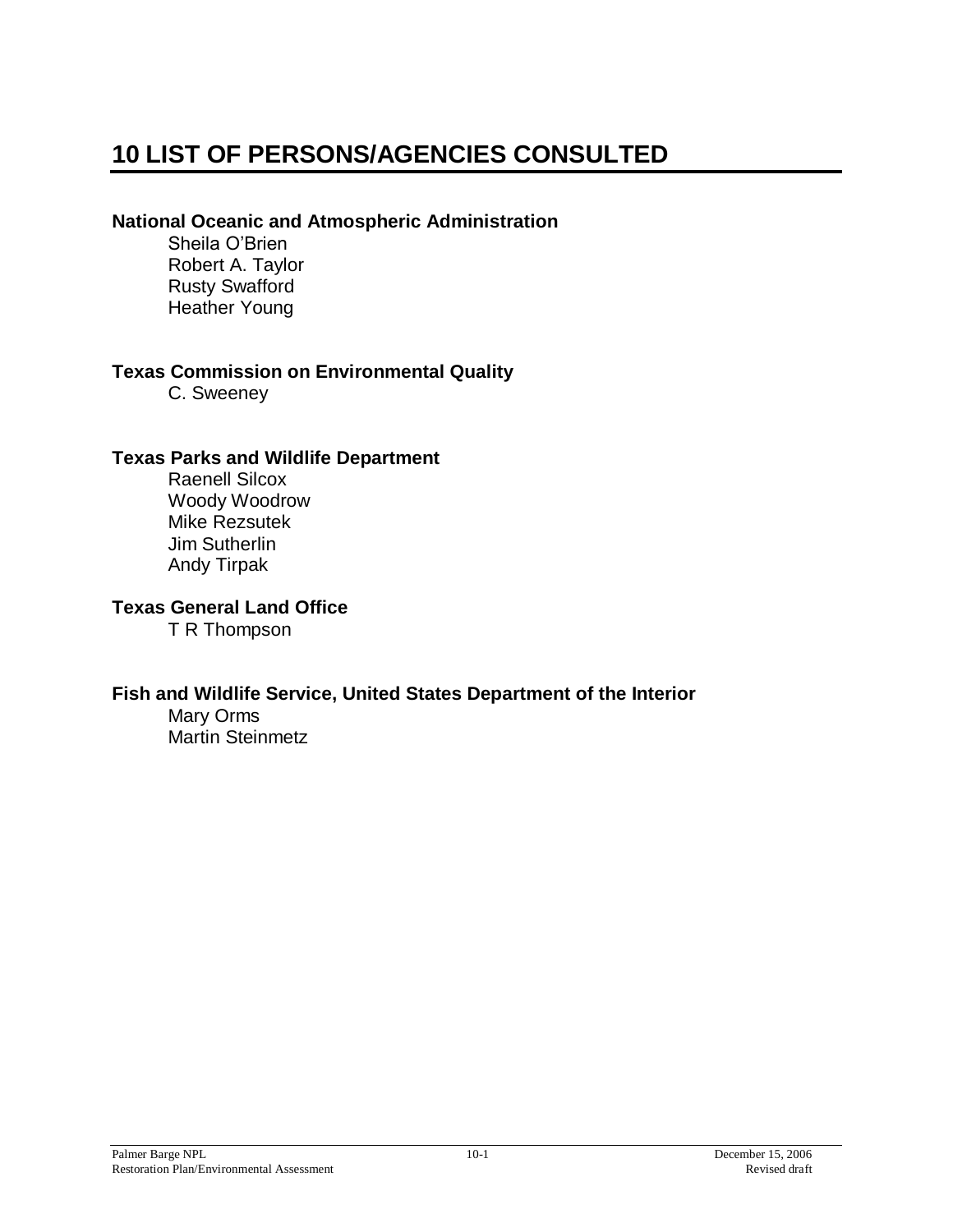## **11 LIST OF PREPARERS**

**National Oceanic and Atmospheric Administration** Ron Gouguet Jessica White

**Texas Commission on Environmental Quality** Richard Seiler

**Texas Parks and Wildlife Department** Don Pitts

**Texas General Land Office** Keith Tischler

**Fish and Wildlife Service, United States Department of the Interior** Tammy Ash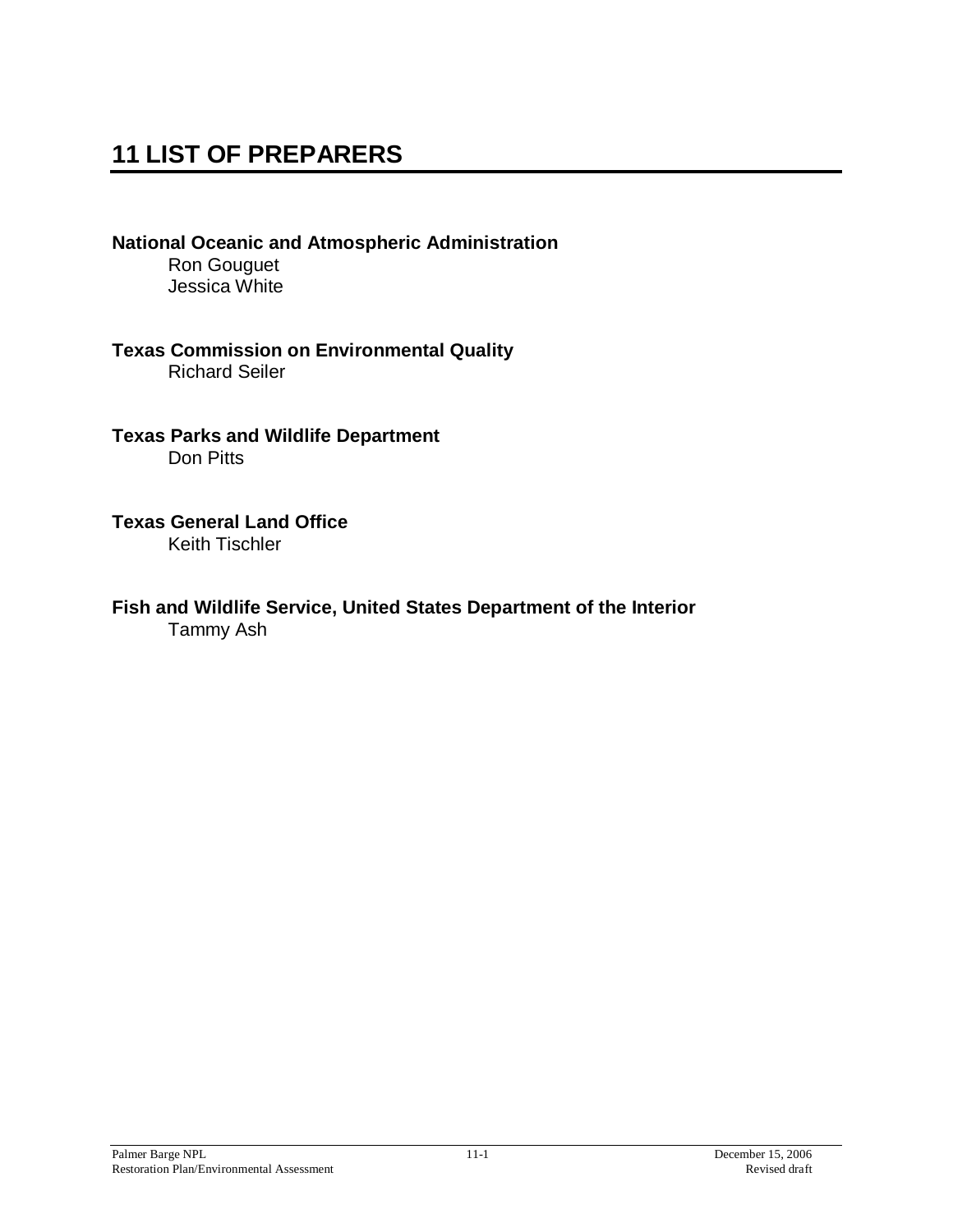## **12 TRUSTEE COUNCIL SIGNATURES**

The Trustee representatives for the Palmer Barge Site (Texas Commission on Environmental Quality, the Texas Parks and Wildlife Department, the Texas General Land Office, the National Oceanic and Atmospheric Administration, and the United States Fish and Wildlife Service, acting on behalf of the United States Department of the Interior) indicate by signature below their agreement to concur, in its entirety, with this Draft Restoration Plan/Environmental Assessment to compensate for the natural resource injuries attributed to the Palmer Barge Site.

For TCEQ:

Richard Seiler, Program Manager Natural Resource Trustee Program Texas Commission on Environmental Quality P.O. Box 13087 Austin, TX 78711-3087

For TPWD:

Don Pitts Trustee Program Texas Parks and Wildlife Department 4200 Smith School Road Austin, TX 78744

For  $TGI$  O:

Eddie Fisher Coastal Stewardship Texas General Land Office P.O. Box 12873 Austin, TX 78711-2873

For NOAA:

Jessica White NOAA Regional Resource Coordinator c/o U.S. EPA Region VI 1445 Ross Ave. (6SF-T) Dallas, TX 75202-2733